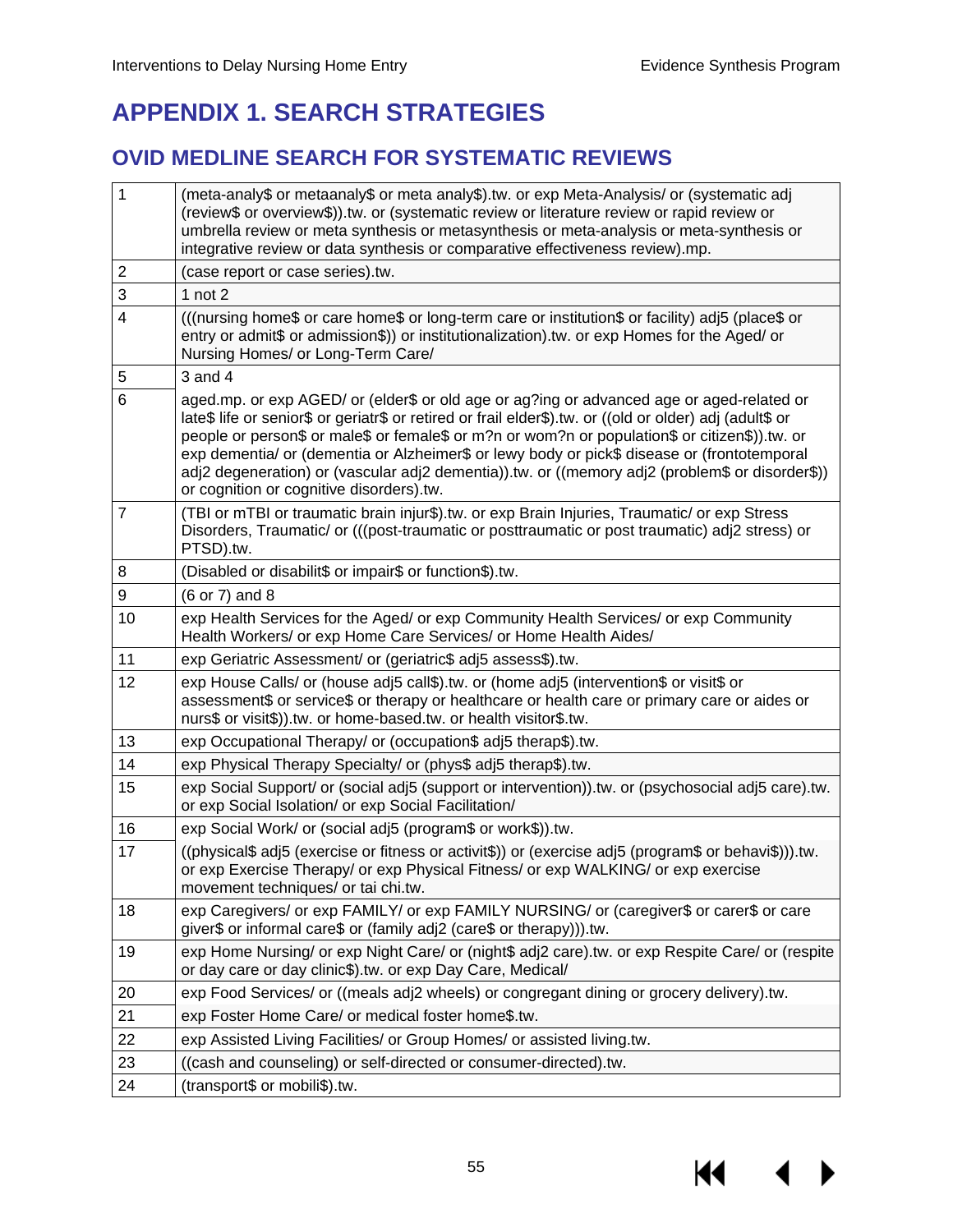| 25 | or/10-24         |
|----|------------------|
| 26 | $3$ and 9 and 25 |
| 25 | 5 or 26          |
| 26 | Limit to English |

## **OVID EMBASE SEARCH FOR SYSTEMATIC REVIEWS**

| 1              | (meta-analy\$ or metaanaly\$ or meta analy\$).tw. or exp Meta-Analysis/ or (systematic adj<br>(review\$ or overview\$)).tw. or (systematic review or literature review or rapid review or<br>umbrella review or meta synthesis or metasynthesis or meta-analysis or meta-synthesis or<br>integrative review or data synthesis or comparative effectiveness review).tw.                                                                                                                                                       |
|----------------|------------------------------------------------------------------------------------------------------------------------------------------------------------------------------------------------------------------------------------------------------------------------------------------------------------------------------------------------------------------------------------------------------------------------------------------------------------------------------------------------------------------------------|
| $\mathbf 2$    | (case report or case series or case study).mp.                                                                                                                                                                                                                                                                                                                                                                                                                                                                               |
| 3              | 1 $not 2$                                                                                                                                                                                                                                                                                                                                                                                                                                                                                                                    |
| $\overline{4}$ | (((nursing home\$ or care home\$ or long-term care or institution\$ or facility) adj5 (place\$ or<br>entry or admit\$ or admission\$)) or institutionalization).tw. or exp Home for the Aged/ or Nursing<br>Home/                                                                                                                                                                                                                                                                                                            |
| 5              | $3$ and $4$                                                                                                                                                                                                                                                                                                                                                                                                                                                                                                                  |
| 6              | (elder\$ or old age or ag?ing or advanced age or aged-related or late\$ life or senior\$ or geriatr\$<br>or retired or frail elder\$).tw. or ((old or older) adj (adult\$ or people or person\$ or male\$ or<br>female\$ or m?n or wom?n or population\$ or citizen\$)).tw. or exp dementia/ or (dementia or<br>Alzheimer\$ or lewy body or pick\$ disease or (frontotemporal adj2 degeneration) or (vascular<br>adj2 dementia)).tw. or ((memory adj2 (problem\$ or disorder\$)) or cognition or cognitive<br>disorders).tw. |
| $\overline{7}$ | (TBI or mTBI or traumatic brain injur\$).tw. or exp Brain Injuries, Traumatic/ or exp Stress<br>Disorders, Traumatic/ or (((post-traumatic or posttraumatic or post traumatic) adj2 stress) or<br>PTSD).tw.                                                                                                                                                                                                                                                                                                                  |
| 8              | (Disabled or disabilit\$ or impair\$ or function\$).tw.                                                                                                                                                                                                                                                                                                                                                                                                                                                                      |
| 9              | (6 or 7) and 8                                                                                                                                                                                                                                                                                                                                                                                                                                                                                                               |
| 10             | exp Geriatric Assessment/ or (geriatric\$ adj5 assess\$).tw. or exp Health Services for the Aged/<br>or exp Community Health Services/ or exp Community Health Workers/                                                                                                                                                                                                                                                                                                                                                      |
| 11             | exp home visit/ or exp home care/ or (house adj5 call\$).tw. or (home adj5 (intervention\$ or<br>visit\$ or assessment\$ or service\$ or therapy or healthcare or health care or primary care or<br>aides or nurs\$ or visit\$)).tw. or home-based.tw. or health visitor\$.tw.                                                                                                                                                                                                                                               |
| 12             | exp Occupational Therapy/ or (occupation\$ adj5 therap\$).tw. or exp Physical Therapy/ or<br>(phys\$ adj5 therap\$).tw.                                                                                                                                                                                                                                                                                                                                                                                                      |
| 13             | exp Social Support/ or (social adj5 (support or intervention)).tw. or (psychosocial adj5 care).tw.<br>or exp Social Isolation/ or exp Social Work/ or (social adj5 (program\$ or work\$)).tw.                                                                                                                                                                                                                                                                                                                                |
| 14             | ((physical\$ adj5 (exercise or fitness or activit\$)) or (exercise adj5 (program\$ or behavi\$))).tw.<br>or exp kinesiotherapy/ or exp Fitness/ or exp WALKING/ or tai chi.tw.                                                                                                                                                                                                                                                                                                                                               |
| 15             | exp Caregiver/ or exp FAMILY NURSING/ or (caregiver\$ or carer\$ or care giver\$ or informal<br>care\$ or (family adj2 (care\$ or therapy))).tw. or (night\$ adj2 care).tw.                                                                                                                                                                                                                                                                                                                                                  |
| 16             | exp Respite Care/ or exp Day Care/ or (respite or day care or day clinic\$).tw.                                                                                                                                                                                                                                                                                                                                                                                                                                              |
| 17             | exp catering service/ or ((meals adj2 wheels) or congregant dining or grocery delivery).tw.                                                                                                                                                                                                                                                                                                                                                                                                                                  |
| 18             | medical foster home\$.tw. or exp Assisted Living Facilities/ or assisted living.tw. or exp<br>residential home/                                                                                                                                                                                                                                                                                                                                                                                                              |
| 19             | ((cash and counseling) or self-directed or consumer-directed).tw.                                                                                                                                                                                                                                                                                                                                                                                                                                                            |
| 20             | (transport\$ or mobili\$).tw.                                                                                                                                                                                                                                                                                                                                                                                                                                                                                                |
| 21             | or/10-20                                                                                                                                                                                                                                                                                                                                                                                                                                                                                                                     |

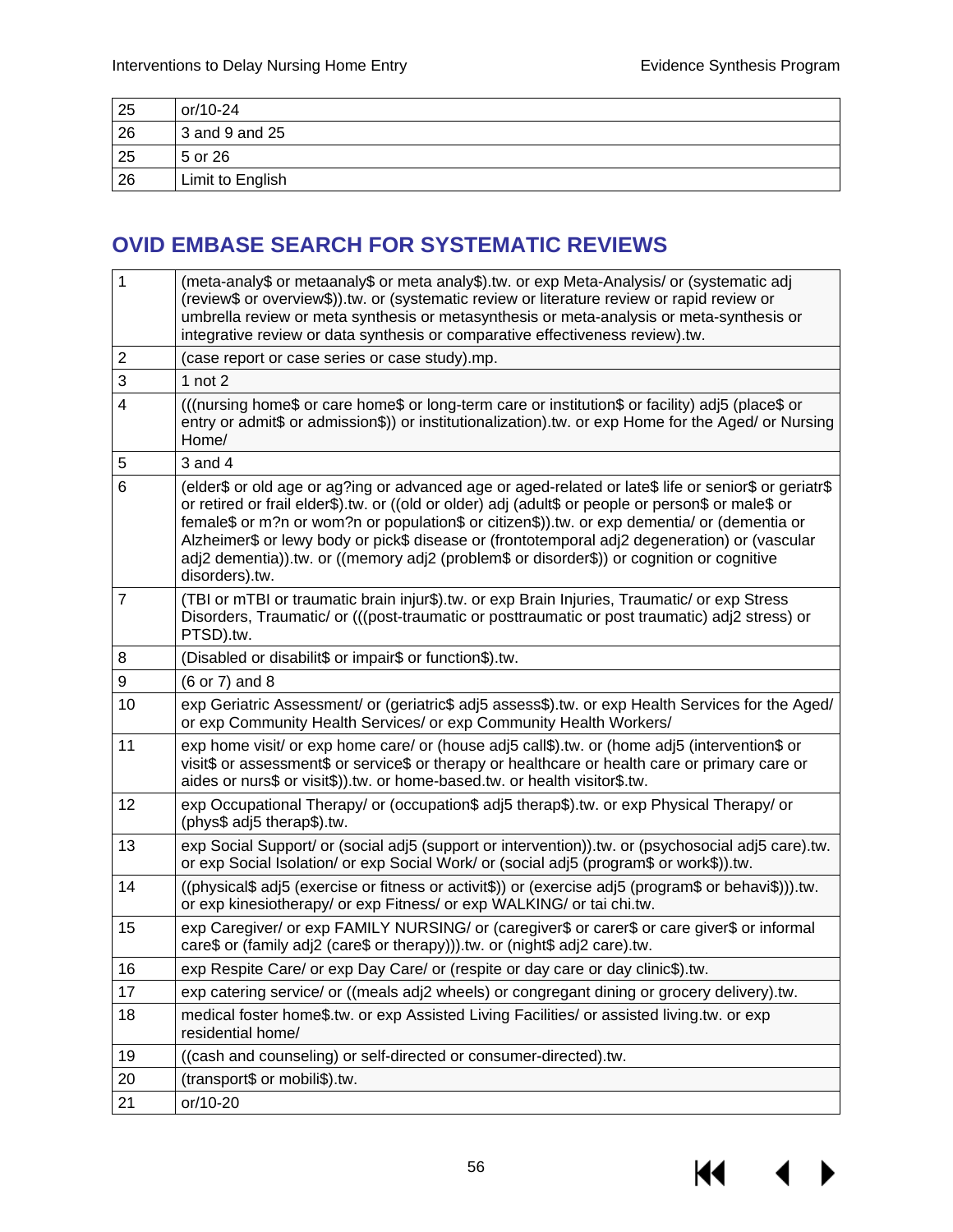| 22 | $3$ and 9 and 21             |
|----|------------------------------|
| 23 | 15 or 22                     |
| 24 | Limit 23 to English language |

## **PSYCINFO SEARCH FOR SYSTEMATIC REVIEWS**

| 1              | (meta-analy\$ or metaanaly\$ or meta analy\$).tw. or exp Meta-Analysis/ or (systematic adj<br>(review\$ or overview\$)).tw. or (literature review or rapid review or umbrella review or meta<br>synthesis or metasynthesis or meta-synthesis or integrative review or data synthesis or<br>comparative effectiveness review).mp. |  |
|----------------|----------------------------------------------------------------------------------------------------------------------------------------------------------------------------------------------------------------------------------------------------------------------------------------------------------------------------------|--|
| 2              | (((nursing home\$ or care home\$ or long-term care or institution\$ or facility) adj5<br>(institutionalization or place\$ or entry or admit\$ or admission\$)) or institutionalization).tw. or<br>Nursing Homes/ or Long-Term Care/                                                                                              |  |
| 3              | 1 and $2$                                                                                                                                                                                                                                                                                                                        |  |
| 4              | (TBI or mTBI or traumatic brain injur\$).tw. or exp Traumatic Brain Injury/ or exp Posttraumatic<br>Stress Disorder/ or (((post-traumatic or posttraumatic or post traumatic) adj2 stress) or<br>PTSD).tw.                                                                                                                       |  |
| 5              | (Disabled or disabilit\$ or impair\$ or function\$).tw.                                                                                                                                                                                                                                                                          |  |
| 6              | 1 and 4 and 5                                                                                                                                                                                                                                                                                                                    |  |
| $\overline{7}$ | $2$ and $6$                                                                                                                                                                                                                                                                                                                      |  |
| 8              | exp Elder Care/ or exp Community Services/ or exp Home Care/ or exp Home Care Personnel/<br>or (community health service\$ or community health worker\$ or home care service\$ or home<br>health aide\$).tw.                                                                                                                     |  |
| 9              | exp Home Visiting Programs/ or (house adj5 call\$).tw. or (home adj5 (intervention\$ or visit\$ or<br>assessment\$ or service\$ or therapy or healthcare or health care or primary care or aides or<br>nurs\$ or visit\$)).tw. or home-based.tw. or health visitor\$.tw.                                                         |  |
| 10             | exp Occupational Therapy/ or (occupation\$ adj5 therap\$).tw.                                                                                                                                                                                                                                                                    |  |
| 11             | exp Social Support/ or (social adj5 (support or intervention)).tw. or (psychosocial adj5 care).tw.<br>or exp Social Isolation/ or exp Social Facilitation/                                                                                                                                                                       |  |
| 12             | exp Social Casework/ or (social adj5 (program\$ or work\$)).tw.                                                                                                                                                                                                                                                                  |  |
| 13             | ((physical\$ adj5 (exercise or fitness or activit\$)) or (exercise adj5 (therap\$ or program\$ or<br>behavi\$))).tw. or exp Physical Activity/ or exp Exercise/ or exp Physical Fitness/ or exp<br>WALKING/ or tai chi.tw.                                                                                                       |  |
| 14             | exp Caregivers/ or exp FAMILY/ or (caregiver\$ or carer\$ or care giver\$ or informal care\$ or<br>(family adj2 (nurs\$ or care\$ or therapy))).tw.                                                                                                                                                                              |  |
| 15             | ((home adj2 nursing) or (night\$ adj2 care)).tw. or exp Respite Care/ or (respite or day care or<br>day clinic\$).tw. or exp Adult Day Care/ or exp Day Care Centers/                                                                                                                                                            |  |
| 16             | (food service\$ or (meals adj2 wheels) or congregant dining or grocery delivery).tw.                                                                                                                                                                                                                                             |  |
| 17             | exp Assisted Living/ or exp Group Homes/ or exp Independent Living Programs/ or assisted<br>living.tw.                                                                                                                                                                                                                           |  |
| 18             | ((foster adj2 care) or medical foster home).tw.                                                                                                                                                                                                                                                                                  |  |
| 19             | ((cash and counseling) or self-directed or consumer-directed).tw.                                                                                                                                                                                                                                                                |  |
| 20             | (transport\$ or mobili\$).tw.                                                                                                                                                                                                                                                                                                    |  |
| 21             | exp Geriatric Assessment/ or (geriatric\$ adj5 assess\$).tw.                                                                                                                                                                                                                                                                     |  |
| 22             | exp Physical Therapy/ or (phys\$ adj5 therap\$).tw.                                                                                                                                                                                                                                                                              |  |
| 23             | or/8-22                                                                                                                                                                                                                                                                                                                          |  |
| 24             | aged.mp. or exp Aging/ or exp Geriatric Patients/ or (elder\$ or old age or ag?ing or advanced<br>age or aged-related or late\$ life senior\$ or geriatr\$ or retired or frail elder\$).tw. or ((old or                                                                                                                          |  |

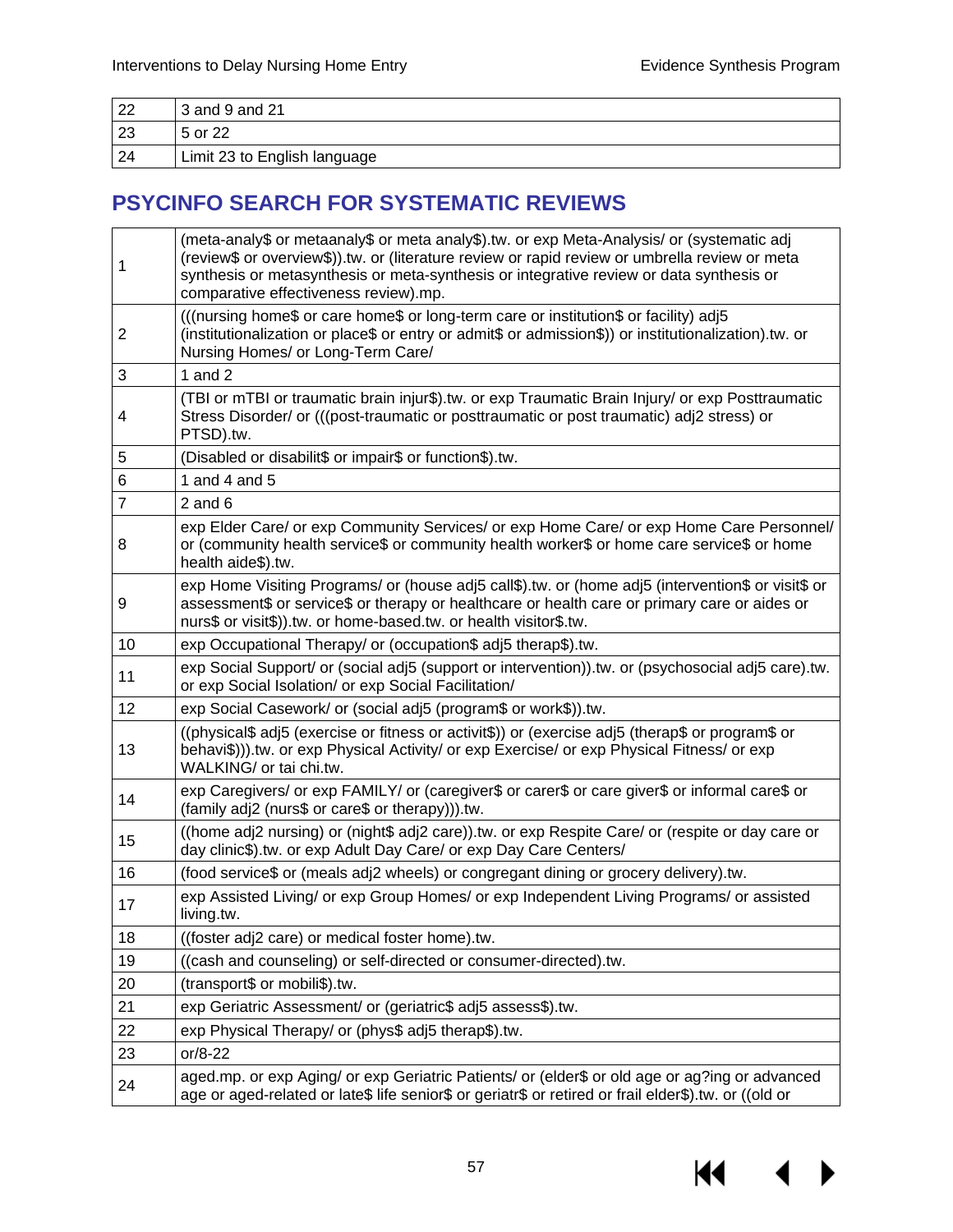|    | older) adj (adult\$ or people or person\$ or male\$ or female\$ or m?n or wom?n or population\$<br>or citizen\$)).tw. or exp dementia/ or exp Alzheimer's Disease/ or (dementia or Alzheimer\$ or<br>lewy body or pick\$ disease or (frontotemporal adj2 degeneration) or (vascular adj2<br>dementia)).tw. or exp Membory Disorders/ or exp Cognitive Impairment/ or ((memory adj2<br>(problem\$ or disorder\$)) or cognition or cognitive disorders).tw. |
|----|-----------------------------------------------------------------------------------------------------------------------------------------------------------------------------------------------------------------------------------------------------------------------------------------------------------------------------------------------------------------------------------------------------------------------------------------------------------|
| 25 | 6 and 23                                                                                                                                                                                                                                                                                                                                                                                                                                                  |
| 26 | 1 and 5 and 23 and 24                                                                                                                                                                                                                                                                                                                                                                                                                                     |
| 27 | 2 and 26                                                                                                                                                                                                                                                                                                                                                                                                                                                  |
| 28 | 1 and (2 or ((4 or 24) and 5 and 23))                                                                                                                                                                                                                                                                                                                                                                                                                     |
| 29 | limit 28 to english language                                                                                                                                                                                                                                                                                                                                                                                                                              |

## **SOCIOLOGICAL ABSTRACTS SEARCH FOR SYSTEMATIC REVIEWS**

| noft(meta-analy* OR metaanaly* OR meta analy*) OR<br>MAINSUBJECT.EXACT.EXPLODE("Literature Reviews") OR noft((systematic review* OR<br>systematic overview* OR literature review OR rapid review OR umbrella review OR meta<br>synthesis OR metasynthesis OR meta-synthesis OR integrative review OR data synthesis OR<br>comparative effectiveness review))                                                                                                                                   |  |
|------------------------------------------------------------------------------------------------------------------------------------------------------------------------------------------------------------------------------------------------------------------------------------------------------------------------------------------------------------------------------------------------------------------------------------------------------------------------------------------------|--|
| MAINSUBJECT.EXACT("Nursing Homes") OR MAINSUBJECT.EXACT("Long Term Care") OR<br>noft(nursing home place* or nursing home entry or nursing home admit* or nursing home<br>admission* or care home place* or care home entry or care home admit* or care home<br>admission* or long?term care place* or long?term care entry or long?term care admit* or<br>long?term care admission* or facility place* or facility entry or facility admit* or facility admission*<br>or institutionalization) |  |
| S <sub>2</sub> AND S <sub>3</sub>                                                                                                                                                                                                                                                                                                                                                                                                                                                              |  |
| noft(TBI or mTBI or traumatic brain injur* or post-traumatic stress or posttraumatic stress or post<br>traumatic stress or PTSD)                                                                                                                                                                                                                                                                                                                                                               |  |
| noft(disabled or disabilit\$ or impair\$ or function*)                                                                                                                                                                                                                                                                                                                                                                                                                                         |  |
| S2 and S5 and S6                                                                                                                                                                                                                                                                                                                                                                                                                                                                               |  |
| S3 and S7                                                                                                                                                                                                                                                                                                                                                                                                                                                                                      |  |
| Exact("home health care" OR "health care services") OR noft(community health service* or<br>community health worker* or home health aid*)                                                                                                                                                                                                                                                                                                                                                      |  |
| noft(house call* or home intervention* or home visit* or home assessment* or home service* or<br>home therapy or home healthcare or home health care or home primary care or home aid* or<br>home nurse* or home visit* or home-based or health visitor*)                                                                                                                                                                                                                                      |  |
| noft(occupation* NEAR/5 therap*)                                                                                                                                                                                                                                                                                                                                                                                                                                                               |  |
| noft(social support or social intervention* or psychosocial care or social isolation or social<br>facilitation) OR Exact("social support" OR "social services" or "social welfare")                                                                                                                                                                                                                                                                                                            |  |
| Exact("social work") OR noft(social program* or social work*)                                                                                                                                                                                                                                                                                                                                                                                                                                  |  |
| Exact("physical fitness") OR noft(physical* exercise OR physical* fit* OR physical* activit* OR<br>exercise program* OR exercise behavi* OR exercise therapy OR walking OR exercise<br>movement OR tai chi)                                                                                                                                                                                                                                                                                    |  |
| Exact("caregivers") OR (family or caregiver* or carer* or care giver* or informal care* or family<br>care* or family therapy or family nursing)                                                                                                                                                                                                                                                                                                                                                |  |
| Exact("home care" OR "respite care" OR "adult care services") OR noft(home nursing or night*<br>care or respite or day care or day clinic*)                                                                                                                                                                                                                                                                                                                                                    |  |
|                                                                                                                                                                                                                                                                                                                                                                                                                                                                                                |  |

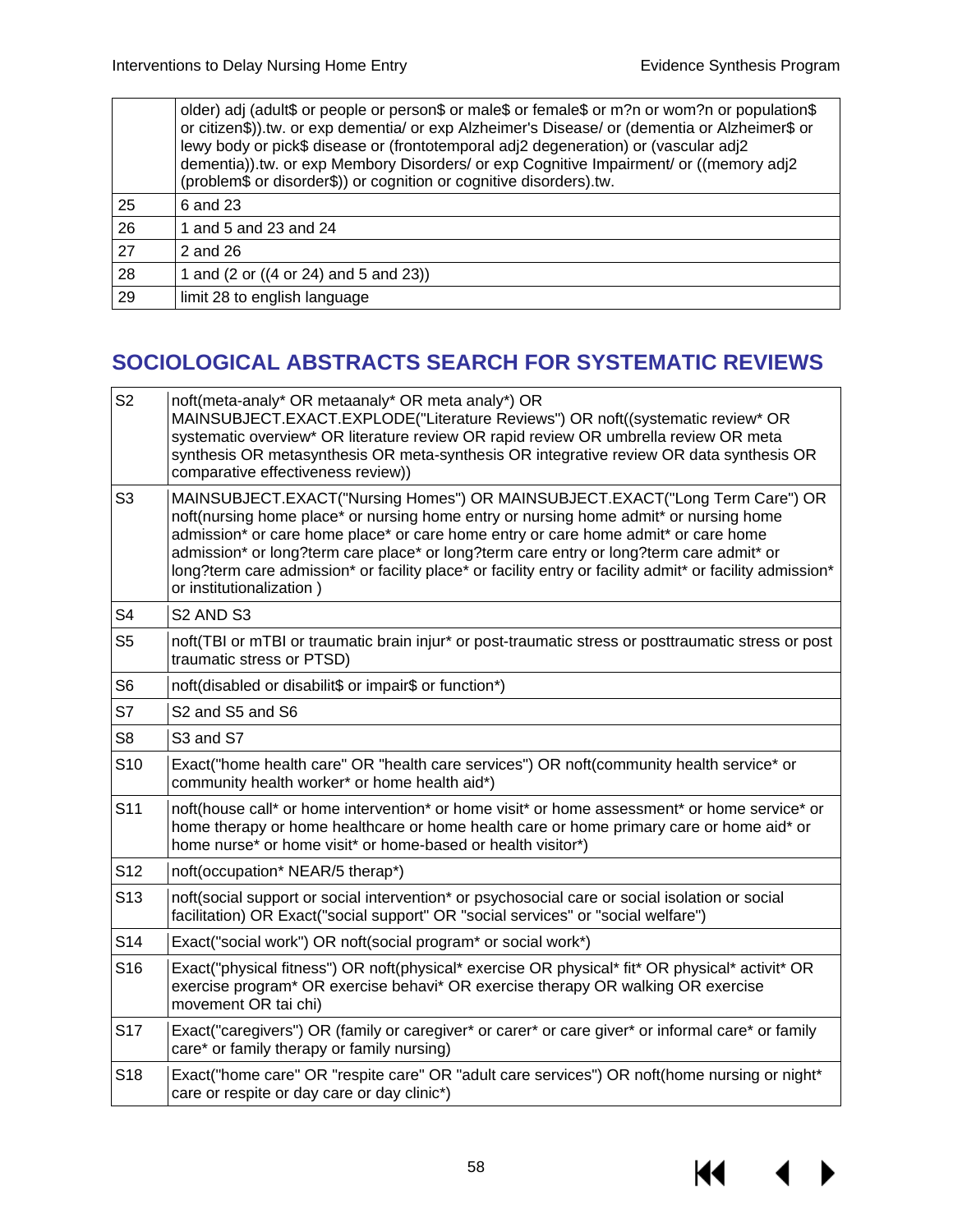| S <sub>19</sub> | noft(food service* or meals NEAR/2 wheels or congregant dining or grocery delivery)                                                                                                                                                                                                                                                                                                                                                                                                                                                                                                                                                                                                                                             |  |
|-----------------|---------------------------------------------------------------------------------------------------------------------------------------------------------------------------------------------------------------------------------------------------------------------------------------------------------------------------------------------------------------------------------------------------------------------------------------------------------------------------------------------------------------------------------------------------------------------------------------------------------------------------------------------------------------------------------------------------------------------------------|--|
| S20             | Exact("foster home care") OR noft(medical foster home*)                                                                                                                                                                                                                                                                                                                                                                                                                                                                                                                                                                                                                                                                         |  |
| S21             | Exact("group homes" OR "assisted living" OR "assisted living facilities") OR noft(assisted living)                                                                                                                                                                                                                                                                                                                                                                                                                                                                                                                                                                                                                              |  |
| S22             | Exact("group homes" OR "coresidence" OR "assisted living" OR "assisted living facilities") OR<br>noft(assisted living)                                                                                                                                                                                                                                                                                                                                                                                                                                                                                                                                                                                                          |  |
| S <sub>23</sub> | noft("cash and counseling" or self-directed or consumer-directed)                                                                                                                                                                                                                                                                                                                                                                                                                                                                                                                                                                                                                                                               |  |
| S24             | noft(transport* or mobili*)                                                                                                                                                                                                                                                                                                                                                                                                                                                                                                                                                                                                                                                                                                     |  |
| S <sub>25</sub> | Exact("geriatric assessment") OR noft(geriatric* NEAR/5 assess*)                                                                                                                                                                                                                                                                                                                                                                                                                                                                                                                                                                                                                                                                |  |
| S26             | noft(phys* NEAR/5 therap*)                                                                                                                                                                                                                                                                                                                                                                                                                                                                                                                                                                                                                                                                                                      |  |
| S28             | S10 OR S11 OR S12 OR S13 OR S14 OR S16 OR S17 OR S18 OR S19 OR S20 OR S21 OR<br>S22 OR S23 OR S24 OR S25 OR S26                                                                                                                                                                                                                                                                                                                                                                                                                                                                                                                                                                                                                 |  |
| S29             | Exact("geriatric/geriatrics (see also aging, aged)" OR "alzheimer's disease" OR "dementia<br>disorders" OR "aged (see also aging, geriatric)" OR "dementia, vascular" OR "alzheimers<br>disease" OR "dementia" OR "aging (see also aged, geriatric)") OR noft(aged or elder* or old<br>age* or ag?ing or advanced age or aged-related or late* life or senior* or geriatr* or retired or<br>frail elder*) OR noft(old* NEAR/2 adult* or people or person* or male* or female* or m?n or<br>wom?n or population* or citizen*) OR noft(dementia or Alzheimer* or lewy body or pick* disease<br>or frontotemporal degeneration or vascular dementia or memory problem* or memory disorder*<br>or cognition or cognitive disorder*) |  |
| S30             | S7 AND S28                                                                                                                                                                                                                                                                                                                                                                                                                                                                                                                                                                                                                                                                                                                      |  |
| S31             | S <sub>2</sub> AND S <sub>6</sub> AND S <sub>28</sub> AND S <sub>29</sub>                                                                                                                                                                                                                                                                                                                                                                                                                                                                                                                                                                                                                                                       |  |
| S32             | <b>S31 AND S3</b>                                                                                                                                                                                                                                                                                                                                                                                                                                                                                                                                                                                                                                                                                                               |  |
| S33             | S2 AND (S3 OR ((S5 OR S29) AND S6 and S28))                                                                                                                                                                                                                                                                                                                                                                                                                                                                                                                                                                                                                                                                                     |  |
|                 |                                                                                                                                                                                                                                                                                                                                                                                                                                                                                                                                                                                                                                                                                                                                 |  |

### **SEARCHES OF COCHRANE DATABASE OF SYSTEMATIC REVIEWS, JOANNA BRIGGS INSTITUTE (JBI) EVIDENCE-BASED PRACTICE DATABASE, VA EVIDENCE SYNTHESIS PROGRAM (ESP), AND AHRQ EVIDENCE-BASED PRACTICE CENTER (EPC)**

| <b>Target Interventions</b>                                                            | Search Terms (keywords in title/abstract)                                                                                                                           |
|----------------------------------------------------------------------------------------|---------------------------------------------------------------------------------------------------------------------------------------------------------------------|
| Home-based primary care,<br>outpatient geriatric assessment and<br>case management     | Home-based primary care<br><b>Geriatric Assessment</b><br>Home visits<br>House calls<br>Case management older adults<br>Case management PTSD<br>Case management TBI |
| Outpatient or home-based<br>rehabilitation, nursing services, or<br>other medical care | Home nursing<br>Home physical therapy<br>Home occupational therapy                                                                                                  |
| Physical activity or exercise (not as<br>part of rehabilitation program)               | Physical activity program older adults<br>Physical activity program PTSD<br>Physical activity program TBI<br>Exercise program older adults<br>Exercise program PTSD |

KI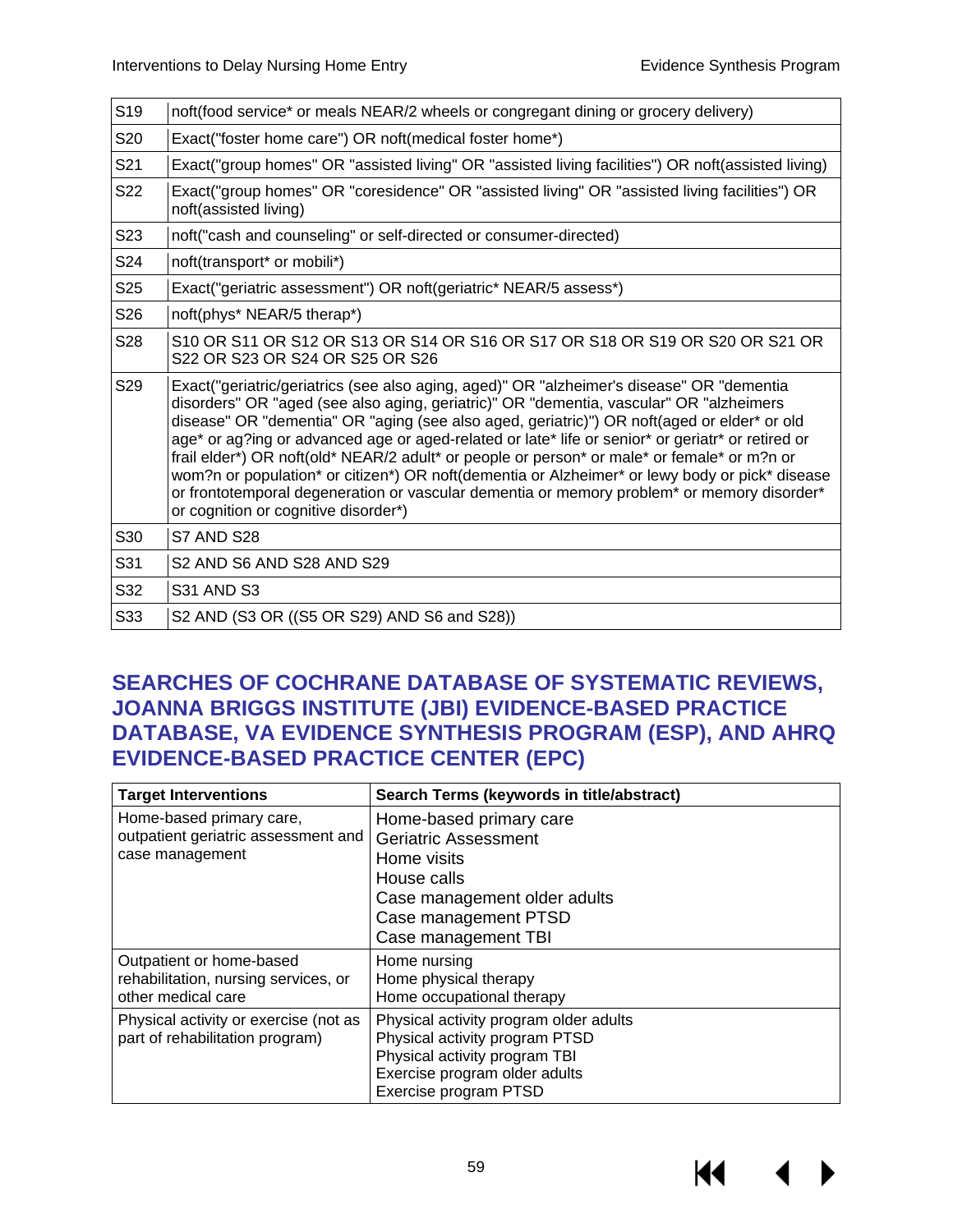$M \sim 1$ 

 $\blacktriangleright$ 

|                                                                                                               | Exercise program TBI                                                         |
|---------------------------------------------------------------------------------------------------------------|------------------------------------------------------------------------------|
| In-home assistance with non-<br>healthcare activities (home aides,<br>home repair, etc.)                      | Home health aide<br>Home repair                                              |
| Caregiver interventions                                                                                       | Caregiver<br>(Edited to "caregiver adj3 intervention" in JBI)                |
| Respite care                                                                                                  | Respite care<br>(Edited to "respite adj2 care" in JBI)                       |
| Community health workers, friendly<br>visits                                                                  | Friendly visit/visitor                                                       |
| Nutritional programs (Meals on<br>Wheels, congregant dining, grocery<br>delivery, etc.)                       | Meals on Wheels<br>Congregant dining<br>Grocery delivery                     |
| Transportation and mobility<br>services                                                                       | Transportation<br>Mobility services                                          |
| Assistive technologies                                                                                        | Assistive technology<br>("home" and "community" added to search in Cochrane) |
| Alternative housing with range of<br>services (assisted living or group<br>homes, medical foster homes, etc.) | Assisted living<br>Group home<br>Medical foster home                         |
| Financial support and benefits<br>(caregiver stipends, Cash and<br>Counseling, etc.)                          | Caregiver benefits<br>Caregiver stipends<br>Cash and Counseling              |

## **OVID MEDLINE FOR PRIMARY STUDIES ON TBI/PTSD POPULATION**

|                | (((nursing home\$ or care home\$ or long-term care or institution\$ or facility) adj5 (place\$ or entry<br>or admit\$ or admission\$)) or institutionalization).tw. or exp Homes for the Aged/ or Nursing<br>Homes/ or Long-Term Care/ |
|----------------|----------------------------------------------------------------------------------------------------------------------------------------------------------------------------------------------------------------------------------------|
| $\overline{2}$ | (TBI or mTBI or traumatic brain injur\$).tw. or exp Brain Injuries, Traumatic/ or exp Stress<br>Disorders, Traumatic/ or (((post-traumatic or posttraumatic or post traumatic) adj2 stress) or<br>PTSD).tw.                            |
| 3              | 1 and 2                                                                                                                                                                                                                                |
| 4              | limit 3 to "all child (0 to 18 years)"                                                                                                                                                                                                 |
| 5              | $3$ not 4                                                                                                                                                                                                                              |
| 6              | limit 5 to english language                                                                                                                                                                                                            |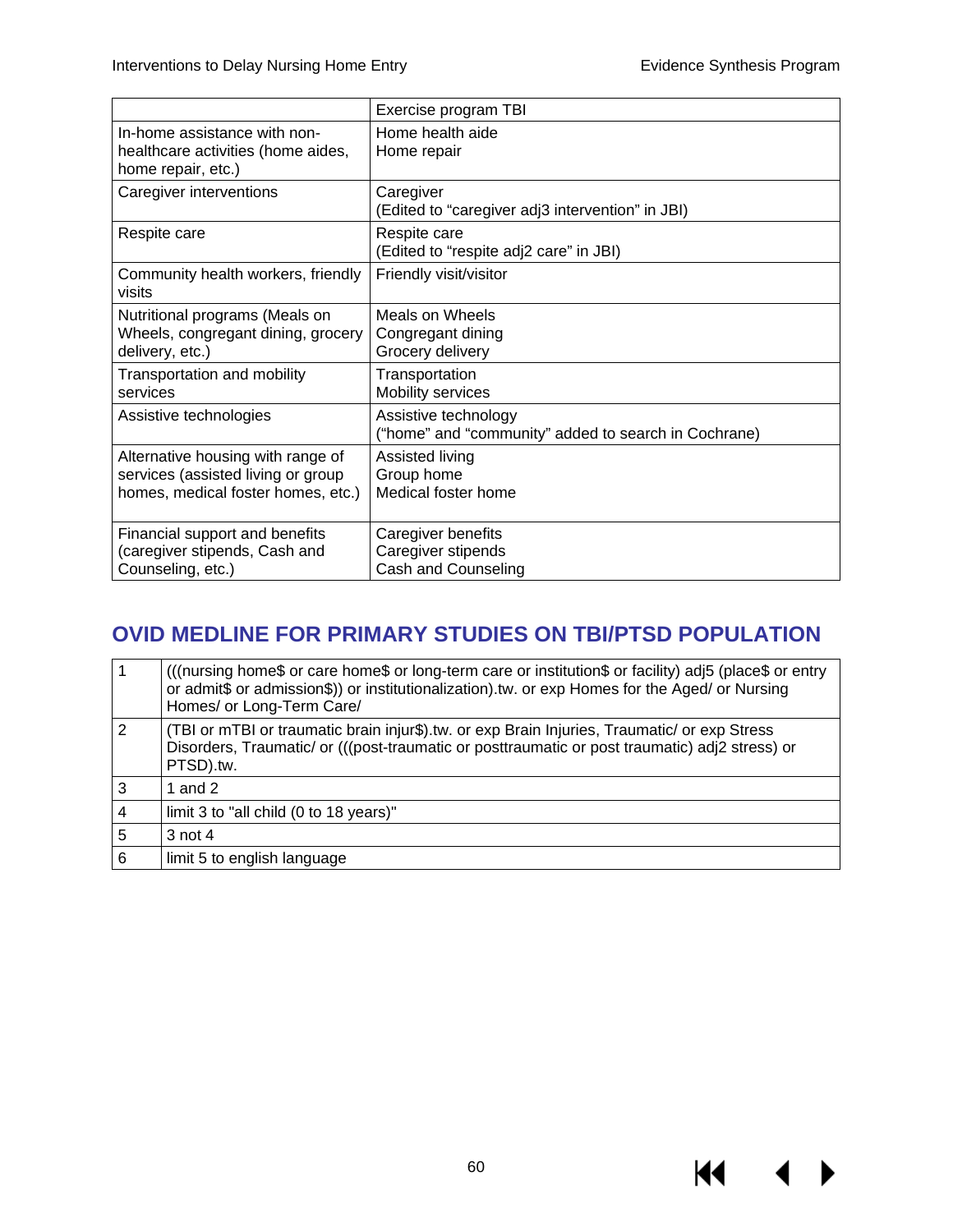# **APPENDIX 2. STUDY SELECTION CRITERIA**

|                      | <b>Inclusion</b>                                                                                                                                                                                                                                                                                                                                                                                                                                                                                                                                                                                                                                                                                                                                                                                                | <b>Exclusion</b>                                                                                                                                       |
|----------------------|-----------------------------------------------------------------------------------------------------------------------------------------------------------------------------------------------------------------------------------------------------------------------------------------------------------------------------------------------------------------------------------------------------------------------------------------------------------------------------------------------------------------------------------------------------------------------------------------------------------------------------------------------------------------------------------------------------------------------------------------------------------------------------------------------------------------|--------------------------------------------------------------------------------------------------------------------------------------------------------|
| <b>Participants</b>  | Adults with physical or cognitive impairment (or at high risk<br>for developing new impairments) due to: older age, frailty,<br>dementia, other chronic conditions, PTSD, and/or TBI                                                                                                                                                                                                                                                                                                                                                                                                                                                                                                                                                                                                                            | Adults dependent on medical<br>technology (eg, ventilator); adults with<br>no impairments and having little or<br>very remote risk for new impairments |
| <b>Interventions</b> | Home-based primary care, outpatient geriatric assessment<br>and case management<br>Outpatient or home-based rehabilitation, nursing services,<br>or other medical care<br>Physical activity or exercise (not as part of rehabilitation<br>program)<br>In-home assistance with non-healthcare activities (home<br>aides, home repair, etc)<br>Caregiver interventions<br>Respite care<br>Adult day clinics<br>Community health workers, friendly visits<br>Nutritional programs (Meals on Wheels, congregant dining,<br>grocery delivery, etc)<br>Transportation and mobility services<br>Assistive technologies<br>Alternative housing with range of services (assisted living or<br>group homes, medical foster homes, etc)<br>Financial support and benefits (eg, caregiver stipends, Cash<br>and Counseling) | Hospice and end-of-life care<br>Condition-specific medications (eg,<br>donepezil for dementia)                                                         |
| <b>Comparators</b>   | Any (active or inactive)                                                                                                                                                                                                                                                                                                                                                                                                                                                                                                                                                                                                                                                                                                                                                                                        |                                                                                                                                                        |
| <b>Outcomes</b>      | Primary: Long-term nursing home placement, (must specify<br>as long-term or otherwise use term that indicates long-term<br>placement eg, institutionalization)<br>Secondary:<br>Function, quality of life<br>Hospitalizations<br>Resource use, costs, spend-down<br>Mortality<br>Harms (falls, medication errors)                                                                                                                                                                                                                                                                                                                                                                                                                                                                                               | Short-term admission to nursing<br>homes for post-acute care<br>Caregiver outcomes without patient<br>outcomes                                         |
| <b>Timing</b>        | Any duration                                                                                                                                                                                                                                                                                                                                                                                                                                                                                                                                                                                                                                                                                                                                                                                                    |                                                                                                                                                        |
| <b>Setting</b>       | Community                                                                                                                                                                                                                                                                                                                                                                                                                                                                                                                                                                                                                                                                                                                                                                                                       | Acute care settings (ie, emergency<br>rooms and inpatient wards)<br>Institutional settings (eg, skilled<br>nursing facilities for rehabilitation)      |
| Design               | Systematic review: must have search strategy, eligibility<br>criteria, and analysis/synthesis plan; may include<br>randomized controlled trials, observational studies, and/or<br>qualitative studies                                                                                                                                                                                                                                                                                                                                                                                                                                                                                                                                                                                                           |                                                                                                                                                        |
| Other                | English Language                                                                                                                                                                                                                                                                                                                                                                                                                                                                                                                                                                                                                                                                                                                                                                                                |                                                                                                                                                        |

KI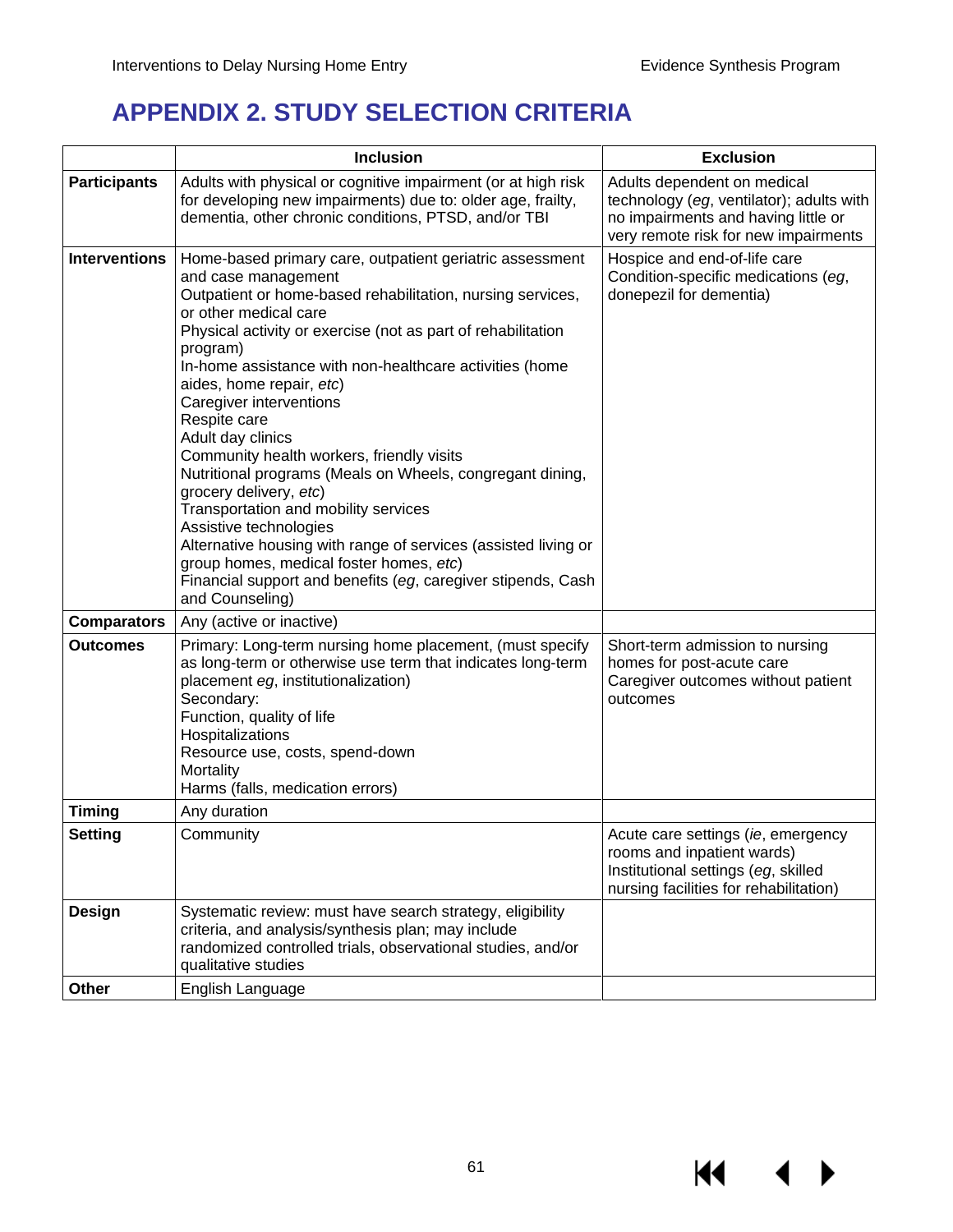## **APPENDIX 3. QUALITY ASSESSMENT**

## **3.1 QUALITY ASSESSMENT CRITERIA (MODIFIED AMSTAR 215)**

1. Total number of eligible articles included in review:

#### 2. Types of studies included in review (check all that apply):

□ RCTs □ Cross-sectional □ Cohort □ Systematic Reviews

- 3. Location (check all that apply):
- □ United States □ Canada □ Eurpoe □ Asia □ Australia
- Other (please specify) Not Reported
- 4. Did the research questions and inclusion criteria for the review include the components of PICO? Must have population, intervention, comparator group and outcome.



5. Did the report of the review contain an explicit statement that the review methods were established prior to the conduct of the review and did the report justify and signification deviations from the protocol?

Partial Yes=ALL of the following: review questions, search strategy, inclusion/exclusion criteria, risk of bias assessment

Yes=ALL of partial yes plus: protocol registered, a meta-analysis/synthesis plan (if appropriate) and a plan for investigating causes of heterogeneity, justification for any deviations from the protocol



Partial Yes No

6. Did the review authors explain their selection of the study designs for inclusion in the review? Example: explanation for including RCTs only



#### 7. Did the review authors use a comprehensive literature search strategy?

Partial Yes: must have searched at least 2 databases (relevant to research question), provided key word and/or search strategy, justified publication restrictions (eg, dates)

Yes=ALL of the above plus searched reference lists/bibliographies, searched trial/study registries, included/consulted content experts i nthe field, searched for grey literature where relevant, conducted search within 24 months of completion of the reivew

| Vac | Partial Yes | No |  |
|-----|-------------|----|--|
|     |             |    |  |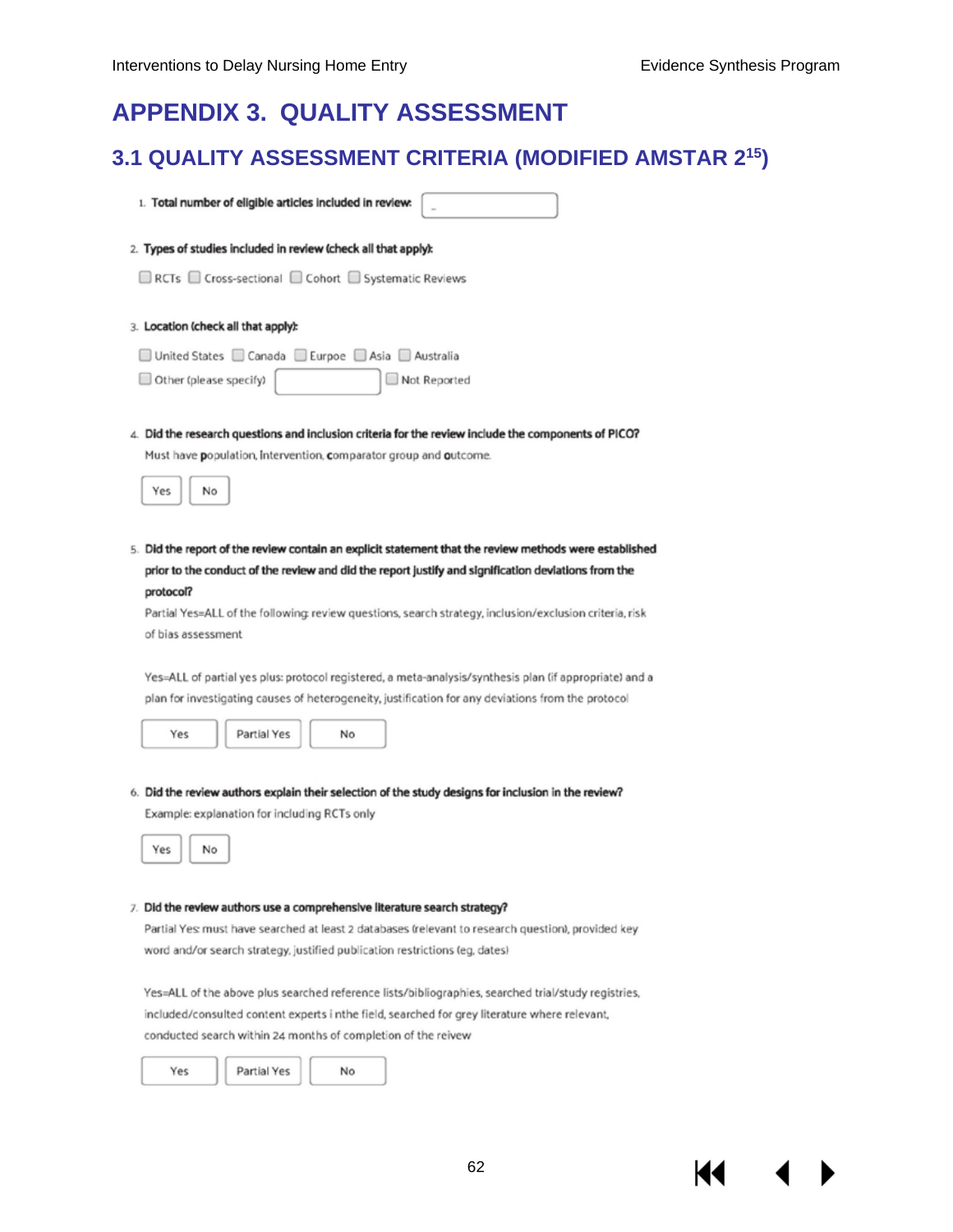#### 8. Did the review authors perform study selection in duplicate? (at least two reviewers independently agreed on selection of eligible studies and achieved

consensus on which studies to include)



#### 9. Did the review authors perform data extraction in duplicate?

(at least two reviewers achieved consensus on which data to extract)



10. Did the review authors use a satisfactory technique for assessing the quality of individual studies that were included in the review?

Partial Yes: must have described element of quality

Yes: must have also used standard quality or risk of bias tools



11. If meta-analysis was performed did the review authors use appropriate methods for statistical combination of results?

(the authors justified combining the data in a mete-analysis and considered heterogeneity)

| Yes                        | Nο |
|----------------------------|----|
| No meta-analysis conducted |    |

12. If they performed quantitative synthesis did the review authors carry out an adequate investigation of publication bias (small study bias) and discuss its likely impact on the results of the review?

(performed graphical or statistical tests for publication bias and discussed the likelihood and magnitude of impact of publication bias)

| Yes                        | No |
|----------------------------|----|
| No meta-analysis conducted |    |

13. Did the review authors report any potential sources of conflict of interest, including any funding they received for conducting the review?

(the authors reported no competing interests OR they described their funding sources and how they managed potential conflicts of interest)



#### Taking into account your previous answers, please rate quality as:

| Medium<br>I ow |  |  |  |
|----------------|--|--|--|
|----------------|--|--|--|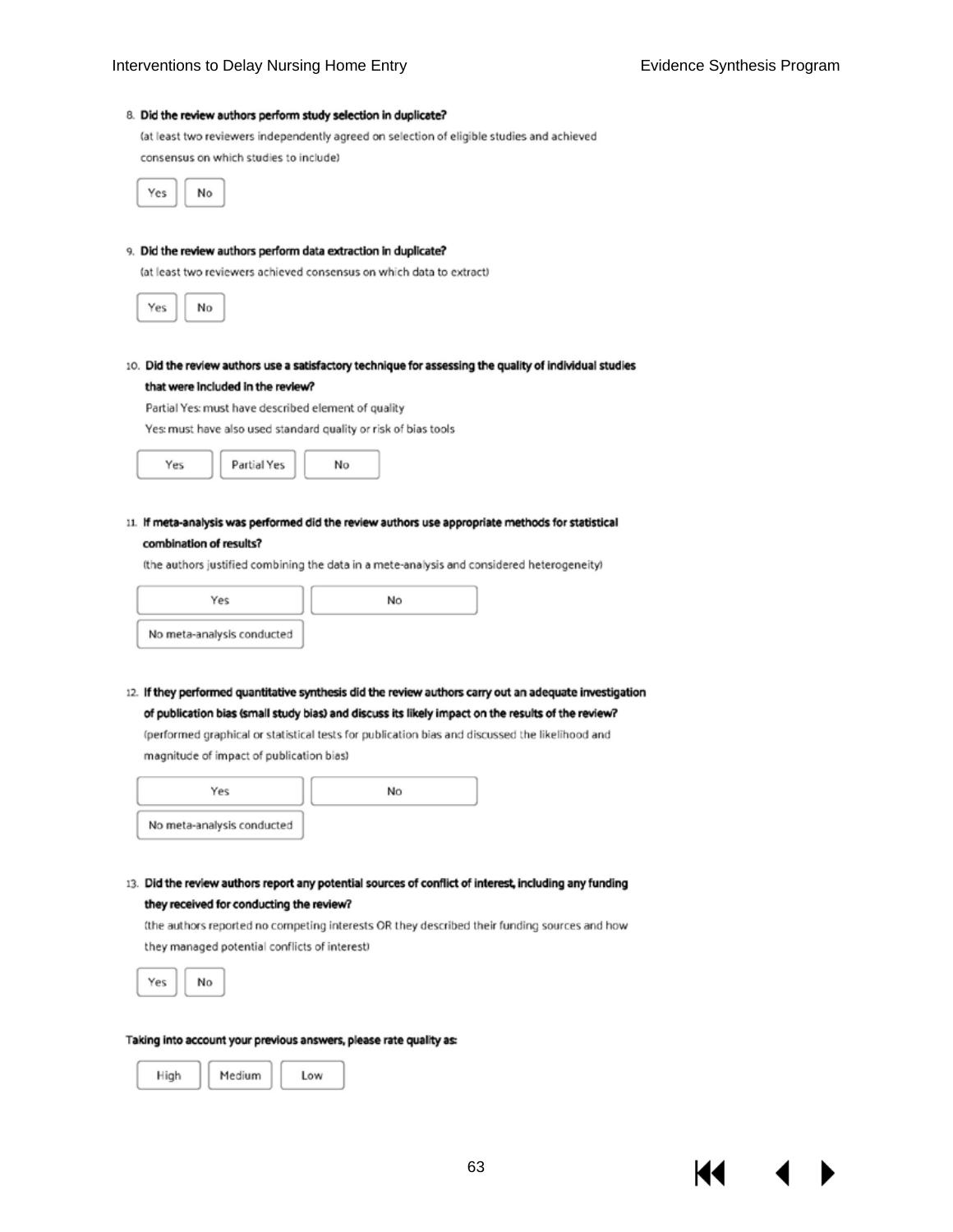## **3.2 QUALITY ASSESSMENT FOR ALL ELIGIBLE SYSTEMATIC REVIEWS**

| Author,<br>Year                       | <b>Research</b><br><b>Questions</b><br>include<br>components<br>of PICO? | Protocol<br>established<br>prior to<br>conduct of<br>review? | <b>Explained</b><br>selection of<br>included<br>study<br>designs? | Comprehensive<br>search strategy<br>used? | Dual review for<br>inclusion?<br>Dual review for<br>data<br>extraction? | <b>Assessed</b><br>quality? | Meta analyses:<br>Appropriate<br>statistical methods<br>and investigation of<br>publication bias? | <b>Reported</b><br>any<br>potential<br>conflicts of<br>interest? | Overall<br>Quality |
|---------------------------------------|--------------------------------------------------------------------------|--------------------------------------------------------------|-------------------------------------------------------------------|-------------------------------------------|-------------------------------------------------------------------------|-----------------------------|---------------------------------------------------------------------------------------------------|------------------------------------------------------------------|--------------------|
| Apostolo,<br>201716                   | Yes                                                                      | Yes                                                          | Yes                                                               | Yes                                       | Yes                                                                     | Yes                         | <b>NA</b>                                                                                         | Yes                                                              | High               |
| Beswick,<br>201036                    | Yes                                                                      | <b>No</b>                                                    | Yes                                                               | Yes                                       | <b>No</b><br>Yes                                                        | <b>Partial Yes</b>          | Yes                                                                                               | Yes                                                              | <b>Medium</b>      |
| Black, 2004 <sup>20</sup>             | Yes                                                                      | <b>No</b>                                                    | No                                                                | Yes                                       | <b>No</b>                                                               | <b>No</b>                   | <b>No</b>                                                                                         | <b>No</b>                                                        | Low                |
| Bottcher,<br>201537                   | Yes                                                                      | <b>No</b>                                                    | Yes                                                               | Yes                                       | Yes<br>No                                                               | Yes                         | <b>NA</b>                                                                                         | <b>No</b>                                                        | <b>Medium</b>      |
| Brown, 2015 <sup>54</sup>             | Yes                                                                      | Yes                                                          | Yes                                                               | Yes                                       | Yes                                                                     | Yes                         | Yes                                                                                               | Yes                                                              | High               |
| Burridge,<br>200721                   | <b>No</b>                                                                | <b>No</b>                                                    | <b>No</b>                                                         | Yes                                       | <b>No</b>                                                               | Yes                         | <b>NA</b>                                                                                         | <b>No</b>                                                        | <b>Medium</b>      |
| Cepoiu-<br>Martin, 2016 <sup>22</sup> | Yes                                                                      | <b>Partial Yes</b>                                           | Yes                                                               | Yes                                       | Yes                                                                     | Yes                         | Yes                                                                                               | Yes                                                              | <b>High</b>        |
| Cochrane,<br>201638                   | Yes                                                                      | Yes                                                          | Yes                                                               | Yes                                       | Yes                                                                     | Yes                         | Yes                                                                                               | Yes                                                              | <b>High</b>        |
| Dickinson,<br>201744                  | Yes                                                                      | <b>No</b>                                                    | <b>No</b>                                                         | Yes                                       | Yes                                                                     | Yes                         | <b>NA</b>                                                                                         | Yes                                                              | <b>Medium</b>      |
| Du Preez,<br>201855                   | <b>No</b>                                                                | <b>No</b>                                                    | <b>No</b>                                                         | <b>No</b>                                 | <b>No</b>                                                               | Yes                         | <b>NA</b>                                                                                         | Yes                                                              | Low                |
| Elkan, 200163                         | Yes                                                                      | <b>No</b>                                                    | Yes                                                               | Yes                                       | <b>No</b>                                                               | Yes                         | Yes                                                                                               | Yes                                                              | <b>Medium</b>      |
| Ellen, 2017 <sup>56</sup>             | Yes                                                                      | <b>No</b>                                                    | <b>No</b>                                                         | <b>Partial Yes</b>                        | <b>No</b>                                                               | <b>No</b>                   | <b>NA</b>                                                                                         | <b>No</b>                                                        | <b>Medium</b>      |
| Fields, 2014 <sup>57</sup>            | <b>No</b>                                                                | <b>No</b>                                                    | Yes                                                               | Yes                                       | <b>No</b>                                                               | No                          | <b>NA</b>                                                                                         | Yes                                                              | Low                |
| Flint, 1995 <sup>58</sup>             | Yes                                                                      | <b>No</b>                                                    | <b>No</b>                                                         | Yes                                       | <b>No</b>                                                               | Yes                         | <b>NA</b>                                                                                         | <b>No</b>                                                        | Low                |
| Forbes,<br>201475                     | Yes                                                                      | Yes                                                          | Yes                                                               | Yes                                       | Yes                                                                     | Yes                         | Yes                                                                                               | Yes                                                              | High               |
| Frazier,<br>200523                    | <b>No</b>                                                                | <b>No</b>                                                    | <b>No</b>                                                         | Yes                                       | <b>No</b>                                                               | <b>No</b>                   | <b>NA</b>                                                                                         | <b>No</b>                                                        | Low                |
| Frost, 201771                         | Yes                                                                      | Yes                                                          | Yes                                                               | Yes                                       | Yes<br>No                                                               | Yes                         | Yes                                                                                               | Yes                                                              | <b>Medium</b>      |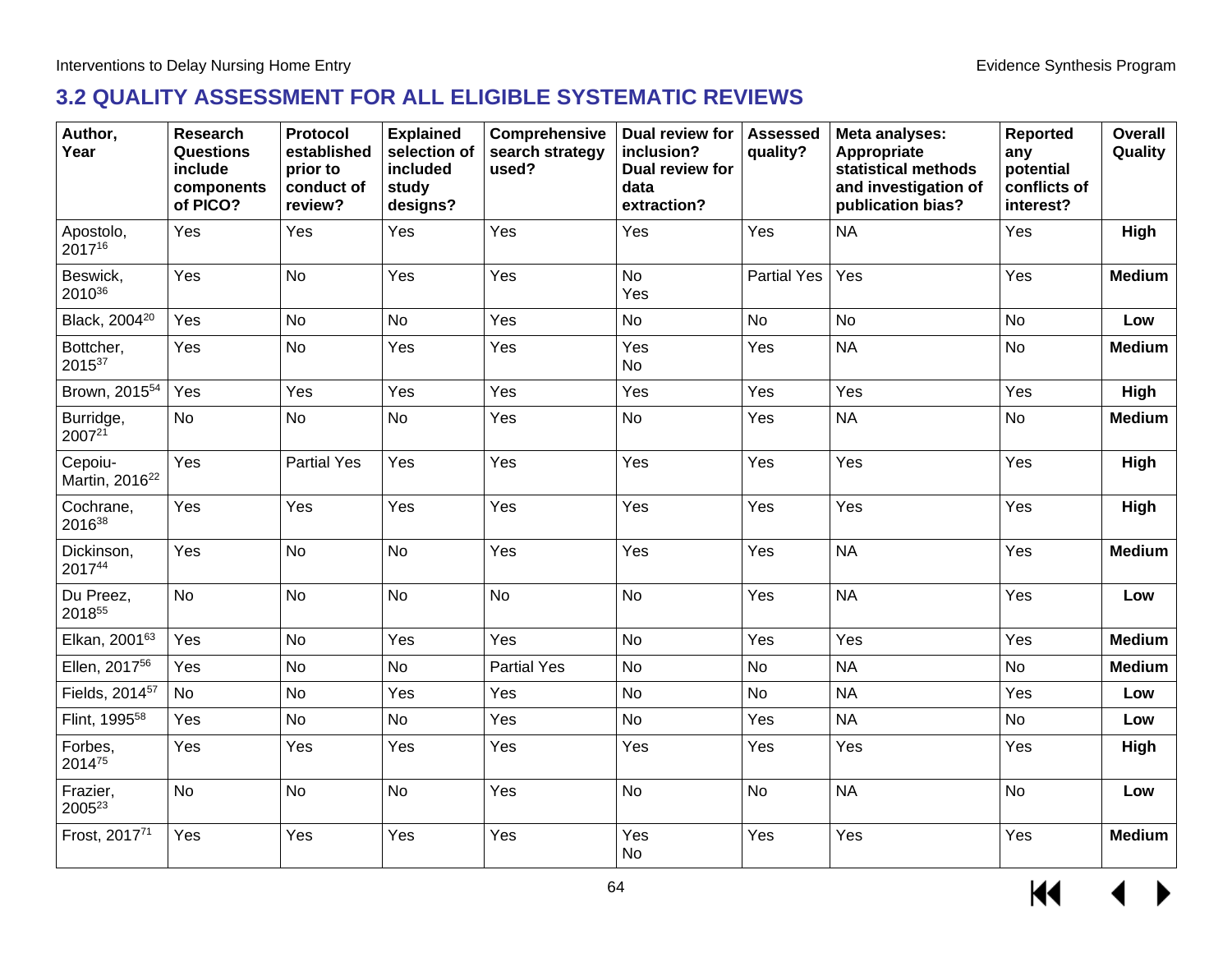| Author,<br>Year                        | <b>Research</b><br><b>Questions</b><br>include<br>components<br>of PICO? | Protocol<br>established<br>prior to<br>conduct of<br>review? | <b>Explained</b><br>selection of<br>included<br>study<br>designs? | Comprehensive<br>search strategy<br>used? | Dual review for<br>inclusion?<br>Dual review for<br>data<br>extraction? | <b>Assessed</b><br>quality? | Meta analyses:<br>Appropriate<br>statistical methods<br>and investigation of<br>publication bias? | <b>Reported</b><br>any<br>potential<br>conflicts of<br>interest? | Overall<br>Quality |
|----------------------------------------|--------------------------------------------------------------------------|--------------------------------------------------------------|-------------------------------------------------------------------|-------------------------------------------|-------------------------------------------------------------------------|-----------------------------|---------------------------------------------------------------------------------------------------|------------------------------------------------------------------|--------------------|
| Gawel, 2012 <sup>24</sup>              | Yes                                                                      | <b>No</b>                                                    | Yes                                                               | Yes                                       | Yes<br><b>No</b>                                                        | Yes                         | <b>NA</b>                                                                                         | <b>No</b>                                                        | <b>Medium</b>      |
| Gilhooly,<br>201681                    | Yes                                                                      | <b>No</b>                                                    | Yes                                                               | Yes                                       | Yes<br><b>No</b>                                                        | Yes                         | <b>NA</b>                                                                                         | Yes                                                              | <b>Medium</b>      |
| Gine-Garriga,<br>201872                | Yes                                                                      | No                                                           | Yes                                                               | Yes                                       | Yes                                                                     | Yes                         | Yes<br><b>No</b>                                                                                  | Yes                                                              | <b>Medium</b>      |
| Goy, 2010 <sup>52</sup>                | Yes                                                                      | Yes                                                          | Yes                                                               | Yes                                       | No                                                                      | Yes                         | <b>NA</b>                                                                                         | Yes                                                              | <b>Medium</b>      |
| Griffin, 2015 <sup>45</sup>            | Yes                                                                      | Yes                                                          | Yes                                                               | Yes                                       | Yes                                                                     | Yes                         | <b>NA</b>                                                                                         | Yes                                                              | High               |
| Guirguis-<br>Blake, 2018 <sup>73</sup> | Yes                                                                      | Yes                                                          | Yes                                                               | Yes                                       | Yes                                                                     | Yes                         | Yes                                                                                               | Yes                                                              | High               |
| Hedrick,<br>198976                     | Yes                                                                      | <b>No</b>                                                    | <b>No</b>                                                         | Yes                                       | <b>No</b>                                                               | <b>No</b>                   | <b>No</b>                                                                                         | No                                                               | Low                |
| Hickam,<br>201383                      | Yes                                                                      | Yes                                                          | Yes                                                               | Yes                                       | Yes                                                                     | Yes                         | <b>NA</b>                                                                                         | Yes                                                              | High               |
| Jensen,<br>201546                      | Yes                                                                      | <b>No</b>                                                    | <b>No</b>                                                         | Yes                                       | Yes                                                                     | Yes                         | Yes                                                                                               | Yes                                                              | <b>Medium</b>      |
| Johri, 200382                          | Yes                                                                      | <b>No</b>                                                    | Yes                                                               | Yes                                       | <b>No</b>                                                               | <b>No</b>                   | <b>NA</b>                                                                                         | <b>No</b>                                                        | Low                |
| Kojima,<br>201817                      | Yes                                                                      | <b>No</b>                                                    | Yes                                                               | <b>Partial Yes</b>                        | No                                                                      | Yes                         | <b>No</b><br>Yes                                                                                  | Yes                                                              | Low                |
| Lee, 2014 <sup>59</sup>                | Yes                                                                      | Yes                                                          | Yes                                                               | Yes                                       | Yes                                                                     | Yes                         | Yes                                                                                               | Yes                                                              | High               |
| Lehmann,<br>201825                     | Yes                                                                      | <b>No</b>                                                    | <b>No</b>                                                         | Yes                                       | Yes<br><b>No</b>                                                        | Yes                         | Yes<br><b>No</b>                                                                                  | Yes                                                              | <b>Medium</b>      |
| Luppa, 2008 <sup>26</sup>              | Yes                                                                      | <b>No</b>                                                    | Yes                                                               | Yes                                       | No                                                                      | <b>No</b>                   | <b>NA</b>                                                                                         | <b>No</b>                                                        | Low                |
| Luppa, 2009 <sup>28</sup>              | Yes                                                                      | No                                                           | Yes                                                               | Yes                                       | No                                                                      | <b>No</b>                   | <b>NA</b>                                                                                         | Yes                                                              | Low                |
| Luppa, 2010 <sup>27</sup>              | Yes                                                                      | <b>No</b>                                                    | Yes                                                               | Yes                                       | <b>No</b>                                                               | <b>Partial Yes</b>          | <b>NA</b>                                                                                         | Yes                                                              | <b>Medium</b>      |
| Markle-Reid,<br>200664                 | Yes                                                                      | <b>No</b>                                                    | Yes                                                               | Yes                                       | <b>No</b>                                                               | Yes                         | <b>NA</b>                                                                                         | Yes                                                              | Low                |
| Mason,<br>200760                       | Yes                                                                      | Yes                                                          | Yes                                                               | Yes                                       | Yes                                                                     | Yes                         | Yes<br><b>No</b>                                                                                  | Yes                                                              | High               |

 $\leftrightarrow$  $H$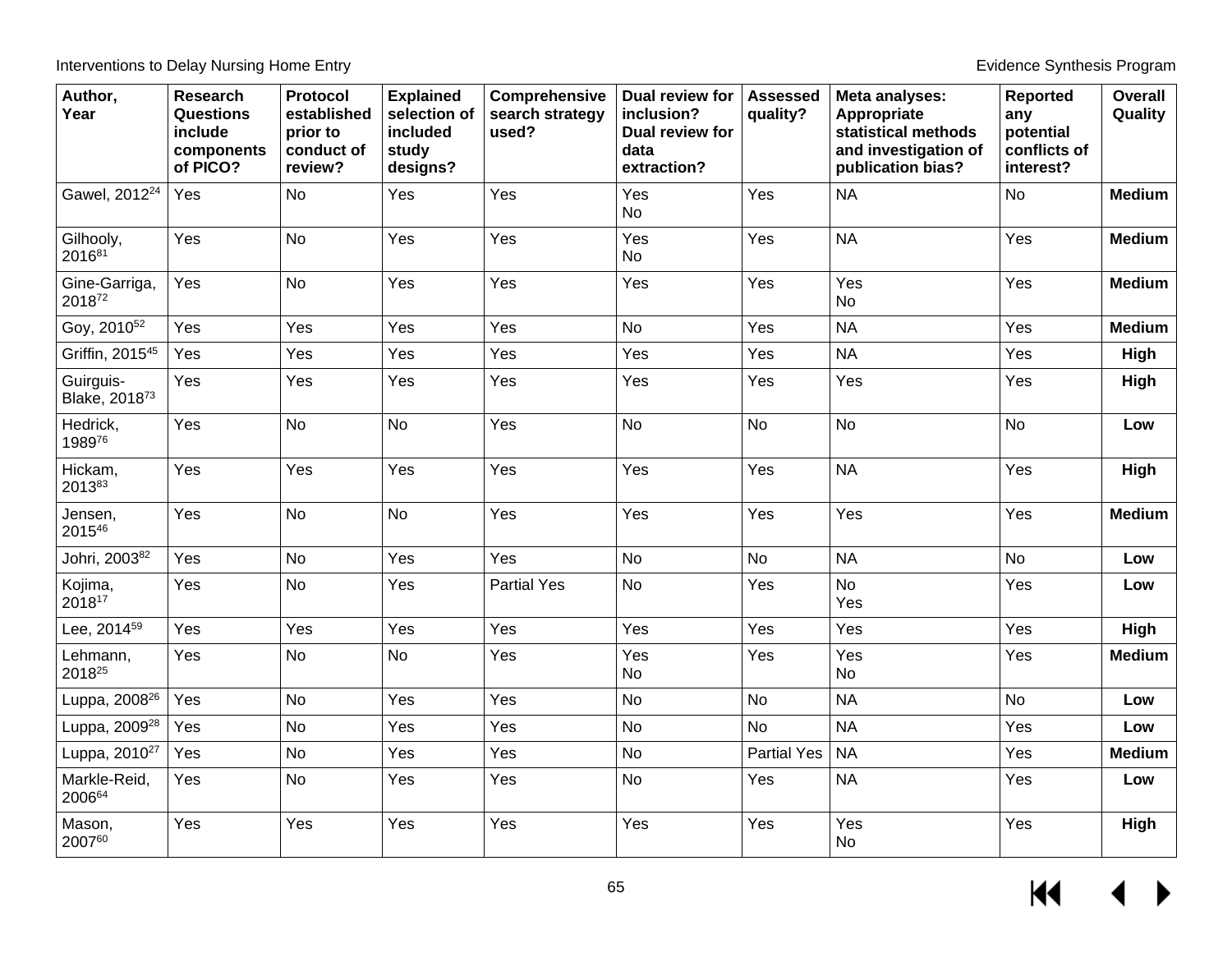| Author,<br>Year            | <b>Research</b><br>Questions<br>include<br>components<br>of PICO? | <b>Protocol</b><br>established<br>prior to<br>conduct of<br>review? | <b>Explained</b><br>selection of<br>included<br>study<br>designs? | Comprehensive<br>search strategy<br>used? | Dual review for<br>inclusion?<br>Dual review for<br>data<br>extraction? | <b>Assessed</b><br>quality? | Meta analyses:<br>Appropriate<br>statistical methods<br>and investigation of<br>publication bias? | Reported<br>any<br>potential<br>conflicts of<br>interest? | Overall<br>Quality |
|----------------------------|-------------------------------------------------------------------|---------------------------------------------------------------------|-------------------------------------------------------------------|-------------------------------------------|-------------------------------------------------------------------------|-----------------------------|---------------------------------------------------------------------------------------------------|-----------------------------------------------------------|--------------------|
| Mayo-Wilson,<br>201465     | Yes                                                               | <b>No</b>                                                           | Yes                                                               | Yes                                       | Yes                                                                     | Yes                         | Yes                                                                                               | Yes                                                       | High               |
| Montgomery,<br>$2008^{77}$ | Yes                                                               | Yes                                                                 | Yes                                                               | Yes                                       | Yes                                                                     | Yes                         | <b>NA</b>                                                                                         | Yes                                                       | High               |
| O'Caoimh,<br>201529        | Yes                                                               | No                                                                  | <b>No</b>                                                         | Yes                                       | Yes                                                                     | Yes                         | <b>NA</b>                                                                                         | Yes                                                       | <b>Medium</b>      |
| Olazaran,<br>201078        | Yes                                                               | <b>No</b>                                                           | Yes                                                               | Yes                                       | Yes<br>No                                                               | <b>Partial Yes</b>          | Yes<br>No                                                                                         | Yes                                                       | <b>Medium</b>      |
| Palmer,<br>201430          | Yes                                                               | <b>No</b>                                                           | Yes                                                               | <b>Partial Yes</b>                        | Yes                                                                     | <b>No</b>                   | <b>NA</b>                                                                                         | <b>No</b>                                                 | Low                |
| Pamoukdjian,<br>201531     | Yes                                                               | <b>No</b>                                                           | <b>No</b>                                                         | <b>No</b>                                 | <b>No</b>                                                               | <b>No</b>                   | <b>NA</b>                                                                                         | Yes                                                       | Low                |
| Parker, 2008 <sup>53</sup> | Yes                                                               | <b>No</b>                                                           | Yes                                                               | Yes                                       | Yes<br>No                                                               | Yes                         | Yes<br><b>No</b>                                                                                  | <b>No</b>                                                 | Low                |
| Pimouguet,<br>201039       | Yes                                                               | <b>No</b>                                                           | Yes                                                               | Yes                                       | <b>No</b>                                                               | <b>Partial Yes</b>          | <b>NA</b>                                                                                         | <b>No</b>                                                 | Low                |
| Pinquart,<br>200647        | Yes                                                               | <b>No</b>                                                           | Yes                                                               | <b>Partial Yes</b>                        | Yes<br>No                                                               | Yes                         | Yes<br><b>No</b>                                                                                  | Yes                                                       | <b>Medium</b>      |
| Ploeg, 200566              | Yes                                                               | <b>No</b>                                                           | Yes                                                               | Yes                                       | Yes                                                                     | Yes                         | Yes<br><b>No</b>                                                                                  | Yes                                                       | <b>Medium</b>      |
| Reilly, 2015 <sup>40</sup> | Yes                                                               | Yes                                                                 | Yes                                                               | Yes                                       | Yes                                                                     | Yes                         | Yes                                                                                               | Yes                                                       | High               |
| Rydwik,<br>201232          | Yes                                                               | No                                                                  | No                                                                | <b>Partial Yes</b>                        | <b>No</b><br>Yes                                                        | <b>Partial Yes</b>          | <b>NA</b>                                                                                         | Yes                                                       | <b>Medium</b>      |
| Shaw, 200961               | Yes                                                               | Yes                                                                 | Yes                                                               | Yes                                       | Yes                                                                     | Yes                         | Yes                                                                                               | Yes                                                       | High               |
| Smits, 200748              | <b>No</b>                                                         | No                                                                  | <b>No</b>                                                         | <b>Partial Yes</b>                        | Yes<br>No                                                               | Yes                         | <b>NA</b>                                                                                         | No                                                        | Low                |
| Snowden,<br>201733         | Yes                                                               | No                                                                  | <b>No</b>                                                         | <b>Partial Yes</b>                        | No                                                                      | <b>Partial Yes</b>          | <b>NA</b>                                                                                         | Yes                                                       | <b>Medium</b>      |
| Spijker,<br>200879         | Yes                                                               | No                                                                  | Yes                                                               | Yes                                       | Yes<br>No                                                               | Yes                         | Yes<br>No                                                                                         | Yes                                                       | <b>Medium</b>      |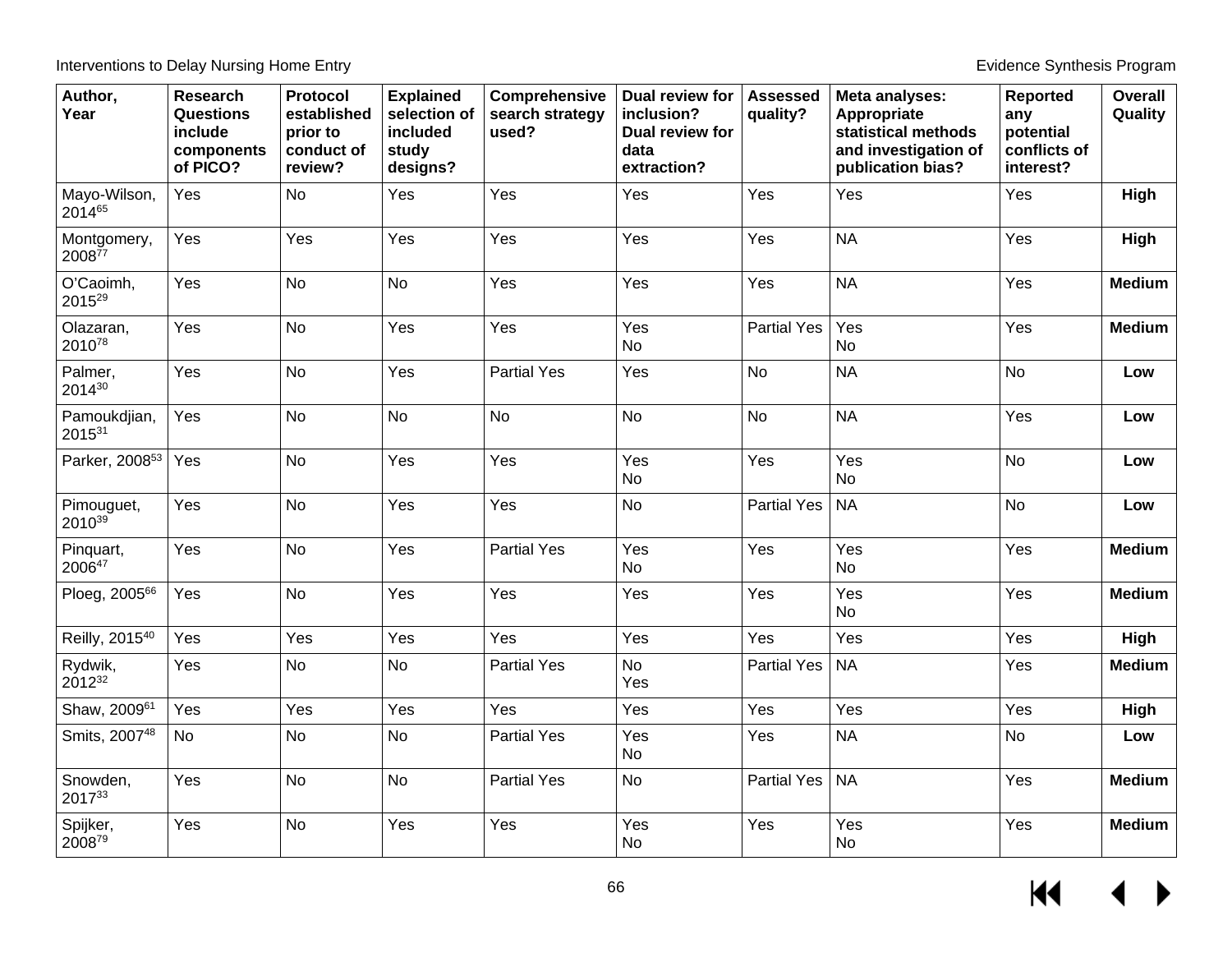| Author,<br>Year                | <b>Research</b><br><b>Questions</b><br>include<br>components<br>of PICO? | Protocol<br>established<br>prior to<br>conduct of<br>review? | <b>Explained</b><br>selection of<br>included<br>study<br>designs? | Comprehensive<br>search strategy<br>used? | Dual review for<br>inclusion?<br>Dual review for<br>data<br>extraction? | <b>Assessed</b><br>quality? | Meta analyses:<br>Appropriate<br>statistical methods<br>and investigation of<br>publication bias? | <b>Reported</b><br>any<br>potential<br>conflicts of<br>interest? | <b>Overall</b><br>Quality |
|--------------------------------|--------------------------------------------------------------------------|--------------------------------------------------------------|-------------------------------------------------------------------|-------------------------------------------|-------------------------------------------------------------------------|-----------------------------|---------------------------------------------------------------------------------------------------|------------------------------------------------------------------|---------------------------|
| Stall, 2014 <sup>69</sup>      | Yes                                                                      | <b>No</b>                                                    | <b>No</b>                                                         | Yes                                       | Yes<br><b>No</b>                                                        | Yes                         | <b>NA</b>                                                                                         | Yes                                                              | <b>Medium</b>             |
| Sternberg,<br>201118           | Yes                                                                      | <b>Partial Yes</b>                                           | <b>No</b>                                                         | Yes                                       | Yes                                                                     | <b>Partial Yes</b>          | <b>NA</b>                                                                                         | Yes                                                              | High                      |
| Steultjens,<br>200474          | Yes                                                                      | No                                                           | Yes                                                               | <b>Partial Yes</b>                        | Yes                                                                     | <b>Partial Yes</b>          | <b>NA</b>                                                                                         | <b>No</b>                                                        | <b>Medium</b>             |
| Stuck, 200267                  | Yes                                                                      | No                                                           | Yes                                                               | Yes                                       | Yes                                                                     | <b>Partial Yes</b>          | Yes                                                                                               | Yes                                                              | <b>Medium</b>             |
| Suchowersky,<br>200734         | Yes                                                                      | No                                                           | <b>No</b>                                                         | Yes                                       | No                                                                      | <b>No</b>                   | <b>NA</b>                                                                                         | Yes                                                              | Low                       |
| Tam-Tham,<br>201341            | Yes                                                                      | <b>Partial Yes</b>                                           | Yes                                                               | Yes                                       | Yes                                                                     | Yes                         | Yes                                                                                               | Yes                                                              | High                      |
| Torti, 2004 <sup>35</sup>      | <b>No</b>                                                                | <b>No</b>                                                    | <b>No</b>                                                         | <b>No</b>                                 | <b>No</b>                                                               | <b>No</b>                   | <b>NA</b>                                                                                         | <b>No</b>                                                        | Low                       |
| Totten, 201670                 | Yes                                                                      | Yes                                                          | Yes                                                               | Yes                                       | Yes                                                                     | <b>Partial Yes</b>          | <b>NA</b>                                                                                         | Yes                                                              | High                      |
| Van der<br>Roest, 201780       | Yes                                                                      | Yes                                                          | Yes                                                               | Yes                                       | Yes<br>No                                                               | No                          | <b>NA</b>                                                                                         | Yes                                                              | High                      |
| van<br>Haastregt,<br>200068    | Yes                                                                      | <b>No</b>                                                    | No                                                                | Yes                                       | Yes                                                                     | Yes                         | <b>NA</b>                                                                                         | Yes                                                              | <b>Medium</b>             |
| Vandepitte,<br>201549          | Yes                                                                      | <b>No</b>                                                    | Yes                                                               | <b>Partial Yes</b>                        | <b>No</b>                                                               | Yes                         | <b>NA</b>                                                                                         | Yes                                                              | Low                       |
| Vandepitte,<br>201662          | Yes                                                                      | <b>No</b>                                                    | Yes                                                               | Yes                                       | Yes<br>No                                                               | Yes                         | <b>NA</b>                                                                                         | Yes                                                              | <b>Medium</b>             |
| Van't Leven,<br>201350         | Yes                                                                      | <b>No</b>                                                    | <b>No</b>                                                         | Yes                                       | Yes<br>No                                                               | Yes                         | <b>NA</b>                                                                                         | Yes                                                              | <b>Medium</b>             |
| Vermeiren,<br>201619           | Yes                                                                      | Yes                                                          | Yes                                                               | <b>Partial Yes</b>                        | Yes                                                                     | Yes                         | Yes<br><b>No</b>                                                                                  | <b>No</b>                                                        | <b>Medium</b>             |
| Vernooij-<br>Dassen,<br>201151 | Yes                                                                      | Yes                                                          | Yes                                                               | Yes                                       | Yes                                                                     | Yes                         | Yes                                                                                               | Yes                                                              | High                      |
| You, 2013 <sup>42</sup>        | Yes                                                                      | No                                                           | Yes                                                               | Yes                                       | <b>No</b>                                                               | Yes                         | <b>NA</b>                                                                                         | Yes                                                              | <b>Medium</b>             |

 $\leftrightarrow$  $\overline{\mathbf{M}}$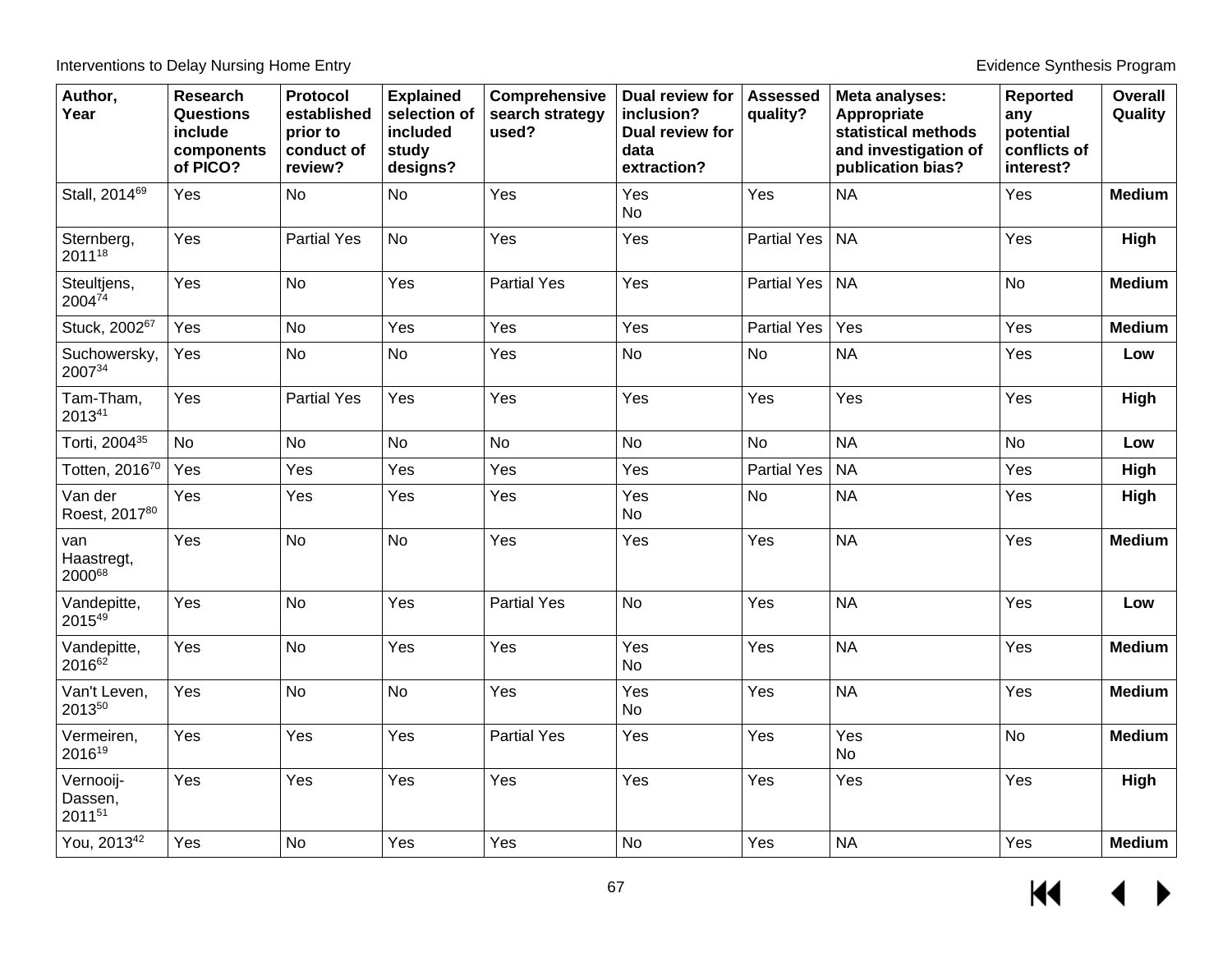# **APPENDIX 4. PEER REVIEW COMMENTS/AUTHOR RESPONSES**

| Question<br><b>Text</b>                             | <b>Reviewer</b><br><b>Number</b> | <b>Comment</b>                                                                                                                                  | <b>Author Response</b>                                                                                                                                                                                                                                                                                           |
|-----------------------------------------------------|----------------------------------|-------------------------------------------------------------------------------------------------------------------------------------------------|------------------------------------------------------------------------------------------------------------------------------------------------------------------------------------------------------------------------------------------------------------------------------------------------------------------|
| Are the                                             | 1                                | Yes                                                                                                                                             | Thank you.                                                                                                                                                                                                                                                                                                       |
| objectives,                                         | 3                                | Yes                                                                                                                                             |                                                                                                                                                                                                                                                                                                                  |
| scope, and<br>methods for                           | 6                                | Yes                                                                                                                                             |                                                                                                                                                                                                                                                                                                                  |
| this review                                         | $\overline{7}$                   | Yes                                                                                                                                             |                                                                                                                                                                                                                                                                                                                  |
| clearly                                             | 9                                | Yes                                                                                                                                             |                                                                                                                                                                                                                                                                                                                  |
| described?                                          | 10                               | Yes                                                                                                                                             |                                                                                                                                                                                                                                                                                                                  |
| Is there any                                        | 1                                | <b>No</b>                                                                                                                                       | Thank you. We agree with reviewer's concerns                                                                                                                                                                                                                                                                     |
| indication of<br>bias in our<br>synthesis of<br>the | 3                                | Yes - Please see comment about heterogeneity of populations,<br>interventions, and environments. Systematic reviews dilute this<br>heterogenity | regarding challenges in evaluating and<br>summarizing interventions that are applied to<br>different populations and/or settings. This is                                                                                                                                                                        |
| evidence?                                           | 6                                | <b>No</b>                                                                                                                                       | particularly true for complex interventions, which<br>often additionally vary in their components.                                                                                                                                                                                                               |
|                                                     | $\overline{7}$                   | <b>No</b>                                                                                                                                       | However, we disagree that this necessarily lead to                                                                                                                                                                                                                                                               |
|                                                     | 9                                | <b>No</b>                                                                                                                                       | bias in findings of systematic reviews. We have                                                                                                                                                                                                                                                                  |
|                                                     | 10                               | <b>No</b>                                                                                                                                       | focused on a set of prioritized, mostly high-quality<br>eligible systematic reviews, in order to provide the<br>findings from reviews which use more rigorous<br>review methods (including careful consideration of<br>bias and the impact of different synthesis<br>approaches).                                |
| Are there                                           | 1                                | <b>No</b>                                                                                                                                       | Thank you.                                                                                                                                                                                                                                                                                                       |
| any<br>published or                                 | 3                                | <b>No</b>                                                                                                                                       |                                                                                                                                                                                                                                                                                                                  |
| unpublished                                         | 6                                | <b>No</b>                                                                                                                                       |                                                                                                                                                                                                                                                                                                                  |
| studies that                                        | $\overline{7}$                   | <b>No</b>                                                                                                                                       |                                                                                                                                                                                                                                                                                                                  |
| we may<br>have<br>overlooked?                       | 9                                | <b>No</b>                                                                                                                                       |                                                                                                                                                                                                                                                                                                                  |
|                                                     | 10                               | Yes - Recent studies on Social Determinants of Health                                                                                           | We focused our search and eligibility criteria on<br>potentially modifiable risk factors and<br>interventions to delay or prevent long-term nursing<br>home placement. Social determinants would have<br>been eligible as risk factors, although some social<br>determinants (eg, educational status) may not be |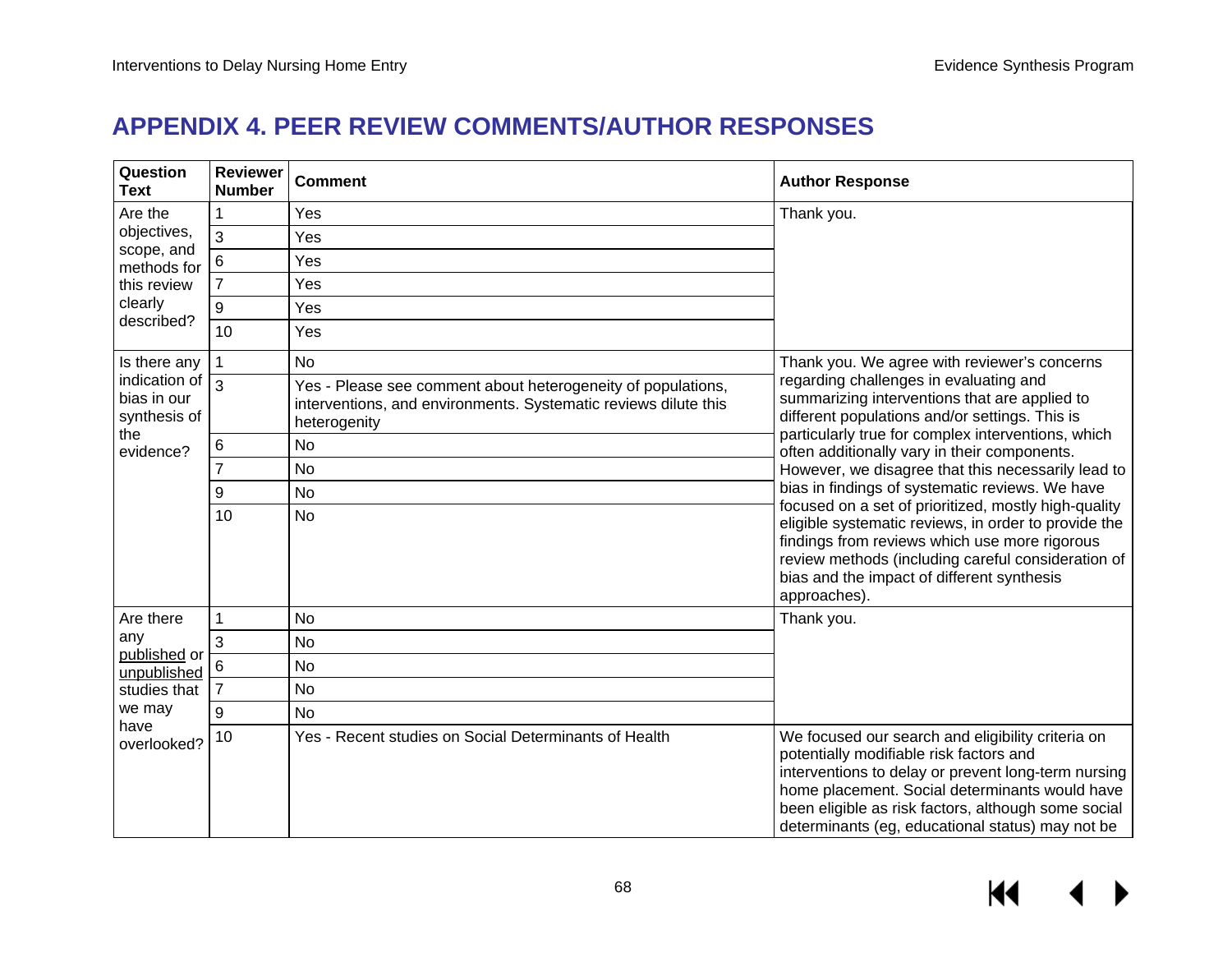|                                                                  |                                                                                                   |                                                                                                                               |                                                                                                                                                                                                                                                                                                                                                                                                                                                                           | alterable at the time that adults develop<br>impairments. Social determinants that were not<br>potentially modifiable were considered as not<br>addressing KQ 1 on modifiable risk factors. Social<br>determinants could also have been included as<br>participant (or caregiver) characteristics that<br>impacted intervention effectiveness (KQ 3), but<br>we did not identify findings about the impact of<br>social determinants on intervention effects. |
|------------------------------------------------------------------|---------------------------------------------------------------------------------------------------|-------------------------------------------------------------------------------------------------------------------------------|---------------------------------------------------------------------------------------------------------------------------------------------------------------------------------------------------------------------------------------------------------------------------------------------------------------------------------------------------------------------------------------------------------------------------------------------------------------------------|---------------------------------------------------------------------------------------------------------------------------------------------------------------------------------------------------------------------------------------------------------------------------------------------------------------------------------------------------------------------------------------------------------------------------------------------------------------|
|                                                                  | Additional                                                                                        |                                                                                                                               | <b>Excellent recommendations.</b>                                                                                                                                                                                                                                                                                                                                                                                                                                         | Thank you.                                                                                                                                                                                                                                                                                                                                                                                                                                                    |
| suggestions<br>or<br>comments<br>can be<br>provided<br>below. If |                                                                                                   | Minor edits:<br>Pg 14. AMSTAR2 ratings in appendix 5 (not appendix 3)<br>pg. 31 - 2nd policy recommendation has an extra word | We have re-organized Appendices 3 and 5 and<br>grouped together the AMSTAR 2 criteria and<br>ratings for individual eligible reviews. We have<br>also examined and revised the policy<br>recommendations for clarity and wording.                                                                                                                                                                                                                                         |                                                                                                                                                                                                                                                                                                                                                                                                                                                               |
|                                                                  | applicable,<br>please<br>indicate the<br>page and<br>line<br>numbers<br>from the<br>draft report. | 3                                                                                                                             | The ESP systematic review of systematic reviews of home and<br>community based services has strong rigor including a<br>comprehensive search, evaluation of the underlying systematic<br>reviews, grading of the strength of evidence, and identifying the<br>number of RCTss and studies within the systematic review. From<br>this limited evidence base, there are strong conclusions drawn which<br>could be misinterpreted.                                          | Thank you.                                                                                                                                                                                                                                                                                                                                                                                                                                                    |
|                                                                  |                                                                                                   |                                                                                                                               | Major concerns:<br>1. The conclusions of the report are often broad and cutting.<br>However, the evidence is under developed in most cases, making<br>such broad statements as harmful as describing benefit. Examples<br>include:<br>Page 6 paragraph 2: "It is unclear that any existing intervention can<br>change NHP for adults with impairments who have no informal care<br>support"<br>Page 7 Point 4: "As most interventions fail to prevent or delay<br>$NHP$ " | 1. We appreciate reviewer's concerns about the<br>conclusions, and have reworded these statements<br>in the Discussion                                                                                                                                                                                                                                                                                                                                        |
|                                                                  |                                                                                                   |                                                                                                                               | 2. These comments are particularly distressing in the context of the<br>ESP reviews findings that the complexity of factors in both the<br>environments, functional needs, and nuances of the interventions.<br>As a result, the authors should tone down the definitiveness of the                                                                                                                                                                                       | 2. We have removed the phrase "As most<br>interventions fail"                                                                                                                                                                                                                                                                                                                                                                                                 |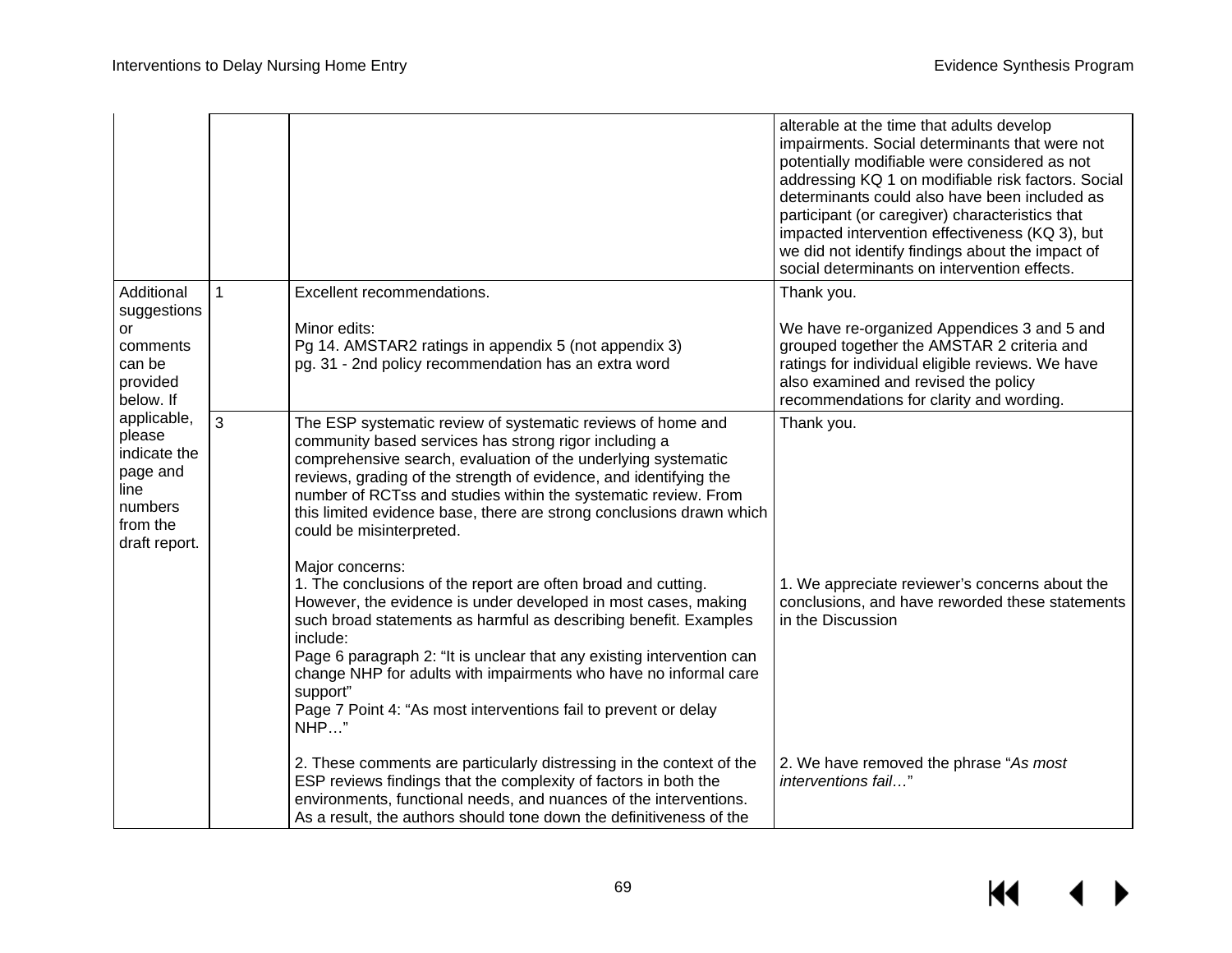| statements                                                                                                                                                                                                                                                                                                                                                   |                                                                                                                                                                                                                                                                                                                                                                                                                                                                                                                                                                                                                                                                                                                                                                                                                                                                                                       |
|--------------------------------------------------------------------------------------------------------------------------------------------------------------------------------------------------------------------------------------------------------------------------------------------------------------------------------------------------------------|-------------------------------------------------------------------------------------------------------------------------------------------------------------------------------------------------------------------------------------------------------------------------------------------------------------------------------------------------------------------------------------------------------------------------------------------------------------------------------------------------------------------------------------------------------------------------------------------------------------------------------------------------------------------------------------------------------------------------------------------------------------------------------------------------------------------------------------------------------------------------------------------------------|
| 3. Page 15: Why was the focus on dementia, TBI and PTSD when<br>other VA conditions that could be associated with NHP are not<br>included (Stroke, SCI, or ALS)?                                                                                                                                                                                             | 3. We undertook additional searches to identify<br>evidence for adults with TBI and PTSD because<br>of particular interest expressed by VA operations<br>partners in risk factors and interventions for these<br>groups. This is likely due to the higher prevalence<br>of these conditions among Veterans (from more<br>recent eras of service) who need substantial help<br>from informal caregivers. We have further clarified<br>the rationale for focusing on TBI and PTSD for<br>additional searches, and our selection criteria, in<br>Methods. While we did not undertake specific<br>searches for the other conditions noted by the<br>reviewer, eligible systematic reviews could have<br>included or focused on these groups. Indeed,<br>some of the eligible reviews included studies on<br>interventions for adults who had suffered strokes,<br>among other serious medical conditions. |
| 4. At times, the authors seem to appreciate the complexity of the risk<br>factors, interventions, and social environment (Page 5 last line), but<br>this appreciation seems reduced when this complexity is discounted<br>in the analysis. If the reviews are comparing diverse populations,<br>programs, and a environments, how effective are the reviews? | 4. We appreciate and agree with reviewer's<br>comments about the challenges of conducting and<br>evaluating complex interventions. Despite these<br>challenges, synthesis of evidence for complex<br>interventions is often high priority for healthcare<br>systems, as such interventions may be the only<br>plausible solution to enhance healthcare delivery<br>and improve outcomes for populations with high<br>needs. We note that the VA ESP, along with other<br>evidence review groups such as the AHRQ<br>Evidence-based Practice Centers, are frequently<br>called upon to review and synthesize evidence for<br>complex interventions. We hope that advances in<br>evaluation of complex interventions will continue<br>to enhance our ability to understand their value<br>and applicability to different groups.                                                                        |
|                                                                                                                                                                                                                                                                                                                                                              | 5. Symbols are defined in the footnotes of the<br>tables. We have not found the "two plus signs"<br>and have carefully reviewed the tables for                                                                                                                                                                                                                                                                                                                                                                                                                                                                                                                                                                                                                                                                                                                                                        |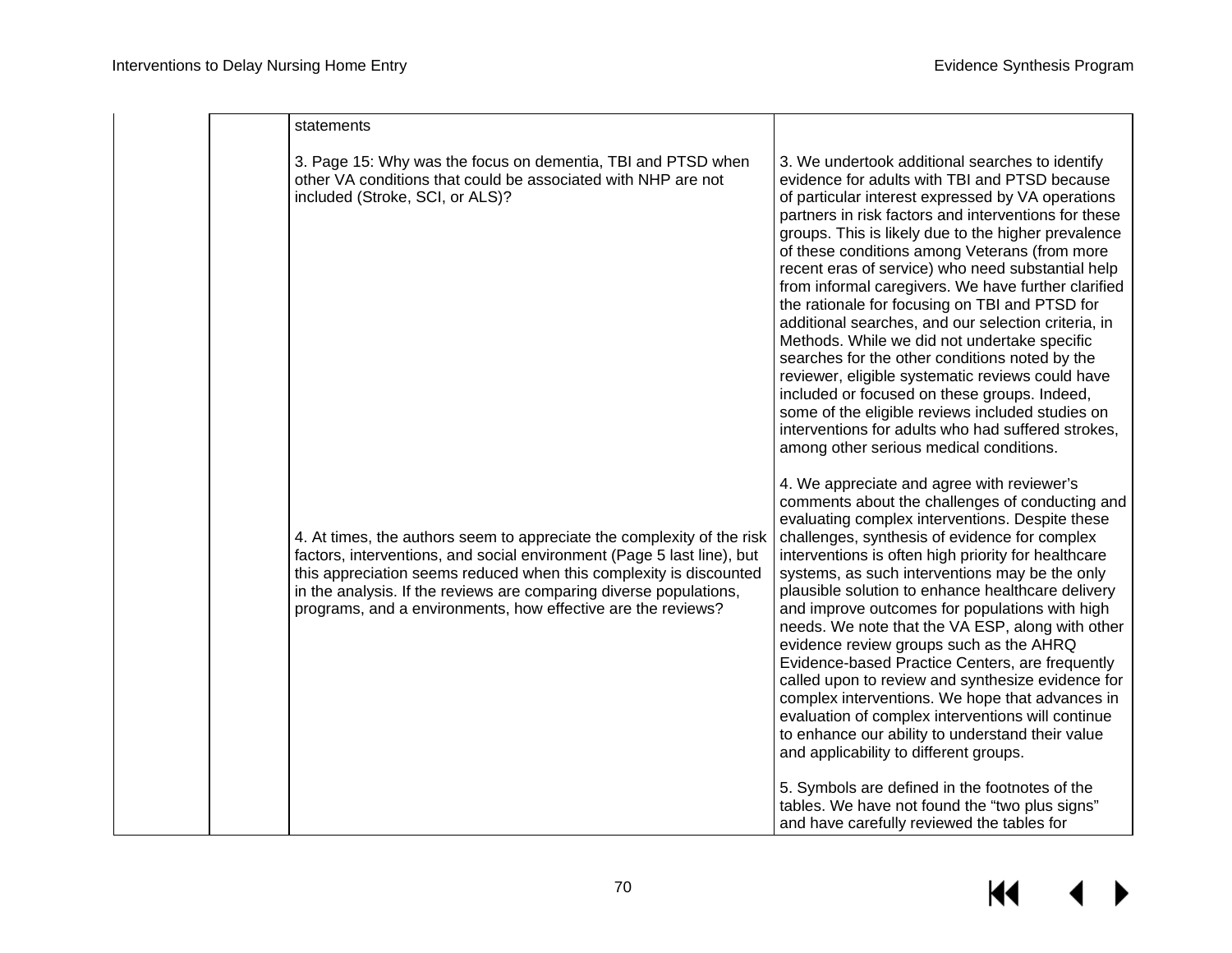|  | 5. For the tables of results, the choice of symbols for directionality is<br>confusing and not well labeled. For example, two plus signs and a<br>down arrow represent?.(i.e. interpretation could range from really<br>significant - except when it wasn't - to strong numerator and low<br>denominator). As these figures are critical to dissemination efforts,<br>clarity is critical<br>6. Can the authors explain why the findings suggest that social and<br>caregiver support is critical to delay of NHP, but there is no<br>recommendation for standardized assessment? One could make the<br>same argument for frailty status | formatting errors. Most reviewers have found<br>these summary tables helpful.<br>6. In the Discussion, we have expanded upon the<br>rationale for our recommendation to link<br>assessment for needs and social resources.<br>including caregiver support, with a longitudinal<br>program of services and care coordination.<br>Without a robust longitudinal program to address<br>identified needs (and lack of social resources) we<br>think it unlikely that improved assessment will be<br>sufficient to impact Veteran outcomes.                                                                                                                                                                                                                                                                                                                                        |
|--|------------------------------------------------------------------------------------------------------------------------------------------------------------------------------------------------------------------------------------------------------------------------------------------------------------------------------------------------------------------------------------------------------------------------------------------------------------------------------------------------------------------------------------------------------------------------------------------------------------------------------------------|-------------------------------------------------------------------------------------------------------------------------------------------------------------------------------------------------------------------------------------------------------------------------------------------------------------------------------------------------------------------------------------------------------------------------------------------------------------------------------------------------------------------------------------------------------------------------------------------------------------------------------------------------------------------------------------------------------------------------------------------------------------------------------------------------------------------------------------------------------------------------------|
|  | 7. A major limitation of a systematic review of systematic reviews is<br>that the science of systematic reviews has increased substantially in<br>the past couple years. The authors do note which systematic<br>reviews are within 5 years. However, in complex population with<br>complex interventions, there is significant variability. Some<br>systematic reviews, particularly earlier ones, used 'evidence' which<br>is more marketing of programs than science.                                                                                                                                                                 | 7. We agree with reviewer's comments that there<br>have been advances and improvements in<br>systematic review methods, with have also<br>included efforts to evaluate the quality of<br>systematic reviews themselves. That is why we<br>selected high quality and more recent eligible<br>reviews, whenever possible, to focus on in<br>describing results of specific risk factors and<br>interventions. However, we have noted in the<br>Limitations that we relied on systematic review<br>authors to rate the quality of included studies, as<br>well as the overall strength of evidence. We also<br>agree that it is challenging to evaluate and<br>synthesize evidence for complex interventions,<br>which we have highlighted in the Discussion.<br>These are the numbers of prioritized reviews for<br>detailed data extraction (also noted in column<br>heading). |
|  | Minor<br>Page 16 Figure 3: What do the numbers in parentheses mean?                                                                                                                                                                                                                                                                                                                                                                                                                                                                                                                                                                      | We have corrected the formatting.                                                                                                                                                                                                                                                                                                                                                                                                                                                                                                                                                                                                                                                                                                                                                                                                                                             |
|  | Page 17 Table 1 – please center the columns consistently                                                                                                                                                                                                                                                                                                                                                                                                                                                                                                                                                                                 |                                                                                                                                                                                                                                                                                                                                                                                                                                                                                                                                                                                                                                                                                                                                                                                                                                                                               |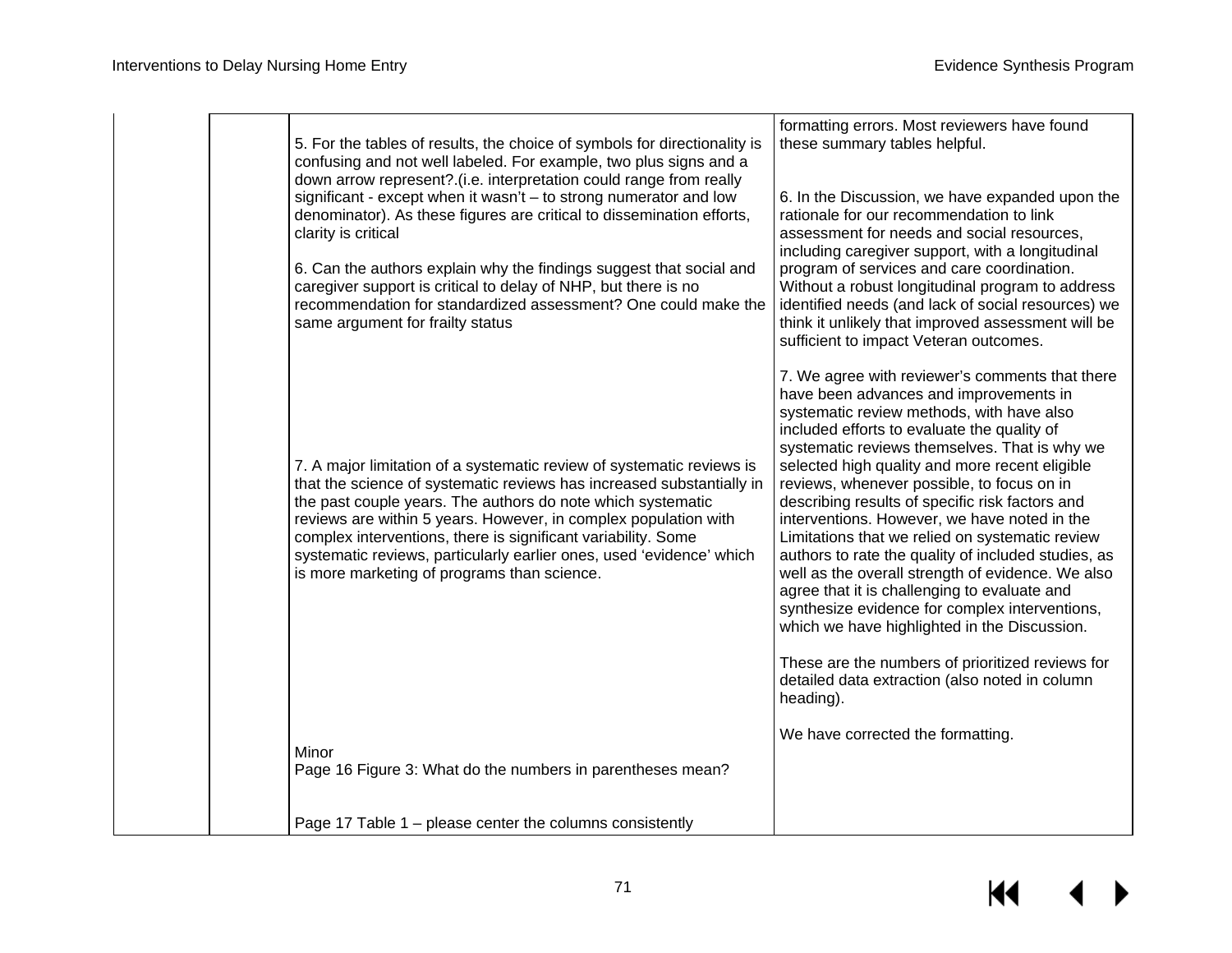| 6              | Pg. 11, Line 37: I find it interesting that only 2 reviews with HBPC<br>met eligibility. Just today I listened to a research call with our GEC<br>Data Analysis Center that showed evidence of HBPC delaying<br>nursing home by 1 year (using 2016 data - although report is<br>probably unpublished at this point). I realize much HBPC research is<br>on hospitalization and cost vs nursing home, but find it interesting<br>that only 2 met criteria.                                                                                                                                                                                                                                                                                                                                                                                                                                                                                                                                                                                                                                                                                                                                                                                                                                                                                                                                                                                                                                                                                                                                                                                                                                            | Thank you for this update about emerging<br>evidence on HBPC effects for nursing home<br>placement. As you have noted, most studies of<br>HBPC have focused on acute care use and costs,<br>and not evaluated nursing home placement. Our<br>findings regarding the risk factors for nursing<br>home placement may be useful to researchers in<br>future observational studies of the impact of<br>HBPC vs usual care on this outcome. |
|----------------|------------------------------------------------------------------------------------------------------------------------------------------------------------------------------------------------------------------------------------------------------------------------------------------------------------------------------------------------------------------------------------------------------------------------------------------------------------------------------------------------------------------------------------------------------------------------------------------------------------------------------------------------------------------------------------------------------------------------------------------------------------------------------------------------------------------------------------------------------------------------------------------------------------------------------------------------------------------------------------------------------------------------------------------------------------------------------------------------------------------------------------------------------------------------------------------------------------------------------------------------------------------------------------------------------------------------------------------------------------------------------------------------------------------------------------------------------------------------------------------------------------------------------------------------------------------------------------------------------------------------------------------------------------------------------------------------------|----------------------------------------------------------------------------------------------------------------------------------------------------------------------------------------------------------------------------------------------------------------------------------------------------------------------------------------------------------------------------------------------------------------------------------------|
| $\overline{7}$ | Are the objectives, scope, and methods for this review clearly<br>described?                                                                                                                                                                                                                                                                                                                                                                                                                                                                                                                                                                                                                                                                                                                                                                                                                                                                                                                                                                                                                                                                                                                                                                                                                                                                                                                                                                                                                                                                                                                                                                                                                         | Thank you.                                                                                                                                                                                                                                                                                                                                                                                                                             |
|                | • The report is highly responsive to its general objectives: (1) to<br>examine evidence on modifiable risk factors for NHP and<br>interventions that aimed to delay nursing home placement (NHP) for<br>community-dwelling adults with physical and/or cognitive<br>impairments. Community-dwelling adults included both older adults<br>with existing disabilities (or at high risk for developing impairments)<br>and individuals with posttraumatic stress disorder (PTSD) and/or<br>traumatic brain injury (TBI); and (2) to address the broad scope of<br>questions for these diverse populations and provide specific<br>recommendations for VA policies.<br>• A systematic review of systematic reviews is an efficient method for<br>covering a wide range of individual studies. Employing a second<br>level of review on top of the initial systematic review is an efficient<br>check on the quality of the study findings.<br>• The scope of the review was initially very broad and<br>comprehensive, beginning initially with 10,671 citation meeting<br>inclusion criteria. The inclusion criteria were designed to arrive at the<br>very best systematic reviews. In the end, 20 risk factor reviews were<br>considered and 6 were prioritized for specific results. A total of 47<br>intervention reviews were considered and 20 were prioritized for<br>specific results (figure 3, page 16).<br>• Unfortunately, none of the studies meeting inclusion criteria<br>pertained to adults with PTSD or TBI. This gap appears to have<br>been unavoidable because the research in these areas is not well<br>developed.<br>• The review was guided by a well-conceived, comprehensive |                                                                                                                                                                                                                                                                                                                                                                                                                                        |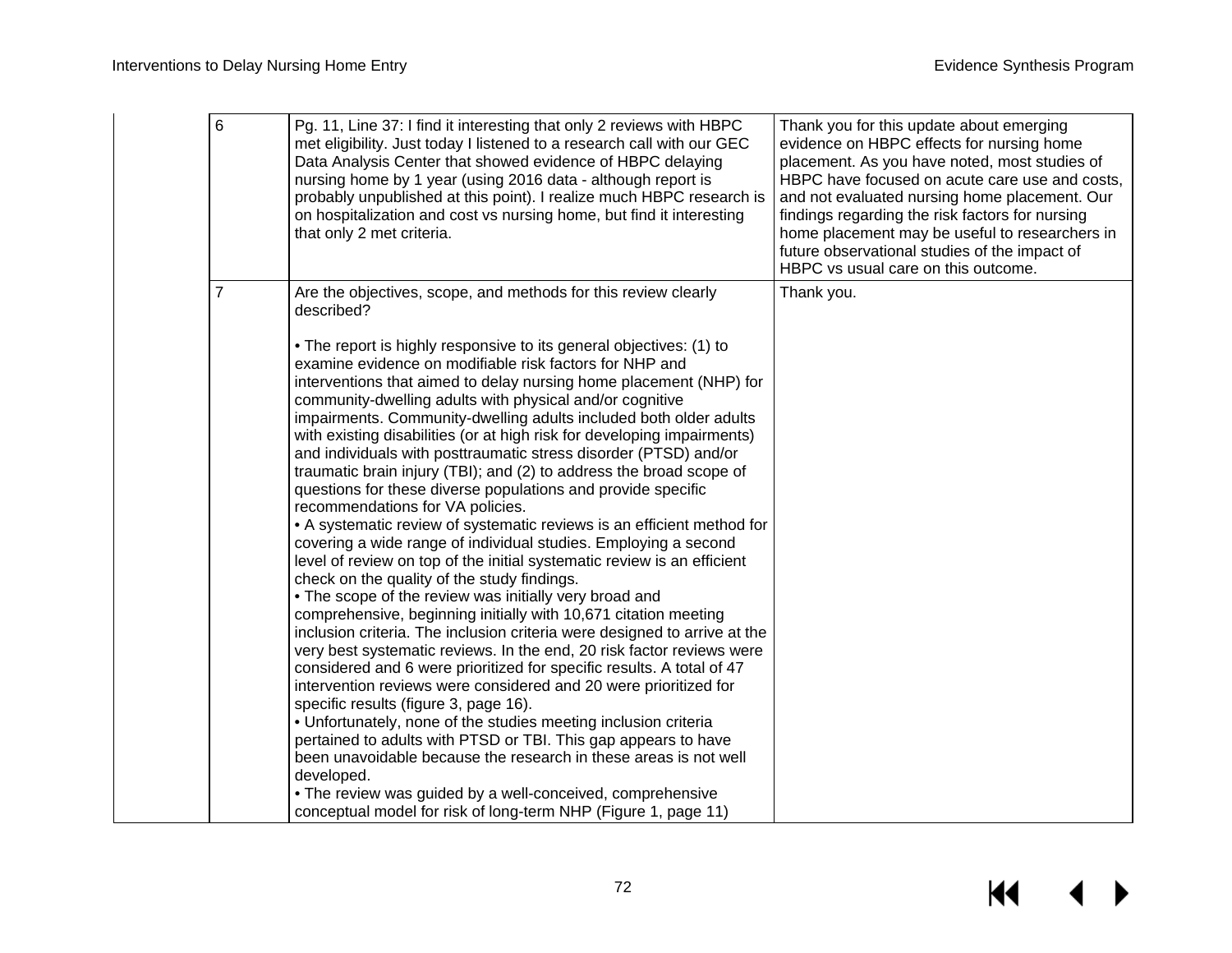| including demographics, need for care, personal and social factors,<br>and system and environmental factors. Special consideration was<br>given to frailty status as a risk factor. In addition, the systematic<br>review addressed the role of health services, community-based and<br>other interventions in preventing NHP. The framework for the<br>systematic review centered on: (1) direct contribution of modifiable<br>and non-modifiable risk factors to NHP; (2) effect of interventions in<br>preventing NHP; and (3) indirect effect of risk factors in modifying<br>the effect of interventions (Figure 2, page 12).<br>• The conclusions from the study, although disappointing, appeared<br>to be well-founded. Three general risk factors were consistently<br>related to NHP - frailty, functional impairments, and caregiver<br>stress/burden. Frailty and functional impairments are difficult to<br>modify, particularly among individuals of advanced age with multiple<br>chronic conditions. Caregiver distress or burden should be<br>modifiable. However, in reviewing evidence about the effectiveness<br>of interventions to prevent NHP, the authors discovered that<br>caregiver support, case management, and preventive home health<br>visits demonstrated no overall benefit for delaying or avoiding NHP.<br>There was insufficient evidence to draw conclusions about effects of<br>other interventions such as physical activity, home-based primary |  |
|------------------------------------------------------------------------------------------------------------------------------------------------------------------------------------------------------------------------------------------------------------------------------------------------------------------------------------------------------------------------------------------------------------------------------------------------------------------------------------------------------------------------------------------------------------------------------------------------------------------------------------------------------------------------------------------------------------------------------------------------------------------------------------------------------------------------------------------------------------------------------------------------------------------------------------------------------------------------------------------------------------------------------------------------------------------------------------------------------------------------------------------------------------------------------------------------------------------------------------------------------------------------------------------------------------------------------------------------------------------------------------------------------------------------------------------------------------------------------------------|--|
| care, and assistive technologies. One relevant finding, that carries<br>over into the Implications for Policy, was the apparent benefit of<br>some high-intensity interventions.                                                                                                                                                                                                                                                                                                                                                                                                                                                                                                                                                                                                                                                                                                                                                                                                                                                                                                                                                                                                                                                                                                                                                                                                                                                                                                         |  |
| 2. Is there any indication of bias in our synthesis of the evidence?<br>None.<br>3. Are there any published or unpublished studies that we may have                                                                                                                                                                                                                                                                                                                                                                                                                                                                                                                                                                                                                                                                                                                                                                                                                                                                                                                                                                                                                                                                                                                                                                                                                                                                                                                                      |  |
| overlooked? None.<br>4. Additional suggestions or comments can be provided below. If<br>applicable, please indicate the page and line numbers from the draft<br>report.                                                                                                                                                                                                                                                                                                                                                                                                                                                                                                                                                                                                                                                                                                                                                                                                                                                                                                                                                                                                                                                                                                                                                                                                                                                                                                                  |  |
| • The patient and caregiver's preferences for care setting are<br>arguably the most important factor in NHP. Yet, there appears to<br>have been no systematic reviews addressing preferences or the LTC                                                                                                                                                                                                                                                                                                                                                                                                                                                                                                                                                                                                                                                                                                                                                                                                                                                                                                                                                                                                                                                                                                                                                                                                                                                                                  |  |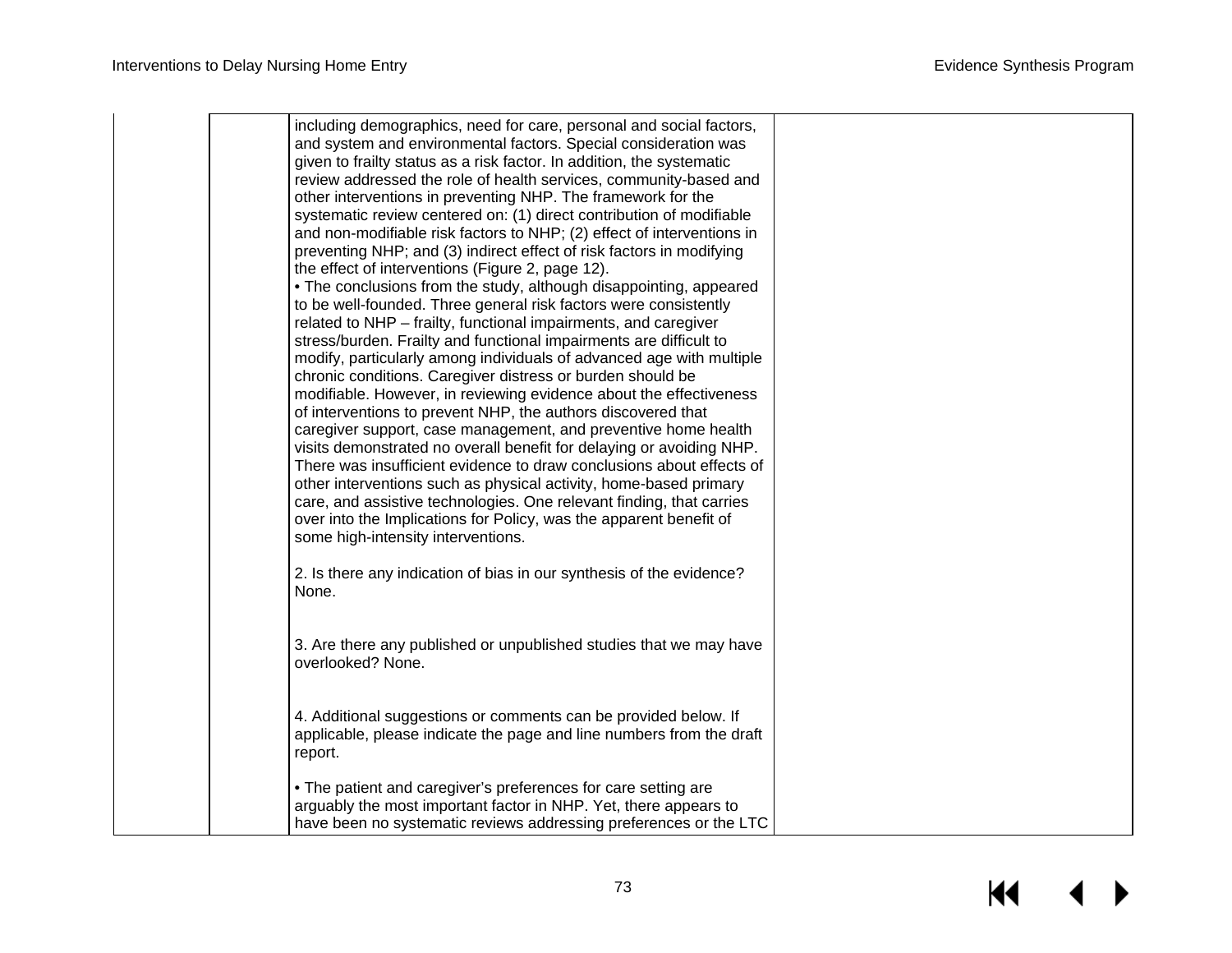| decision making process. This is not the fault of the review; it<br>represents a substantial gap in LTC research.                                                                                                                                                                                                                                                                                                                                                                                                                                                                                                                                                                                                                                                                                                                                                                                                                                                                                                                                                                                                                                                                                                                                            | We appreciate reviewer's suggestion and have<br>added this to Evidence Gaps and Future<br>Research Needs.                                                                                                                                                                                                                                                                                                                                                                                                                                                                                                                                                                                                                                                                                                                                                                                                                                                                                                                                                                     |
|--------------------------------------------------------------------------------------------------------------------------------------------------------------------------------------------------------------------------------------------------------------------------------------------------------------------------------------------------------------------------------------------------------------------------------------------------------------------------------------------------------------------------------------------------------------------------------------------------------------------------------------------------------------------------------------------------------------------------------------------------------------------------------------------------------------------------------------------------------------------------------------------------------------------------------------------------------------------------------------------------------------------------------------------------------------------------------------------------------------------------------------------------------------------------------------------------------------------------------------------------------------|-------------------------------------------------------------------------------------------------------------------------------------------------------------------------------------------------------------------------------------------------------------------------------------------------------------------------------------------------------------------------------------------------------------------------------------------------------------------------------------------------------------------------------------------------------------------------------------------------------------------------------------------------------------------------------------------------------------------------------------------------------------------------------------------------------------------------------------------------------------------------------------------------------------------------------------------------------------------------------------------------------------------------------------------------------------------------------|
| . The vast majority of reviewed studies took place outside the VA<br>system. This limitation should be noted. It underscores the<br>recommendation for more intervention development and program<br>evaluation within the VA.                                                                                                                                                                                                                                                                                                                                                                                                                                                                                                                                                                                                                                                                                                                                                                                                                                                                                                                                                                                                                                | We have added this to the Limitations and also<br>expanded on the applicability of non-VA studies,                                                                                                                                                                                                                                                                                                                                                                                                                                                                                                                                                                                                                                                                                                                                                                                                                                                                                                                                                                            |
| . The first Implications for Policy regarding the organization and<br>streamlining of VA programs and services was quite thoughtful.<br>However, it does not seem to follow from the results of the<br>systematic review. Only one systematic review dealt with the<br>category of Systems and Environment as modifiable risk factors and<br>it found questionable evidence. There were no interventions to<br>modify Systems or Environment.                                                                                                                                                                                                                                                                                                                                                                                                                                                                                                                                                                                                                                                                                                                                                                                                                | as well as those conducted outside of the US.<br>We have expanded the Implications and clarified<br>the connection between our results and the<br>recommendation to streamline VA programs.                                                                                                                                                                                                                                                                                                                                                                                                                                                                                                                                                                                                                                                                                                                                                                                                                                                                                   |
| • The report points to the difficulty of evaluating the effectiveness of<br>complex, multi-component interventions that are aimed at influencing<br>an outcome, NHP, that is itself highly complex. Thus, the absence of<br>supporting evidence does not necessarily mean that these<br>interventions are ineffective.<br>• Building on this point, the conventional evidence review may be of<br>questionable value for a problem such as NHP and the types of<br>complex interventions reviewed in this report. Conventional<br>summative evaluations run a high risk of a type-2 error because of<br>the vulnerability of these interventions to implementation flaws that<br>can undermine their ability to detect significant effects if they are<br>present. Complex interventions tend to sensitive to local contexts,<br>which few studies adequately take into account. In addition, fidelity<br>can be problem because of formidable practical challenges in<br>mounting these complex interventions. Finally, evaluation designs<br>for these interventions tend to focus on effect size (summative<br>evaluation) rather than "what worked or did not work, and for whom".<br>Therefore, little learning takes place from a "failed" evaluation. | We agree with reviewer's comments about the<br>challenges of conducting and evaluating complex<br>interventions. We have expanded our Discussion<br>to better highlight issues surround the context for<br>implementation. We have also expanded our<br>recommendations for future research to reference<br>an evaluation framework that combines standard<br>efficacy or effectiveness (in terms of participant<br>outcomes), with implementation outcomes, to<br>better guide both interpretation of results and<br>future implementation efforts. We address the<br>question of fidelity through reference to concepts<br>of core components and adaptable periphery, per<br>implementation science frameworks. However, as<br>noted above, VA ESP is frequently called upon to<br>review and synthesize evidence for complex<br>interventions. Therefore, advances in<br>methodology (for both primary research studies<br>and evidence synthesis) will be important for<br>advancing this field and improving care.<br>We agree with reviewer's suggestion that barriers |
|                                                                                                                                                                                                                                                                                                                                                                                                                                                                                                                                                                                                                                                                                                                                                                                                                                                                                                                                                                                                                                                                                                                                                                                                                                                              | and facilitators will be helpful for future                                                                                                                                                                                                                                                                                                                                                                                                                                                                                                                                                                                                                                                                                                                                                                                                                                                                                                                                                                                                                                   |

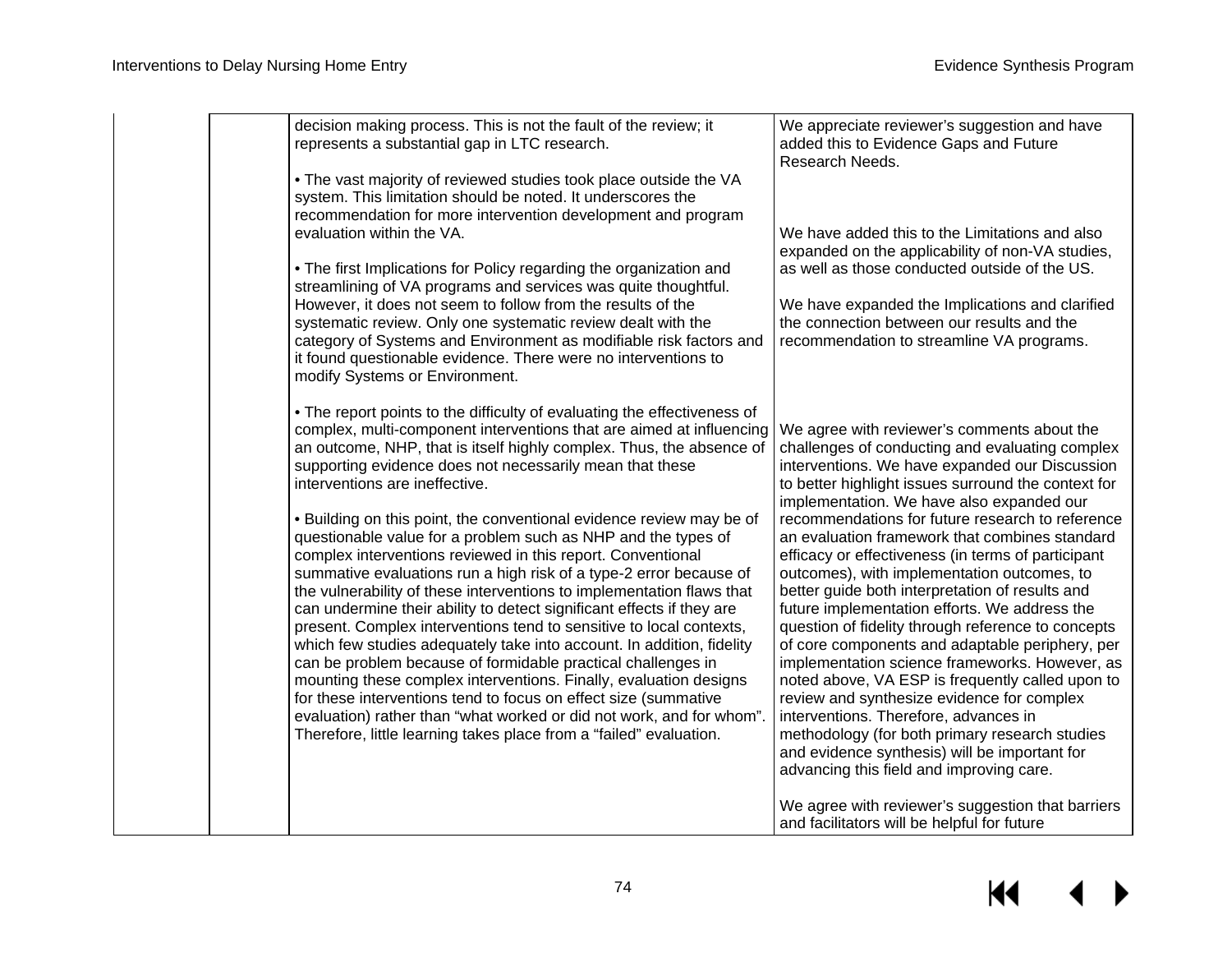|   | . Would it be possible in the framework of ESP Reports to go one<br>step further by reviewing selected individual studies covered by the<br>systematic reviews? An examination of individual studies could shed<br>light on factors contributing to effectiveness for interventions found to<br>be effective, as well as implementation facilitators and challenges<br>overcome. Would it be possible to find successful implementations<br>that could be contrasted with those that were unsuccessful?<br>. The recommendations for further research might give more<br>consideration to evaluation designs. Pragmatic or realistic evaluation<br>designs are often more appropriate for complex health services and<br>HCBS interventions than are conventional RCTss. For larger scale<br>evaluations, the stepped wedge design is a practical approach for<br>achieving scientific rigor while dealing with differences in local<br>context and addressing stakeholder concerns that everyone receive<br>the intervention. Well-designed quasi-experiments, while not as<br>strong in guarding against threats to internal validity, can be a good<br>basis for inference, are less costly and more practical to implement,<br>and can have better external validity. | implementation of interventions that have shown<br>some benefit. Although VA ESP does review and<br>synthesize evidence of barriers and facilitators for<br>different programs and interventions, this was<br>beyond the scope for the current report. This<br>would be an important next step as VA seeks to<br>improve care and outcomes for Veterans with<br>impairments.<br>We appreciate reviewer's suggestion and have<br>expanded the Discussion to include additional<br>study designs, including stepped-wedge designs,<br>as well as implementation science frameworks. |
|---|---------------------------------------------------------------------------------------------------------------------------------------------------------------------------------------------------------------------------------------------------------------------------------------------------------------------------------------------------------------------------------------------------------------------------------------------------------------------------------------------------------------------------------------------------------------------------------------------------------------------------------------------------------------------------------------------------------------------------------------------------------------------------------------------------------------------------------------------------------------------------------------------------------------------------------------------------------------------------------------------------------------------------------------------------------------------------------------------------------------------------------------------------------------------------------------------------------------------------------------------------------------------------|-----------------------------------------------------------------------------------------------------------------------------------------------------------------------------------------------------------------------------------------------------------------------------------------------------------------------------------------------------------------------------------------------------------------------------------------------------------------------------------------------------------------------------------------------------------------------------------|
| 9 | Overall I find this ESP to be clearly written and well organized and<br>the team has done an excellent job of distilling all the research down<br>into the report. I especially like the first 8 page summary, as you get<br>everything you need in a condensed form. The inclusion of the<br>conceptual model is a great strength. The tables are super clear.<br>A few minor questions/comments for the team's consideration.                                                                                                                                                                                                                                                                                                                                                                                                                                                                                                                                                                                                                                                                                                                                                                                                                                           | Thank you.                                                                                                                                                                                                                                                                                                                                                                                                                                                                                                                                                                        |
|   | p. 3 "System and Environmental Factors" – it would be helpful to<br>define what system factors were examined as it is not clear - also<br>not clear why marital status and stratification are included there. This<br>does not seem like either but are you considering it an<br>environmental factor? Page 22 also does not give sufficient detail to<br>know what you mean. Could consider being very emphatic that<br>these factors present true gaps in the literature.                                                                                                                                                                                                                                                                                                                                                                                                                                                                                                                                                                                                                                                                                                                                                                                               | We appreciate reviewer's suggestions to clarify<br>results from the study on system and<br>environmental factors. We have elected to not<br>provide detailed results from this study, as it may<br>give undue weight to these findings, in the<br>absence of other evidence on such factors.<br>Therefore, we removed details of the analyses,<br>leaving a brief summary of this study. We have<br>followed reviewer's suggestion to emphasize the<br>large gap in this area within Results.                                                                                     |

### $\overline{\mathbf{M}}$ ▶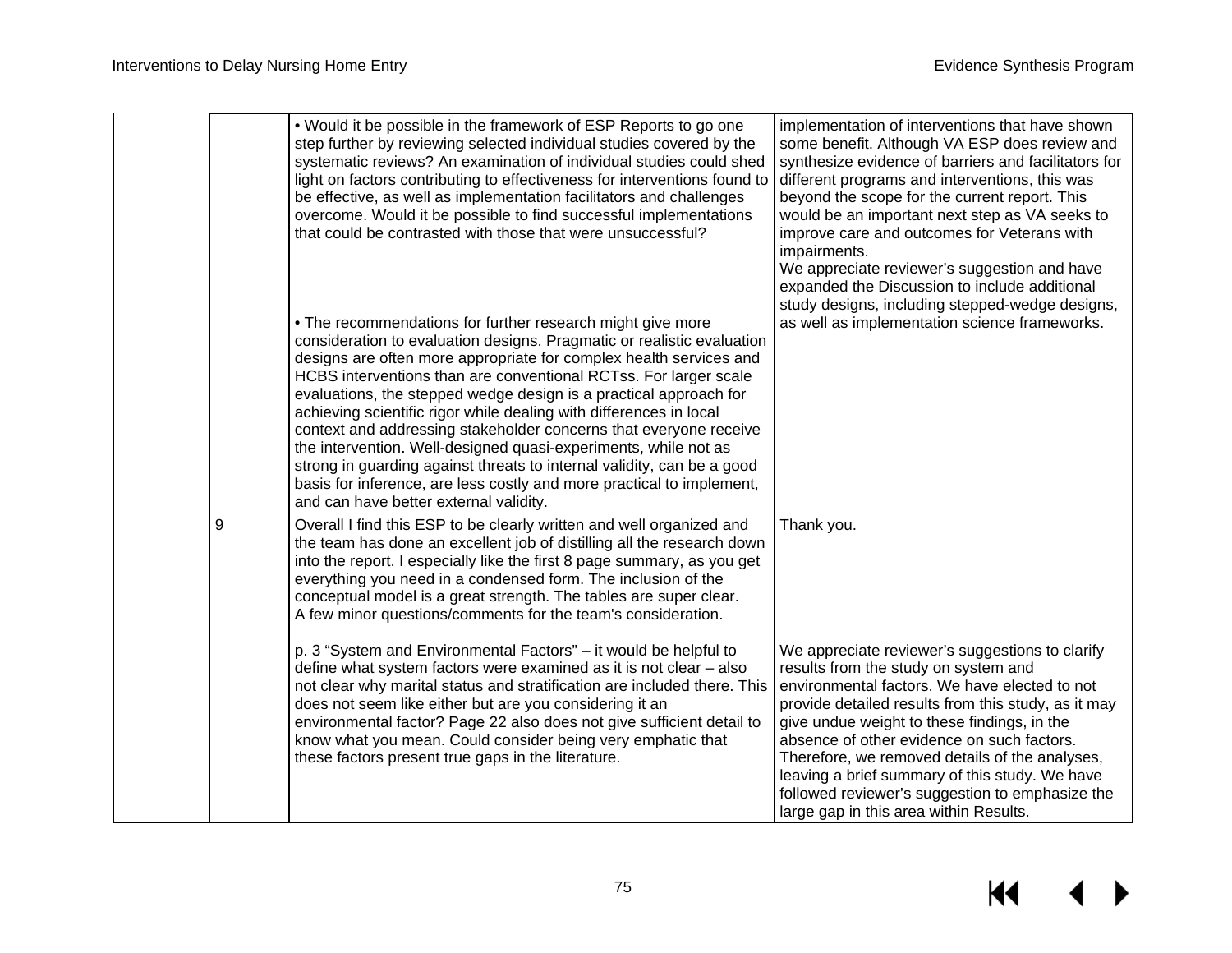|    | p. 4 and general comment. With this dyadic type of situation (e.g.<br>there is a caregiver and a care recipient) sometimes it is tough to<br>say who the "participant" is or "participant outcome (line 22 p. 4). So<br>may be useful to give a once-over to see if it is clear throughout.<br>P. 7 second bbullet "define success". Yes, they will have a low<br>likelihood of success but most programs do not move NHP so<br>emphasizing htat other important outcomes should be used to<br>contextualize success. E.g. goal-concordant care, etc.<br>General comment. I do think it is important for a recommendation for<br>future research to consider that future RCTss need to be powered to<br>detect a change in NHP. Most use NHP as a tertiary outcome and<br>any analysis is exploratory or underpowered. So it will take a large<br>trial to be able to test strategies in VA. This goes along with bullet 4<br>at bottom of page 7.<br>Page 11. For the conceptual model, Bass and Noelker 1999 did a<br>really cool adaptation of Andersen model and it could be useful as a<br>reference if you need anything on informal v. formal care and<br>outcomes.<br>https://journals.sagepub.com/doi/abs/10.1177/073346489901800204<br>Table 2 and 3 and 4. I gave feedback on already, I think they are<br>really helpful. | Thank you for this suggestion. We have reviewed<br>the report revised usage of "participant,"<br>particularly for interventions that apply to both the<br>care recipient and caregiver.<br>We have clarified that this applies to long-term<br>nursing home placement, and changed "success"<br>to "change long-term NHP."<br>We have added the need for larger sample size to<br>our recommendations for Future Research.<br>We appreciate reviewer's suggestion and have<br>located an article by Bass and Noelker (published<br>in 1987) describing an adaptation of Andersen's<br>model that considered both formal and informal<br>caregivers. We added this article to references<br>cited in the Methods. |
|----|---------------------------------------------------------------------------------------------------------------------------------------------------------------------------------------------------------------------------------------------------------------------------------------------------------------------------------------------------------------------------------------------------------------------------------------------------------------------------------------------------------------------------------------------------------------------------------------------------------------------------------------------------------------------------------------------------------------------------------------------------------------------------------------------------------------------------------------------------------------------------------------------------------------------------------------------------------------------------------------------------------------------------------------------------------------------------------------------------------------------------------------------------------------------------------------------------------------------------------------------------------------------------------------------------------------------------------------|------------------------------------------------------------------------------------------------------------------------------------------------------------------------------------------------------------------------------------------------------------------------------------------------------------------------------------------------------------------------------------------------------------------------------------------------------------------------------------------------------------------------------------------------------------------------------------------------------------------------------------------------------------------------------------------------------------------|
| 10 | It is good that you mention that you were unable to find eligible<br>reviews for individuals and PTSD and/or TBI.                                                                                                                                                                                                                                                                                                                                                                                                                                                                                                                                                                                                                                                                                                                                                                                                                                                                                                                                                                                                                                                                                                                                                                                                                     | Thank you.                                                                                                                                                                                                                                                                                                                                                                                                                                                                                                                                                                                                                                                                                                       |
|    | When referencing NHP throughout the document sometimes the<br>phrase "long-term" is placed before NHP and sometimes the phrase<br>is not noted. Because the systematic review focused on delaying<br>long term nursing home placements and excluded studies that<br>examined nursing home admissions and explicitly counted short<br>term stays for rehabilitation within its definition (page13 lines 46-49),<br>we recommend always using the phrase "long-term" before NHP<br>when describing the focus of the review, the findings, and the<br>recommendations.                                                                                                                                                                                                                                                                                                                                                                                                                                                                                                                                                                                                                                                                                                                                                                   | We appreciate reviewer suggestions to be<br>consistent in terminology and have verified that<br>"long-term NHP" is used throughout.                                                                                                                                                                                                                                                                                                                                                                                                                                                                                                                                                                              |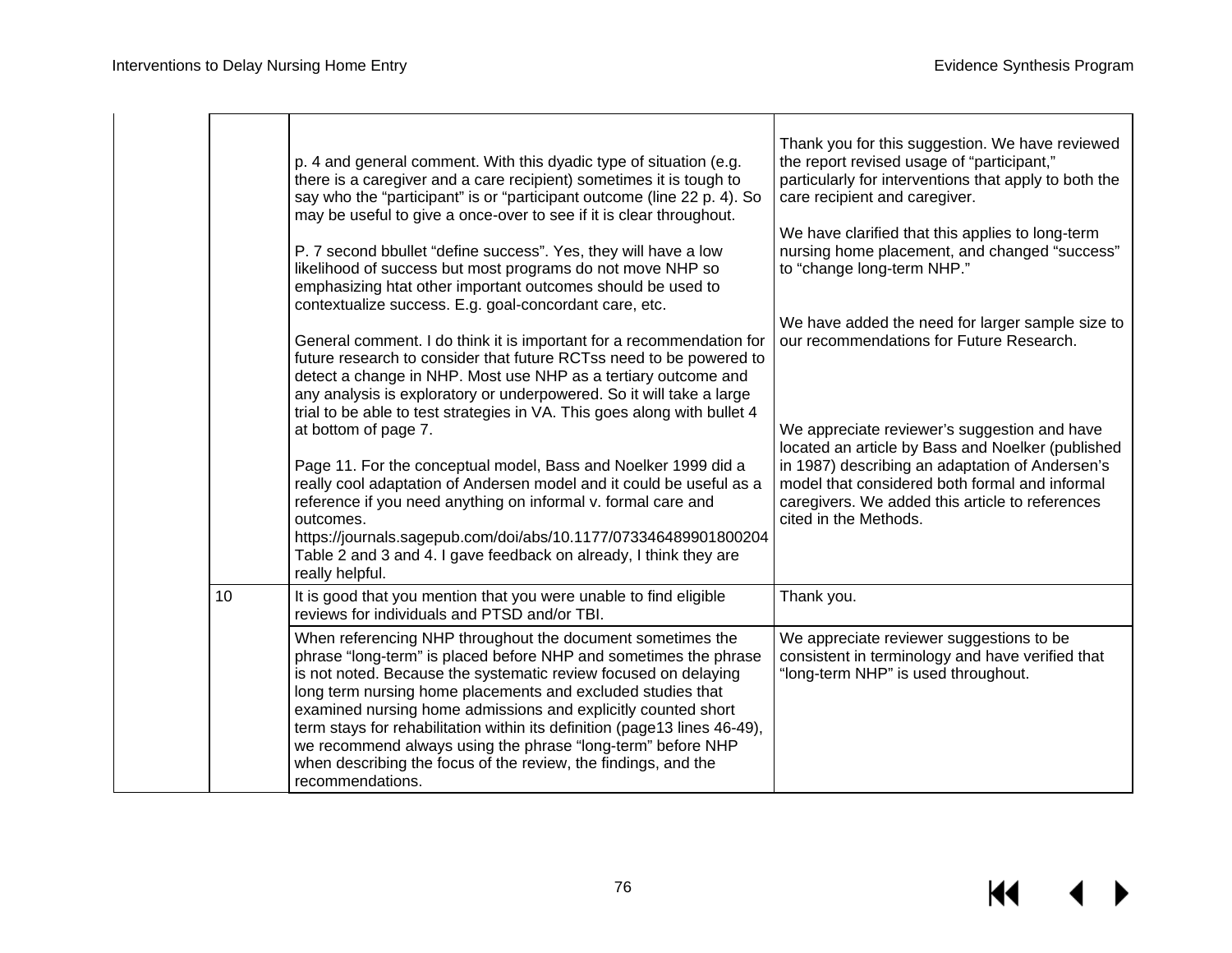| The term "Long-Term NHP" is used throughout the document. Is<br>there a definition of "Long-Term NHP"? Can it be included in the<br>document?                                                                                                                                                                                                                                                                                                                                                                                                                                                                                                                                                                                                                                                                                                                                                 | Reviews were excluded if they evaluated "nursing<br>home admission" and included short-term<br>rehabilitation as part of this outcome. We have<br>clarified the description of selection criteria for this<br>outcome in Methods.                                                                                                                                  |
|-----------------------------------------------------------------------------------------------------------------------------------------------------------------------------------------------------------------------------------------------------------------------------------------------------------------------------------------------------------------------------------------------------------------------------------------------------------------------------------------------------------------------------------------------------------------------------------------------------------------------------------------------------------------------------------------------------------------------------------------------------------------------------------------------------------------------------------------------------------------------------------------------|--------------------------------------------------------------------------------------------------------------------------------------------------------------------------------------------------------------------------------------------------------------------------------------------------------------------------------------------------------------------|
| Were studies that avoided nursing home admission excluded? The<br>statement on page 13 lines 46-49 conveys that this is the case. Is<br>this a correct understanding?                                                                                                                                                                                                                                                                                                                                                                                                                                                                                                                                                                                                                                                                                                                         | Reviews were excluded if they evaluated "nursing<br>home admission" and included short-term<br>rehabilitation as part of this outcome.                                                                                                                                                                                                                             |
| Pg 3. Lines 39-41: The sentence that reads "The remaining 10<br>reviewsthat an intervention (in this review, occupational therapy)."<br>Appears to be missing information.                                                                                                                                                                                                                                                                                                                                                                                                                                                                                                                                                                                                                                                                                                                    | We have revised this sentence for clarity.                                                                                                                                                                                                                                                                                                                         |
| Pg 4. What is the definition of "preventive home visits"?                                                                                                                                                                                                                                                                                                                                                                                                                                                                                                                                                                                                                                                                                                                                                                                                                                     | We have clarified the description of preventive<br>home visits in Results. In contrast to case<br>management interventions, preventive home visits<br>generally included older adults who did not have<br>known impairments, recent adverse health events,<br>or high-risk diagnoses at the outset.                                                                |
| Pg 4. The sentence on lines 48 and 49: "Both reviews found no<br>overall effect of preventive visits on NHP, but one review reported<br>decreased NHP with interventions having more than 9 home visits."<br>The paragraph starts with two prioritized reviews. Are all these<br>sentences accurate and/or worded correctly?<br>Pg 5. Line 50-52 reads "Case management, caregiver support, and<br>preventive home visit interventions demonstrated no overall benefit<br>for delaying or reducing NHP across studies, but some high-intensity<br>models in each category did show benefit." How can the first part of<br>this sentence and the last part of this sentence be true? If some<br>high-intensity models in each category did show benefit, what benefit<br>did they show? How is "no overall benefit" different from "benefit"?<br>Page 29 lines 25-28 also have this statement. | We have revised these sentences to more clearly<br>indicate that overall effects are summaries of the<br>impact of interventions across all studies (included<br>by reviews), while the evidence for benefit came<br>from a very limited set of studies for each<br>intervention.                                                                                  |
| Pg 6. Line 29-30: What is the source that supports this statement? "It<br>is unclear that any existing intervention can change NHP for adults<br>with impairments who have no informal supports."<br>There is a body of evidence that is showing that by investing in<br>social determinants of health that the risk of institutionalization can<br>be reduced.                                                                                                                                                                                                                                                                                                                                                                                                                                                                                                                               | We have revised this sentence to more clearly<br>state that our results suggest that many existing<br>interventions would not sufficiently meet the<br>needs of adults with impairments who have no<br>informal caregiver support. This statement is<br>supported by the large involvement of informal<br>caregivers in many interventions that were<br>evaluated. |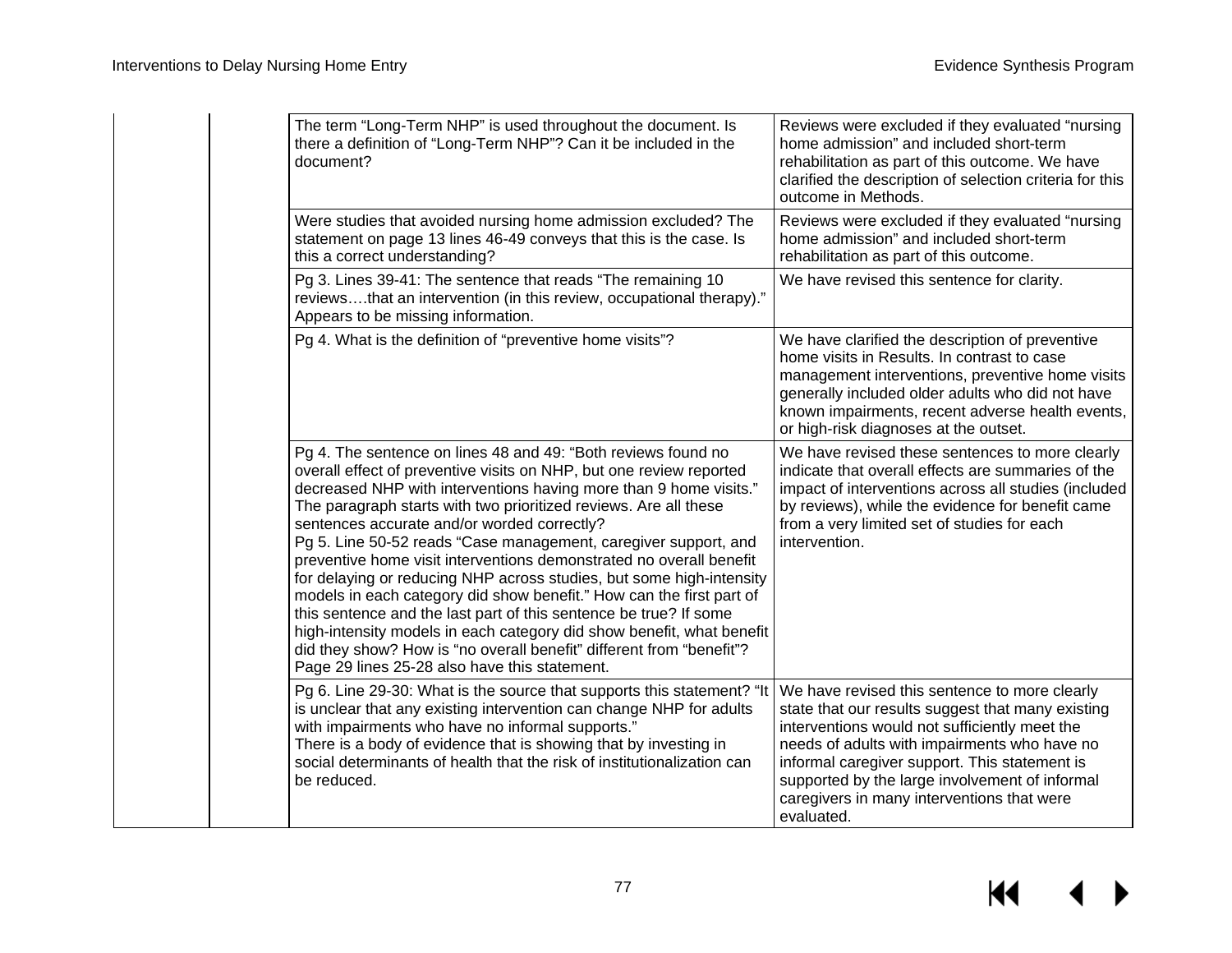|  |                                                                                                                                                                                                                                                                                                                                                                                                                                                                                                                                                                                                                                                                                                                                                                                                                                                                                                                                                                                                                                                                                                                                                                                                                                                                                                     | We undertook extensive searches for risk factors<br>and interventions that may impact long-term<br>nursing home placement, and as noted above, the<br>involvement of social determinants would have<br>been eligible for inclusion to address multiple KQ.<br>However, we did not identify evidence that<br>indicates social determinants are modifiable risk<br>factors or characteristics that impact intervention<br>effectiveness. This may reflect the lack of primary<br>research studies and/or the selection criteria used<br>by eligible systematic reviews (eg, requirement for<br>longitudinal follow-up). |
|--|-----------------------------------------------------------------------------------------------------------------------------------------------------------------------------------------------------------------------------------------------------------------------------------------------------------------------------------------------------------------------------------------------------------------------------------------------------------------------------------------------------------------------------------------------------------------------------------------------------------------------------------------------------------------------------------------------------------------------------------------------------------------------------------------------------------------------------------------------------------------------------------------------------------------------------------------------------------------------------------------------------------------------------------------------------------------------------------------------------------------------------------------------------------------------------------------------------------------------------------------------------------------------------------------------------|-----------------------------------------------------------------------------------------------------------------------------------------------------------------------------------------------------------------------------------------------------------------------------------------------------------------------------------------------------------------------------------------------------------------------------------------------------------------------------------------------------------------------------------------------------------------------------------------------------------------------|
|  | Pg 7. Lines 19-23: The lead in on this bullet is inconsistent with other<br>information in the report. The same bullet appears on page 31 line<br>14. The phrase "As most interventions fail to prevent or delay NHP"<br>is not consistent with information on page 22 Lines 15-23 reads: "In<br>general, no interventions clearly demonstrated benefit across studies<br>for delaying or preventing NHP. Reviews reported some<br>interventions had positive effects in a subset of included studies (ie,<br>case management, caregiver support, and preventive home visits).<br>Reviews on several other interventions, including home-based<br>primary care and physical activity programs, were unable to identify<br>studies that examined effects on NHP." Are the interventions that are<br>referenced in the phrase on page 7 and page 31 only noting the<br>interventions that were part of this systematic review? Is it possible<br>that some interventions did not have studies that examined the<br>effects on NHP? See page 28 lines 42-44: "In summary, evidence on<br>NHP was mostly not available for a wide range of interventions, and<br>studies on interventions for falls prevention may have lacked<br>sufficient follow-up and/or sample size to detect difference in NHP." | We agree that this phrase did not capture the lack<br>of evidence for certain interventions, and have<br>removed it. As noted above, we have also clarified<br>in multiple places that overall effects reflect<br>summaries of intervention impact across included<br>primary research studies (in eligible reviews),<br>while a subset of studies for some interventions<br>reported benefit.                                                                                                                                                                                                                        |
|  | Pg 8. Line 8 through 23. Limitations. The statement on page 12 line<br>6-10 "Complex interventions involving several components<br>addressing multiple factors may be needed to delay or avoid NHP;<br>such interventions present substantial challenges in analysis and<br>interpretation of effects, particularly regarding the importance of<br>individual components." appears to be a factor in the systematic<br>review. Were the studies that were part of the systematic review                                                                                                                                                                                                                                                                                                                                                                                                                                                                                                                                                                                                                                                                                                                                                                                                             | Yes, several complex interventions were<br>examined by eligible systematic reviews, including<br>case management, caregiver support, and home-<br>based primary care. In the Discussion, we<br>describe the challenges in evaluation and<br>synthesis of complex interventions, as noted by<br>authors of eligible reviews. We also provide some                                                                                                                                                                                                                                                                      |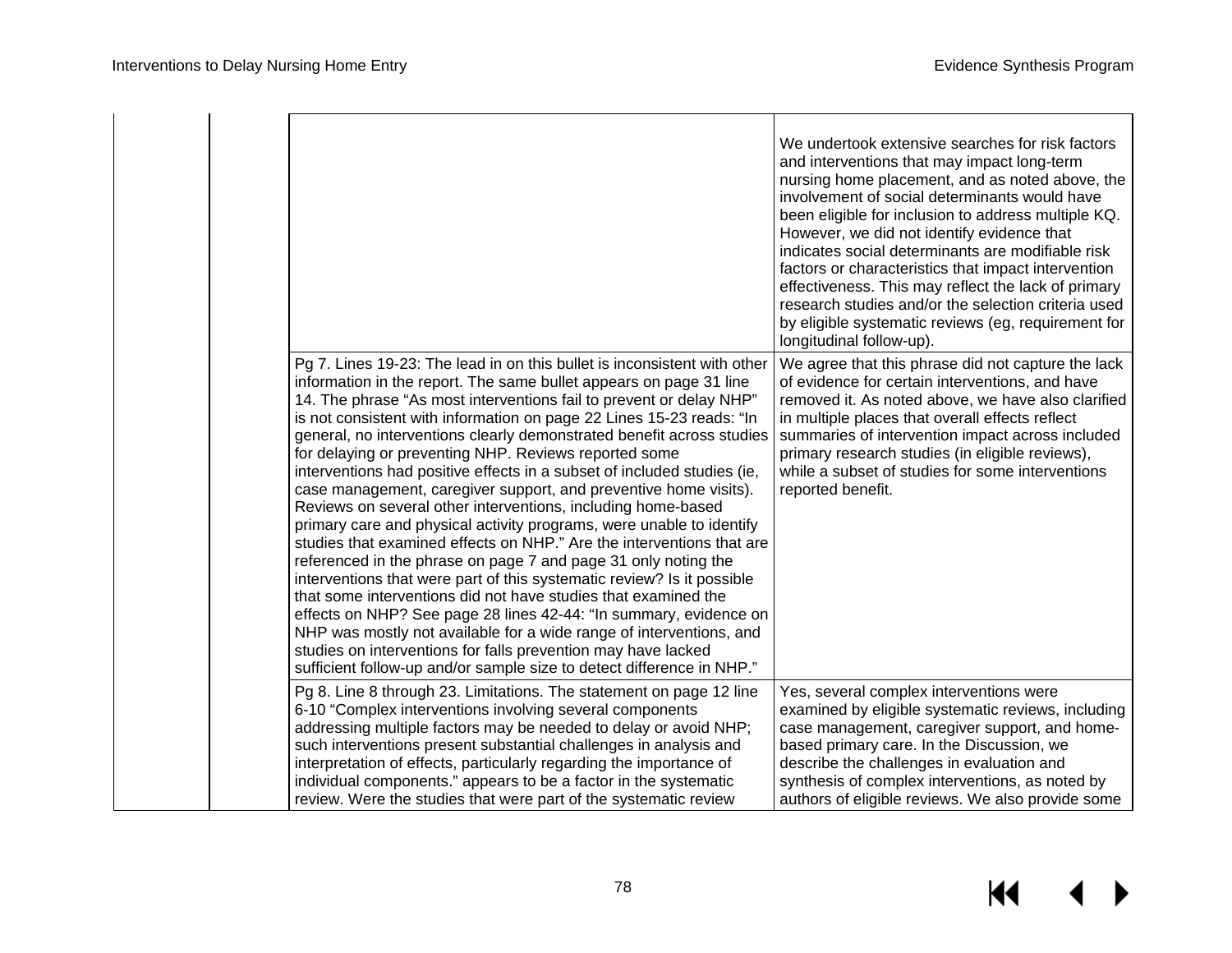| using complex interventions involving several components<br>addressing multiple factors?                                                                                                                                                                                                                                                                                                                                                                                                                                                        | recommendations for design and evaluation of<br>complex interventions in future studies.                                                                                                                                                                                                                                                                                                                                                                                                                   |
|-------------------------------------------------------------------------------------------------------------------------------------------------------------------------------------------------------------------------------------------------------------------------------------------------------------------------------------------------------------------------------------------------------------------------------------------------------------------------------------------------------------------------------------------------|------------------------------------------------------------------------------------------------------------------------------------------------------------------------------------------------------------------------------------------------------------------------------------------------------------------------------------------------------------------------------------------------------------------------------------------------------------------------------------------------------------|
| Pg 8. The Limitation paragraph fails to note the limited studies on the<br>systems and environmental factors.                                                                                                                                                                                                                                                                                                                                                                                                                                   | We note the lack of evidence on systems and<br>environmental factors in the section on Evidence<br>Gap and Future Research Needs. We focus on<br>limitations of our review methodology in the<br>Limitations section.                                                                                                                                                                                                                                                                                      |
| Pg 8. Were studies that prevent long-term NH placement for people<br>that have already been admitted to a nursing home included in this<br>systematic review? Were programs and evaluations of the Medicaid<br>funded Money Follows the Person program included in this review?                                                                                                                                                                                                                                                                 | We have clarified in the text that eligible<br>populations were community-dwelling adults, so<br>adults already residing long-term in nursing<br>homes would have been ineligible. More detailed<br>information on eligibility criteria is also provided in<br>Appendix 2. Reviews that included studies on<br>Medicaid programs would have been eligible for<br>our report, but we did not identify such studies<br>included in eligible reviews.                                                         |
| Is text missing from the bottom of page 16 to top of page 17?                                                                                                                                                                                                                                                                                                                                                                                                                                                                                   | The text on the top of this page is the footnote for<br>Figure 3 (on preceding page). Formatting has<br>been changed to make this clearer.                                                                                                                                                                                                                                                                                                                                                                 |
| Pg 26. Lines 21-24. The sentence that reads "In summary, evidence<br>indicated that caregiver support interventions were generally not<br>effective, although a few studies have reported benefits of a<br>particular model of high-intensity caregiver counseling." Is the<br>evidence that is being referenced the research in the systematic<br>review? What is it that the caregiver support interventions were not<br>effective at? Can more be said about the benefits of the particular<br>model of high-intensity caregiver counseling? | We have clarified this sentence to indicate<br>effectiveness with regard to delaying or preventing<br>long-term NHP. In the report text, we focus<br>primarily on long-term NHP outcomes, but we also<br>provide secondary outcomes (eg, mortality) in<br>Appendix 5.                                                                                                                                                                                                                                      |
| Pg 27. Lines 39-40: the sentence reads: "In summary, most<br>evidence indicated no decrease in NHP, but a few studies with<br>greater intensity of home visits showed reduction in NHP. What was<br>different with these studies? What were the differentiators? Is this an<br>area for greater study?                                                                                                                                                                                                                                          | We report the main findings from eligible reviews,<br>including a subgroup analysis based on the<br>number of visits provided by included<br>interventions. We agree that there may have been<br>other differences between interventions that were<br>effective and those that were not. As noted above<br>in our response to other reviewers, evaluation of<br>numerous potential differences between<br>interventions was not part of the scope of this<br>report, but it may be helpful as a next step. |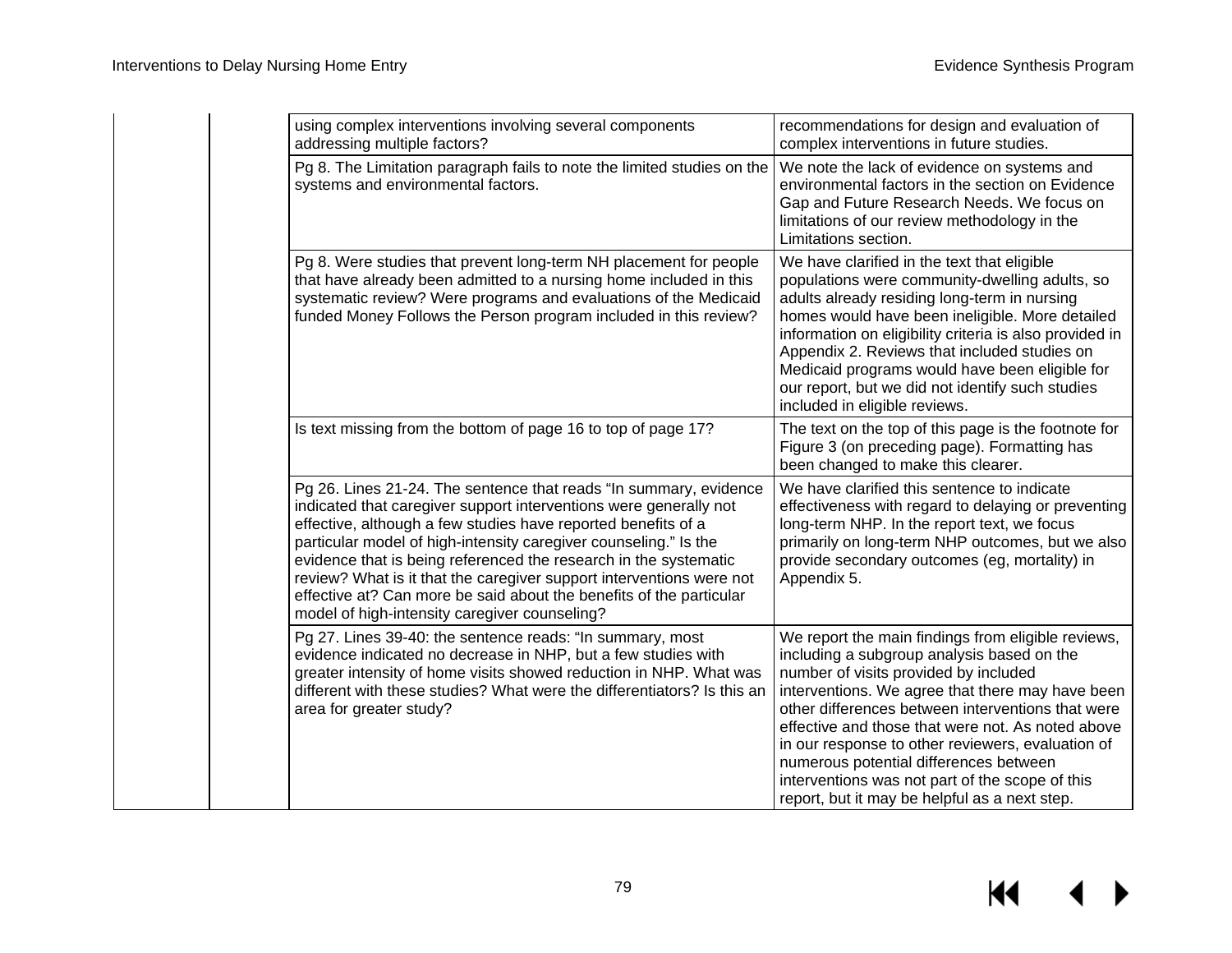| Pg 28. Lines 31-40: The study referenced is under other<br>interventions; however the description reads: "The review provided<br>qualitative summaries of 7 demonstrations in US, Canada, UK, and<br>Italy, and reported 2 of these projects evaluated rates of<br>institutionalization. Both programs occurred in Europe and involved<br>case managers who assessed participants, coordinated care, and<br>promoted utilization of home and community-based services. Both<br>studies reported decreased institutionalization." What was the<br>reason to place this study in the "Other" category rather than the<br>"Case Management" category or the "System and Environment"<br>category? | We grouped eligible systematic reviews by main<br>focus (per reviews' stated selection criteria). In<br>this case, this review broadly included a number<br>of demonstration projects (including some of adult<br>day health clinics), but the 2 projects that<br>examined long-term NHP both involved case<br>managers. We have also added a clarification that<br>one of these projects involved giving responsibility<br>for budgets directly to case managers. As this<br>review examined programs that intended to<br>change services (and integration of care), we<br>determined that these were active interventions,<br>and not a synthesis of studies on risk factors.<br>However, we agree that there is conceptual<br>overlap between observational studies that<br>examine Systems and Environmental risk factors<br>and those that seek to evaluate changes to those<br>factors (via non-experimental designs). |
|------------------------------------------------------------------------------------------------------------------------------------------------------------------------------------------------------------------------------------------------------------------------------------------------------------------------------------------------------------------------------------------------------------------------------------------------------------------------------------------------------------------------------------------------------------------------------------------------------------------------------------------------------------------------------------------------|------------------------------------------------------------------------------------------------------------------------------------------------------------------------------------------------------------------------------------------------------------------------------------------------------------------------------------------------------------------------------------------------------------------------------------------------------------------------------------------------------------------------------------------------------------------------------------------------------------------------------------------------------------------------------------------------------------------------------------------------------------------------------------------------------------------------------------------------------------------------------------------------------------------------------|
| Pg 30. Line 11-13 reads: "It is unclear that any existing intervention<br>can change NHP for adults with impairments who have no informal<br>care supports." What is the source for this statement? There are<br>people with disabilities that do not have informal care supports that<br>direct their care and services successfully in the community and<br>have avoided long-term NHP. If the statement will remain in the<br>document it may be good to tie the statement to published research.                                                                                                                                                                                           | As noted in our response above to the same<br>concern (sentence in Executive Summary), we<br>have revised this sentence to indicate that many<br>interventions involve or rely on informal<br>caregivers.                                                                                                                                                                                                                                                                                                                                                                                                                                                                                                                                                                                                                                                                                                                    |
| Pg 30. Line 36-46 reads: "While there are a rangeThis underlying<br>complexity likely explains why most interventions showed no effect<br>on NHP, and only longer term evaluations of high-intensity<br>multicomponent programs showed any promise of benefit. Moreover,<br>interventions that seemed successful often required close<br>involvement of family caregivers, such as spouses and adult<br>children;" is an informative statement.                                                                                                                                                                                                                                                | Thank you. These sentences have been revised,<br>in connection with clarifying the evidence on the<br>involvement of caregivers in many interventions.                                                                                                                                                                                                                                                                                                                                                                                                                                                                                                                                                                                                                                                                                                                                                                       |
| Pg 30. Line 46: Is there a research citation to tie to this statement:<br>"there is little evidence to indicate that interventions can help those<br>who lack strong social support networks to avoid long-term NHP?"?                                                                                                                                                                                                                                                                                                                                                                                                                                                                         | We have removed this sentence.                                                                                                                                                                                                                                                                                                                                                                                                                                                                                                                                                                                                                                                                                                                                                                                                                                                                                               |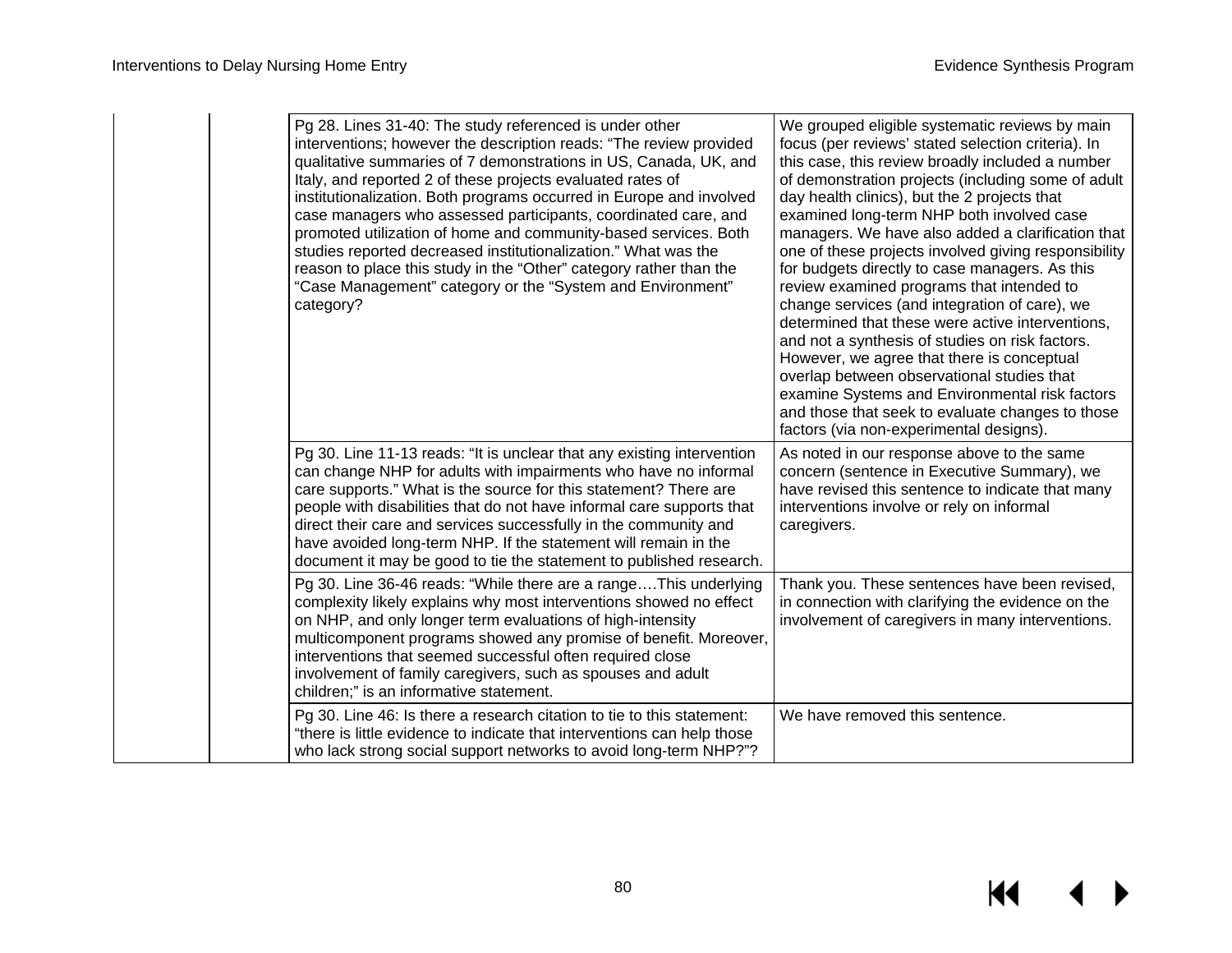# **APPENDIX 5. EVIDENCE TABLES**

|                               | Total          | High    |                     | SR included: |                |                          |                      | Prioritized     |
|-------------------------------|----------------|---------|---------------------|--------------|----------------|--------------------------|----------------------|-----------------|
|                               | <b>SR</b>      | Quality | Recent <sup>a</sup> | Reviews      | <b>RCTs</b>    | Cohort<br><b>Studies</b> | US<br><b>Studies</b> | SR <sup>b</sup> |
| <b>Risk Factors:</b>          |                |         |                     |              |                |                          |                      |                 |
| <b>Frailty Status</b>         | 4              | 2       | 3                   |              |                | 3                        | 3                    | 3               |
| <b>Other Risk Factors</b>     | 16             |         | 8                   | 1            | 4              | 16                       | 12                   | 3               |
| Interventions:                |                |         |                     |              |                |                          |                      |                 |
| Case Management               | 8              | 4       | 3                   |              | 8              | 3                        | 6                    | 4               |
| <b>Caregiver Support</b>      | 10             | 2       | 4                   | 3            | 8              | 4                        | 4                    | 2               |
| Respite Care & Day Clinics    | 9              | 3       | 4                   | 3            | 8              |                          | 6                    | 3               |
| <b>Preventive Home Visits</b> | 6              |         |                     |              | 6              | 2                        | 6                    | 2               |
| Home-Based Primary Care       | $\overline{2}$ |         | $\overline{2}$      |              | 2              | $\overline{2}$           | 2                    |                 |
| <b>Physical Activity</b>      | 2              |         | 2                   |              | $\overline{2}$ |                          |                      | 2               |
| Others <sup>c</sup>           | 10             | 4       | 4                   | 1            | 8              | 5                        | 5                    | 6               |
| <b>Totals</b>                 | 67             | 18      | 30                  | 9            | 46             | 43                       | 45                   | 26              |

### **Appendix 5.1 Characteristics of All Eligible Systematic Reviews (SR)**

RCTs=randomized controlled trials; US=United States

<sup>a</sup> Search conducted 2013 or later<br><sup>b</sup> Selected for highest quality, most recent searches, and broadest coverage of risk factors and interventions.

 $\degree$  2 SR—any nonpharmacologic intervention for adults with dementia; 1 SR—any intervention for falls prevention; 1 SR—any intervention for patient or caregiver stress; 1 SR—different settings for personal assistance; 1 SR—in-home health care or personal assistance; 1 SR—assistive technologies; 1 SR— demonstration projects to integrate acute and long-term care in US and Europe; 1 SR—occupational therapy; and 1 SR—light therapy.

KI

▶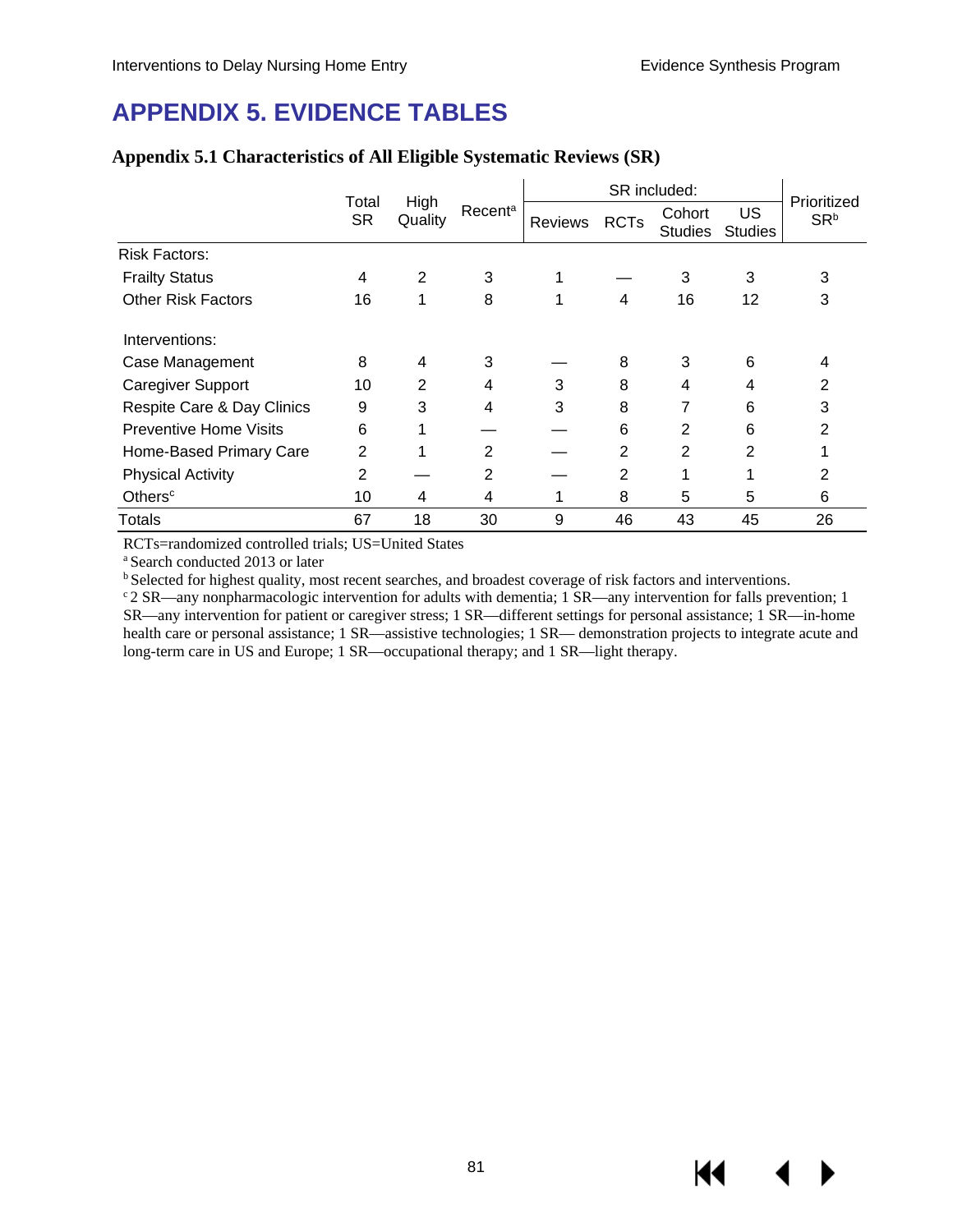### **Appendix 5.2 Detailed Results from Prioritized Eligible Systematic Reviews on Potentially Modifiable Risk Factors for Long-term Nursing Home Placement in Older Adults**

| Author, Year<br>(quality, last<br>year of<br>search) | <b>Population</b><br><b>Inclusion</b><br><b>Criteria</b> | <b>Included</b><br><b>Study</b><br>Design(s) | # Included<br><b>Studies on Long-</b><br>term Nursing<br><b>Home Placement</b><br>(data sources)                                                                  | <b>Definition and</b><br><b>Assessment of</b><br>Long-term<br><b>Nursing Home</b><br><b>Placement</b><br><b>Follow-up Period</b>                                                         | <b>Potentially Modifiable Risk Factors (#</b><br>of studies and effect size, if available)                                                                                                                                                                                                                                                                                                                                                                                                                             | <b>Quality of Included Studies</b><br>(tool used)<br><b>Review Authors' Concerns</b>                                                                                                                                                                                                       |
|------------------------------------------------------|----------------------------------------------------------|----------------------------------------------|-------------------------------------------------------------------------------------------------------------------------------------------------------------------|------------------------------------------------------------------------------------------------------------------------------------------------------------------------------------------|------------------------------------------------------------------------------------------------------------------------------------------------------------------------------------------------------------------------------------------------------------------------------------------------------------------------------------------------------------------------------------------------------------------------------------------------------------------------------------------------------------------------|--------------------------------------------------------------------------------------------------------------------------------------------------------------------------------------------------------------------------------------------------------------------------------------------|
| <b>Frailty Status</b>                                |                                                          |                                              |                                                                                                                                                                   |                                                                                                                                                                                          |                                                                                                                                                                                                                                                                                                                                                                                                                                                                                                                        |                                                                                                                                                                                                                                                                                            |
| Apostolo,<br>201716<br>(High, 2015)                  | Community-<br>dwelling<br>adults $\geq 60$<br>years      | Quantitative<br>systematic<br>reviews        | 1 (French cohort<br>study) <sup>235,236</sup><br>1 (regional<br>Canadian<br>administrative and<br>interview data;<br>Dutch<br>administrative<br>data)85,86,88,237 | "institutionalization<br><b>235</b><br>"moving to long-<br>term care" or<br>"transition to long-<br>term care" <sup>86</sup><br>1 year                                                   | "Donini Index of Frailty, Winograd Index<br>of Frailty and Schoevaerdts Index of<br>Frailty were analyzed for<br>institutionalization or mortality at 12<br>months after admission to emergency<br>department and were revealed not to be<br>sufficiently accurate to predict increased<br>risk of any of these adverse<br>outcomes."235<br>"The Frailty Index was shown to be<br>sufficiently accurate to predict increased<br>risk ofhospitalization and<br>institutionalization at 12 months after<br>evaluation"86 | 1 review met 10 of 11 criteria <sup>235</sup> ;<br>1 review met 6 of 11 criteria <sup>86</sup><br>(Joanna Briggs Institute<br>Reviewer Manual) <sup>238</sup><br>"the reported data referred to<br>different versions of [Frailty<br>Index], ranging from 13 to 92<br>items" <sup>86</sup> |
| Sternberg,<br>201118<br>(High, 2009)                 | Community-<br>dwelling<br>adults $\geq 65$<br>years      | Cross-<br>sectional &<br>cohort<br>studies   | 1 (PEP) $^{90}$<br>2 (Canadian<br>cohort) <sup>84,89</sup>                                                                                                        | Participant (or<br>family) reported<br>nursing home<br>stays $\geq 4$ months <sup>90</sup> ,<br>"institutionali-<br>sation'84, or "entry<br>into institutional<br>care"89<br>5-7.5 years | "The most common outcomes of frailty<br>[studies] were death (13, 76%), disability<br>(7, 41%), and institutionalization (6,<br>$35\%$ )."                                                                                                                                                                                                                                                                                                                                                                             | 2 studies <sup>89,90</sup> rated highest<br>quality (4 out of 4); 1 study <sup>84</sup><br>rated 3 out of 4 (CIFA quality<br>assessment tool) <sup>239</sup><br>Authors reported no concerns                                                                                               |
| Vermeiren,<br>201619<br>(Medium,<br>2016)            | Community-<br>dwelling<br>adults $\geq 65$<br>years      | Cohort<br>studies                            | 1 (PEP) $90$<br>1 (Canadian<br>cohort) <sup>89</sup>                                                                                                              | Participant (or<br>family) reported<br>nursing home<br>stays $\geq 4$ months <sup>90</sup> ,                                                                                             | Frailty pooled HR/RR (1.67 [95% CI<br>$1.47, 1.89$ ]                                                                                                                                                                                                                                                                                                                                                                                                                                                                   | 2 studies <sup>89,90</sup> met 5 out of 5<br>criteria; 2 studies <sup>87,88</sup> met 3 out<br>of 5 (NICE methodology<br>checklists)                                                                                                                                                       |

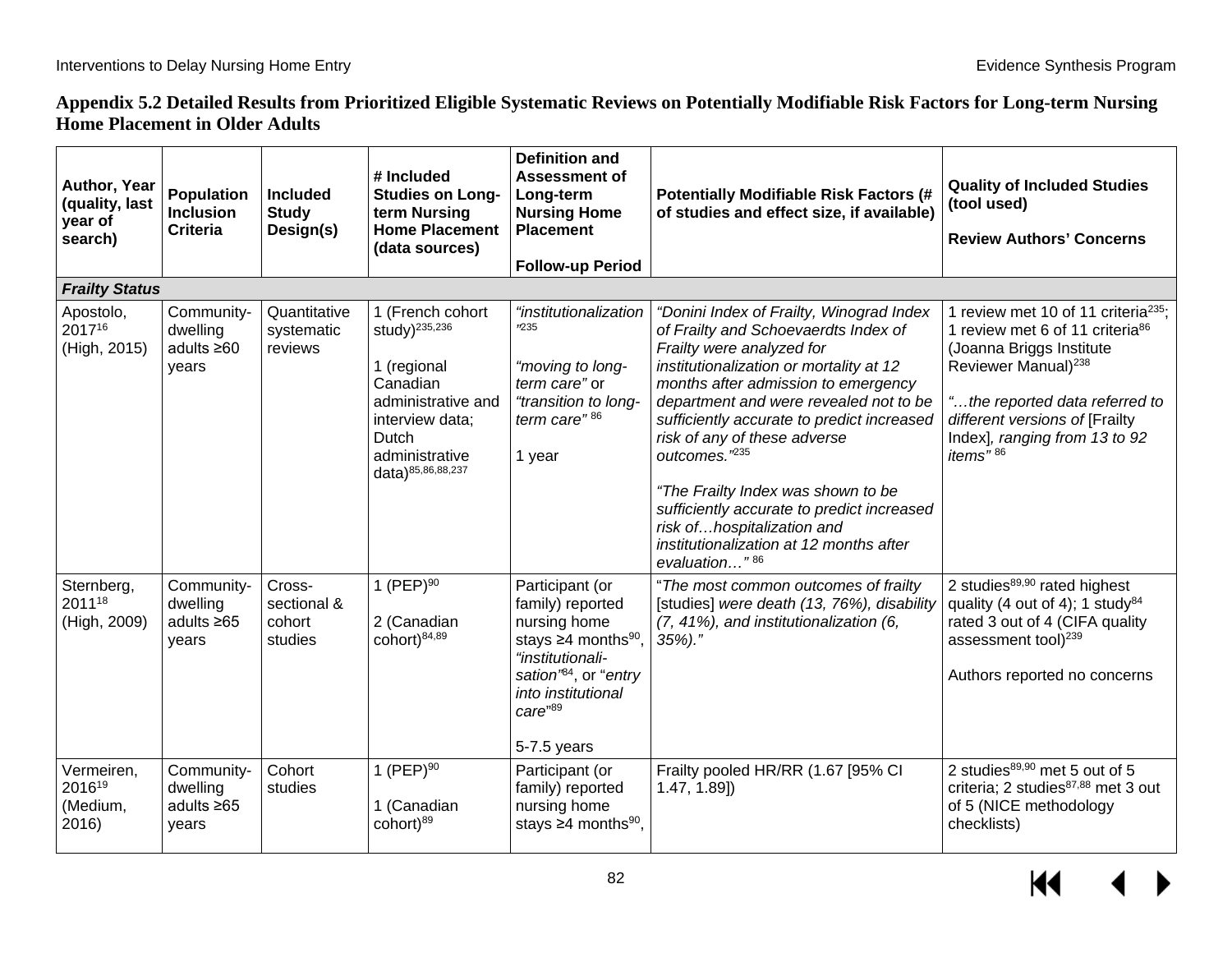| Author, Year<br>(quality, last<br>year of<br>search) | Population<br><b>Inclusion</b><br><b>Criteria</b>                                               | Included<br><b>Study</b><br>Design(s)             | # Included<br><b>Studies on Long-</b><br>term Nursing<br><b>Home Placement</b><br>(data sources)                                                                                                                                                                                                                                                                                                     | <b>Definition and</b><br>Assessment of<br>Long-term<br><b>Nursing Home</b><br><b>Placement</b><br><b>Follow-up Period</b>                                                                                                  | <b>Potentially Modifiable Risk Factors (#</b><br>of studies and effect size, if available)                                                                                                                                                                                                                                                                                                                                                                                                                            | <b>Quality of Included Studies</b><br>(tool used)<br><b>Review Authors' Concerns</b>                                                                                                                                                                                                                                                                                                                                                                                     |
|------------------------------------------------------|-------------------------------------------------------------------------------------------------|---------------------------------------------------|------------------------------------------------------------------------------------------------------------------------------------------------------------------------------------------------------------------------------------------------------------------------------------------------------------------------------------------------------------------------------------------------------|----------------------------------------------------------------------------------------------------------------------------------------------------------------------------------------------------------------------------|-----------------------------------------------------------------------------------------------------------------------------------------------------------------------------------------------------------------------------------------------------------------------------------------------------------------------------------------------------------------------------------------------------------------------------------------------------------------------------------------------------------------------|--------------------------------------------------------------------------------------------------------------------------------------------------------------------------------------------------------------------------------------------------------------------------------------------------------------------------------------------------------------------------------------------------------------------------------------------------------------------------|
|                                                      |                                                                                                 |                                                   | 1 (regional<br>Canadian<br>administrative and<br>interview data) <sup>88</sup><br>1 (Italian cohort) <sup>87</sup>                                                                                                                                                                                                                                                                                   | "entry into<br>institutional<br>care"89, or "nursing<br>home<br>placement"87<br>Regional<br>healthcare<br>administrative<br>data showing<br>"admission to<br>long-term care"88<br>$1-7.5$ years                            |                                                                                                                                                                                                                                                                                                                                                                                                                                                                                                                       | Authors reported no concerns                                                                                                                                                                                                                                                                                                                                                                                                                                             |
| <b>Other Risk Factors</b>                            |                                                                                                 |                                                   |                                                                                                                                                                                                                                                                                                                                                                                                      |                                                                                                                                                                                                                            |                                                                                                                                                                                                                                                                                                                                                                                                                                                                                                                       |                                                                                                                                                                                                                                                                                                                                                                                                                                                                          |
| Cepoiu-<br>Martin 2016 <sup>22</sup><br>(High, 2015) | Adults with<br>dementia<br>residing in<br>community<br>or<br>supportive<br>living<br>facilities | Cohort<br>studies<br>(follow-up $\geq 1$<br>year) | 5 (National US<br>datasets-2<br>[CERAD] <sup>104,160</sup> ; 1<br><b>INLCS, VA</b><br>cohort] $114$ ; 2<br>$[MADDE]^{98,108}$<br>29 (Local or<br>regional US<br>cohorts) 97, 102, 103, 106,<br>108-110,112,116-120,123-<br>126, 139, 140, 158, 171, 176, 24<br>$0 - 246$<br>25 (Cohorts not in<br>US) <sup>96,100,101,105,107,11</sup><br>1, 113, 115, 121, 122, 127, 128,<br>138, 141, 144, 247-256 | Participant or<br>caregiver reported<br>(45)<br>Administrative<br>data $(1)$<br>Participant or<br>caregiver report,<br>verified with<br>administrative<br>data $(1)$<br>Outcome definition<br>not clear (12)<br>1-18 years | Meta-analysis:<br>Caregiver depression (per 1 point<br>increase on scale) HR 1.00 (95% CI<br>$0.97 - 1.03$ ) (9) <sup>a</sup><br><b>Qualitative synthesis:</b><br>"Greater impairment in basic ADL and/or<br>[instrumental] ADL  was associated<br>with an increased<br>[risk]" $(14)^{96-109}$<br>"self-rated health was not associated<br>with an increased relative risk"(2)96,110<br>"specific health issues such as<br>malnutrition, and incontinence was<br>found to predict LTC placement."<br>$(2)^{111,120}$ | <b>Quality results NR</b><br>(Newcastle-Ottawa)<br>"The most common issue with<br>study quality was how the<br>outcome of interest was<br>determined  Most studies<br>$(n=38, 64.4\%)$ relied on self-<br>reported LTC placement, as<br>opposed to independent<br>assessment or record linkage<br>Other common quality issues<br>identified included loss to<br>follow-up (outcome data were<br>missing)  and concerns about<br>the representativeness of the<br>cohort" |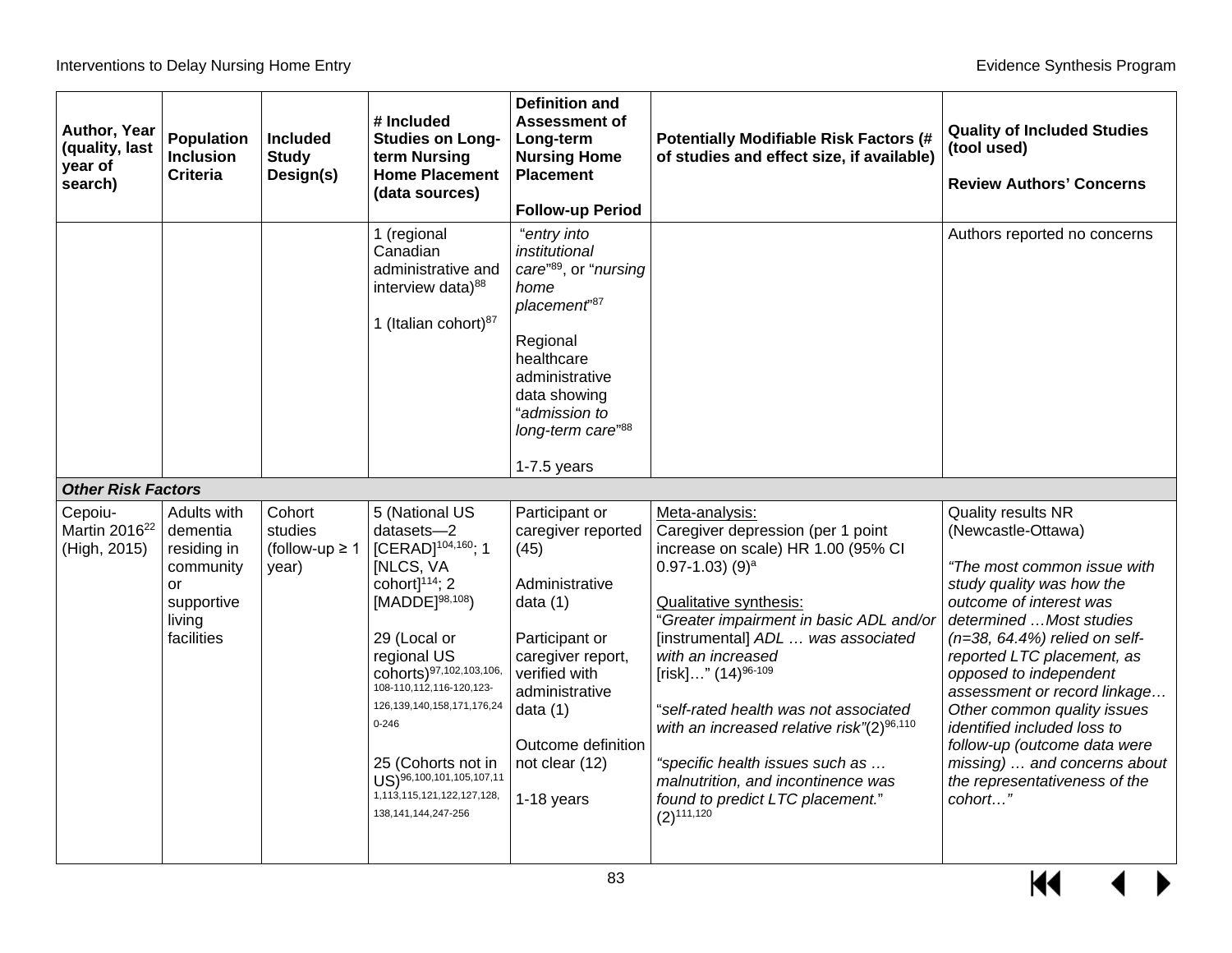$M \leftarrow \leftarrow$ 

| Author, Year<br>(quality, last<br>year of<br>search) | Population<br><b>Inclusion</b><br><b>Criteria</b> | <b>Included</b><br><b>Study</b><br>Design(s) | # Included<br><b>Studies on Long-</b><br>term Nursing<br><b>Home Placement</b><br>(data sources) | <b>Definition and</b><br><b>Assessment of</b><br>Long-term<br><b>Nursing Home</b><br><b>Placement</b> | <b>Potentially Modifiable Risk Factors (#</b><br>of studies and effect size, if available)                                                                                                                                                                                                                                                                                                                                                                                                                                                                                                                                                                                                                                                                                                                                                                                                                                                                                                             | <b>Quality of Included Studies</b><br>(tool used)<br><b>Review Authors' Concerns</b> |
|------------------------------------------------------|---------------------------------------------------|----------------------------------------------|--------------------------------------------------------------------------------------------------|-------------------------------------------------------------------------------------------------------|--------------------------------------------------------------------------------------------------------------------------------------------------------------------------------------------------------------------------------------------------------------------------------------------------------------------------------------------------------------------------------------------------------------------------------------------------------------------------------------------------------------------------------------------------------------------------------------------------------------------------------------------------------------------------------------------------------------------------------------------------------------------------------------------------------------------------------------------------------------------------------------------------------------------------------------------------------------------------------------------------------|--------------------------------------------------------------------------------------|
|                                                      |                                                   |                                              |                                                                                                  | <b>Follow-up Period</b>                                                                               | "Behavioral and psychological<br>symptoms of dementia significantly<br>increased riskin most but not all<br>studies" (22)98,108,109,111-129<br>"Increased caregiver burden and<br>markers of worse caregiver health<br>were significant predictors in most<br>studies Caregiver psychological<br>factors such as increased role captivity,<br>lower life satisfaction, and higher levels<br>of distress (especially if due to<br>behavioral challenges) were also<br>predictive" (11) <sup>97,98,100,108,112-114,116,139-</sup><br>141<br>"Both family help and a longer duration<br>of caregiving decreased the risk of LTC<br>placement" (3)98,112,116<br>"[H]igher number of nursing home<br>bedsand occupancy rates increased<br>the riskfor married but not unmarried<br>persons [H]igher percent of Medicaid<br>LTC spending on homecare-based<br>services decreased the riskfor<br>unmarried but not for married<br>individuals[H]igher number of home<br>health agenciesdecreased the risk for |                                                                                      |
|                                                      |                                                   |                                              |                                                                                                  |                                                                                                       | married but not for unmarried individuals<br>The percentage of Medicare spending<br>on LTC did not predict LTC placement."<br>$(1)^{104}$                                                                                                                                                                                                                                                                                                                                                                                                                                                                                                                                                                                                                                                                                                                                                                                                                                                              |                                                                                      |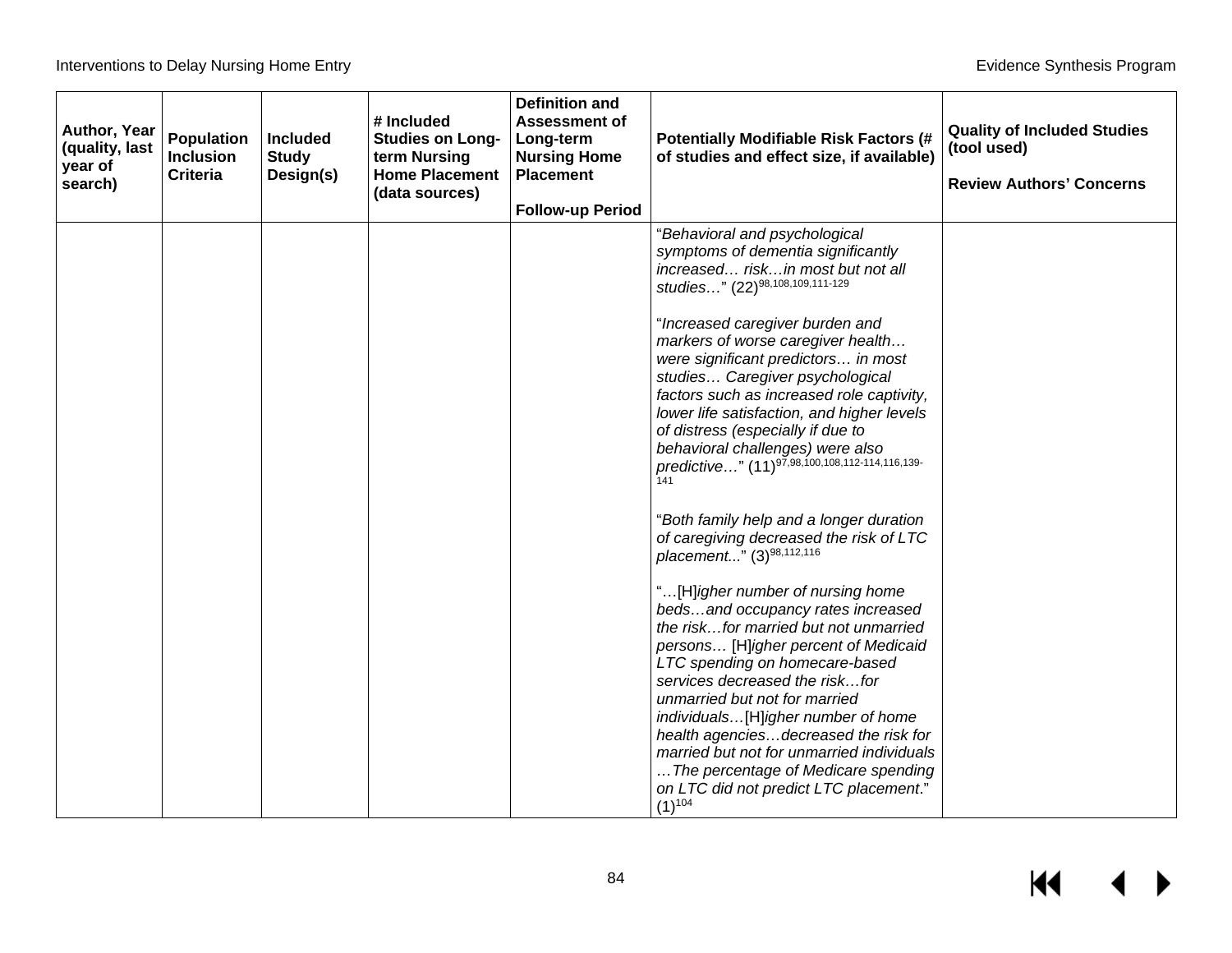| Author, Year<br>(quality, last<br>year of<br>search) | Population<br><b>Inclusion</b><br><b>Criteria</b>   | <b>Included</b><br><b>Study</b><br>Design(s) | # Included<br><b>Studies on Long-</b><br>term Nursing<br><b>Home Placement</b><br>(data sources)                                                                                                                                                                                                                                                                                   | <b>Definition and</b><br><b>Assessment of</b><br>Long-term<br><b>Nursing Home</b><br><b>Placement</b><br><b>Follow-up Period</b>                  | <b>Potentially Modifiable Risk Factors (#</b><br>of studies and effect size, if available)                                                                                                                                                                                                                                                                                                                                                                                                                                                                                                                                                                                                    | <b>Quality of Included Studies</b><br>(tool used)<br><b>Review Authors' Concerns</b>                                                                                                                                                                                                                                                                                              |
|------------------------------------------------------|-----------------------------------------------------|----------------------------------------------|------------------------------------------------------------------------------------------------------------------------------------------------------------------------------------------------------------------------------------------------------------------------------------------------------------------------------------------------------------------------------------|---------------------------------------------------------------------------------------------------------------------------------------------------|-----------------------------------------------------------------------------------------------------------------------------------------------------------------------------------------------------------------------------------------------------------------------------------------------------------------------------------------------------------------------------------------------------------------------------------------------------------------------------------------------------------------------------------------------------------------------------------------------------------------------------------------------------------------------------------------------|-----------------------------------------------------------------------------------------------------------------------------------------------------------------------------------------------------------------------------------------------------------------------------------------------------------------------------------------------------------------------------------|
| Luppa 2010 <sup>27</sup><br>(Medium,<br>2008)        | <b>NR</b>                                           | Cohort<br>studies                            | 2 (NHANES) <sup>257,258</sup><br>3 (AHEAD) <sup>259-261</sup><br>5<br>(EPESE) <sup>131,135,136,2</sup><br>62,263<br>5 (LSOA) <sup>264-268</sup><br>1 (MADDE) $^{110}$<br>3 (Medicare,<br>national<br>data) <sup>137,269,270</sup><br>9 (local or regional<br>UŚ<br>cohorts) <sup>132,142,271-</sup><br>277<br>8 Cohorts not in<br>US <sup>133,134,278</sup> 279<br>130,280,281 282 | Participant or<br>caregiver reported<br>(24)<br>Administrative<br>data (12)<br>1-20 years                                                         | Review authors rated overall strength of<br>evidence and provided either range of<br>minimum/maximum associations or<br>single results from highest quality<br>studies.<br>Strong evidence:<br>"functional impairment (basic ADL: HR<br>1.32/3.70, OR .30/1.78)" 130-133<br>"IADL: HR 1.05/2.50" <sup>10,260</sup> "cognitive<br>impairment (HR 1.67, OR<br>1.44/1.50)"131,134,135<br>"low self-rated health status (HR 3.40,<br>OR 1.48/1.67)"130,134,136<br>"a high number of prescriptions (HR<br>1.04/1.67, OR 1.15)"135-137<br>Moderate evidence:<br>"a poor social network (HR 1.18/1.27,<br>OR 1.11/1.80) <sup><math>n31,133,135,142</math></sup><br>"low activity level (OR 1.97)"132 | High quality: 13 studies<br>Moderate quality: 8 studies<br>Low quality: 15 studies<br>(modified tools from Gaugler<br>2009 and Mols 2005)<br>"Methodical shortcomings were<br>frequently found due to<br>information on non-<br>respondents, lack of<br>specifications of facility types in<br>NHP definition and lack of data<br>about demented persons<br>included in samples." |
| O'Caoimh<br>201529<br>(Medium,<br>2014)              | Community-<br>dwelling<br>adults $\geq 50$<br>years | Cohort<br>studies                            | 1 (VA cohort) $92$<br>2 (Canadian<br>cohorts)93,94<br>1 (Irish cohort) $93$                                                                                                                                                                                                                                                                                                        | Self-reported<br>"admission to<br>nursing home"92<br>Regional<br>healthcare<br>administrative<br>data showing<br>"admission to<br>nursing home"94 | Risk assessment tools had AUC of 0.81<br>(95% CI 078, 0.84) and 0.70 (95 % CI<br>0.62, $0.76$ <sup>93</sup> for predicting<br>institutionalization                                                                                                                                                                                                                                                                                                                                                                                                                                                                                                                                            | 2 studies <sup>93,95</sup> with low risk of<br>bias on 5 out of 6 criteria; 1<br>study <sup>92</sup> with low risk on 4<br>criteria; 1 study <sup>94</sup> with low risk<br>on 3 criteria<br>(QUIPS tool) <sup>283</sup><br>"Baseline rates of<br>institutionalisation are small ,<br>so studies are often                                                                        |

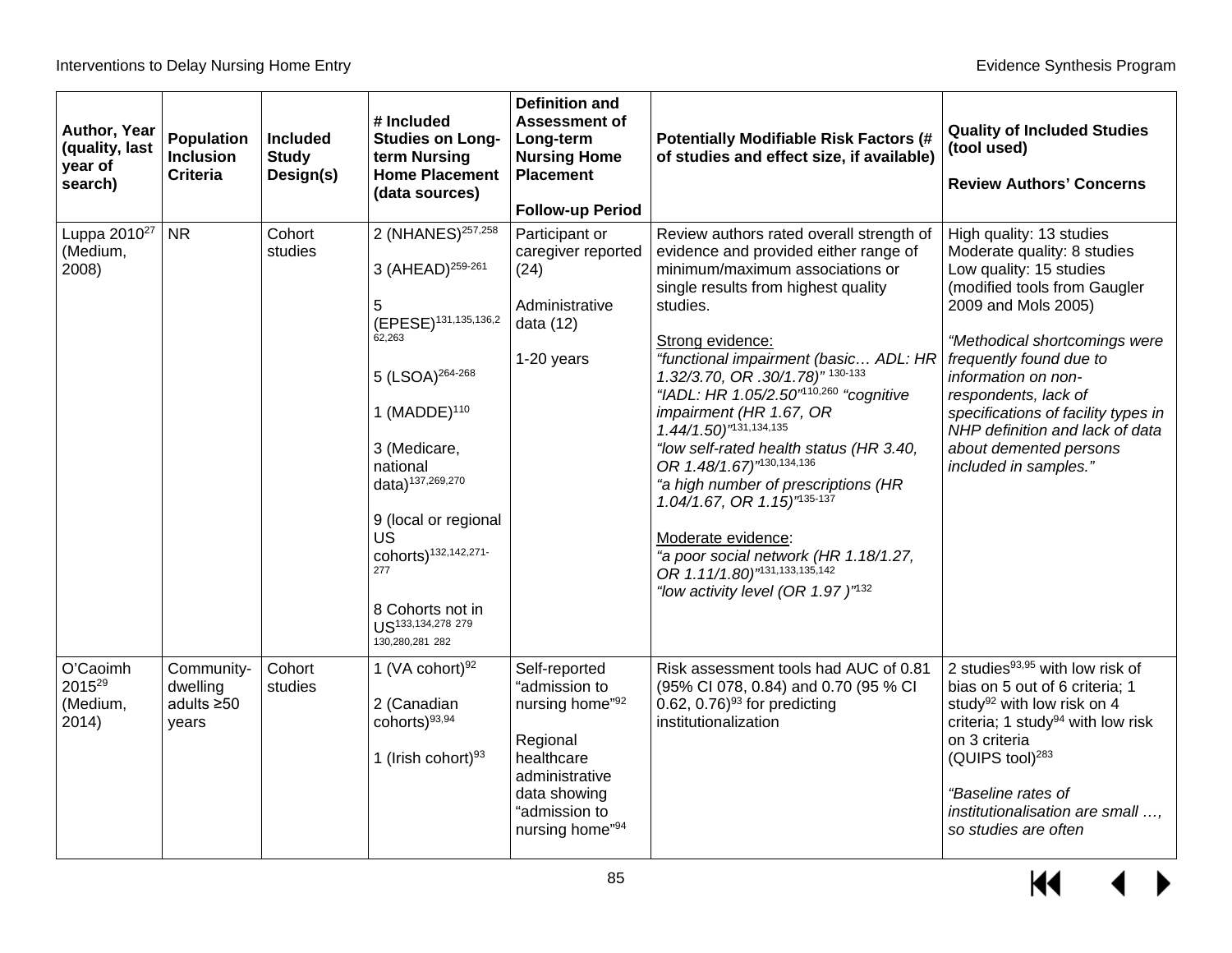| Author, Year<br>(quality, last<br>year of<br>search) | <b>Population</b><br><b>Inclusion</b><br>Criteria | <b>Included</b><br><b>Study</b><br>Design(s) | # Included<br><b>Studies on Long-</b><br>term Nursing<br><b>Home Placement</b><br>(data sources) | <b>Definition and</b><br><b>Assessment of</b><br>Long-term<br><b>Nursing Home</b><br><b>Placement</b><br><b>Follow-up Period</b> | <b>Potentially Modifiable Risk Factors (#</b><br>of studies and effect size, if available) | <b>Quality of Included Studies</b><br>(tool used)<br><b>Review Authors' Concerns</b> |
|------------------------------------------------------|---------------------------------------------------|----------------------------------------------|--------------------------------------------------------------------------------------------------|----------------------------------------------------------------------------------------------------------------------------------|--------------------------------------------------------------------------------------------|--------------------------------------------------------------------------------------|
|                                                      |                                                   |                                              |                                                                                                  | Proxy report or<br>regional<br>healthcare<br>administrative<br>data showing<br>"nursing home<br>placement"95                     |                                                                                            | underpowered to detect this<br>outcome"                                              |
|                                                      |                                                   |                                              |                                                                                                  | Regional<br>healthcare<br>administrative<br>data <sup>93</sup><br>1-5 years                                                      |                                                                                            |                                                                                      |

ADL=activities of daily living; AHEAD= Survey on Assets and Health Dynamics Among the Oldest Old; AUC=area under the curve; CERAD=Consortium to Establish Registry for Alzheimer's Disease; IADL=instrumental activities of daily living; LSOA=Longitudinal Study of Aging; MADDE=Medicare Alzheimer's Disease Demonstration Evaluation; NHANES=National Health and Nutrition Examination Survey; NLCS=National Longitudinal Caregiver Study; NR=not reported; PEP=Precipitating Events Project; QUIPS=Quality in Prognosis Studies; SR=Systematic Review

a Studies included in meta-analysis were not cited in review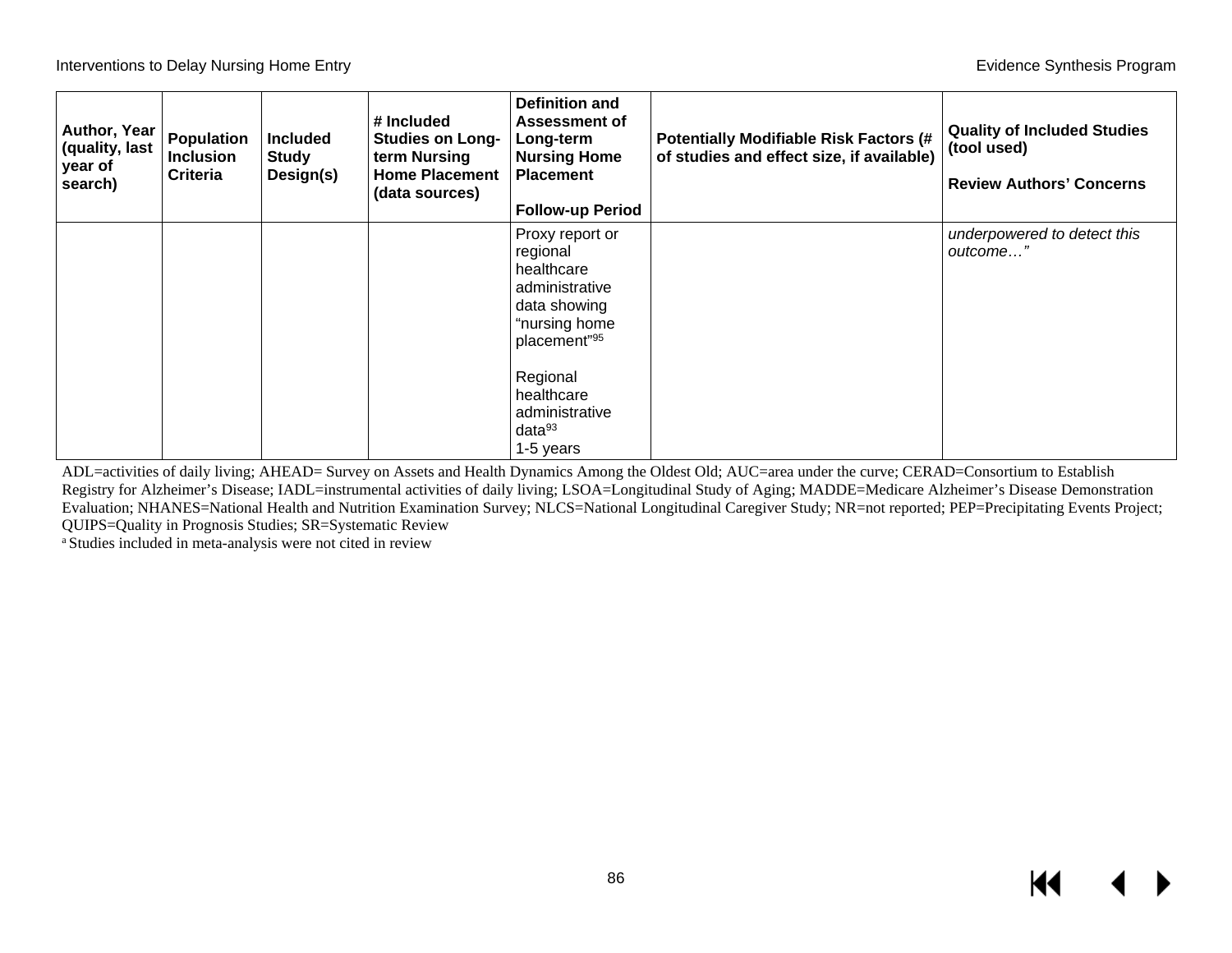### **Appendix 5.3 Detailed Results from Prioritized Eligible Systematic Reviews on Interventions to Prevent or Delay Long-term Nursing Home Placement**

| Author, Year<br>(quality, last<br>year of search | <b>Population</b><br><b>Inclusion</b><br>Criteria      | <b>Included Study</b><br>Design(s)<br>Follow-up<br><b>Period</b> | <b>Definition of Long-term</b><br><b>Nursing Home Placement</b>                                                                                                                                                                                                                                                                                                                      | Effect (95% CI) on Long-term<br><b>Nursing Home Placement (#</b><br>studies)                                                                                                                                                                                                                                                                                                                                                                                          | <b>Quality of Included Studies* (tool</b><br>used)<br><b>Review Authors' Comments</b>                                                                                                                                                                                                                                                                                                                                                                                                                                                                 |
|--------------------------------------------------|--------------------------------------------------------|------------------------------------------------------------------|--------------------------------------------------------------------------------------------------------------------------------------------------------------------------------------------------------------------------------------------------------------------------------------------------------------------------------------------------------------------------------------|-----------------------------------------------------------------------------------------------------------------------------------------------------------------------------------------------------------------------------------------------------------------------------------------------------------------------------------------------------------------------------------------------------------------------------------------------------------------------|-------------------------------------------------------------------------------------------------------------------------------------------------------------------------------------------------------------------------------------------------------------------------------------------------------------------------------------------------------------------------------------------------------------------------------------------------------------------------------------------------------------------------------------------------------|
| <b>Case Management (CM)</b>                      |                                                        |                                                                  |                                                                                                                                                                                                                                                                                                                                                                                      |                                                                                                                                                                                                                                                                                                                                                                                                                                                                       |                                                                                                                                                                                                                                                                                                                                                                                                                                                                                                                                                       |
| Reilly, 2015 <sup>40</sup><br>(High, 2013)       | Adults with<br>dementia, living<br>in the<br>community | <b>RCTs</b><br>1-3 years                                         | Self-reported data on:<br>"Institutionalization" <sup>148,149</sup><br>"Long-term<br>institutionalization <sup>"150-152</sup><br>"placed in nursing home for<br>long-term care" <sup>147</sup><br>"Admitted to nursing<br>home" <sup>154</sup><br>"permanent nursing home<br>placement" <sup>155</sup>                                                                               | By follow-up interval:<br>6 months (6) <sup>147-150,152</sup> ,155<br>OR 0.82 [0.69, 0.98]<br>10-12 months (9) <sup>147-155</sup><br>OR 0.95 [0.83, 1.08]<br>18 months (4) <sup>147-150</sup><br>OR 0.25 [0.10, 0.61]<br>24 months (2) <sup>151,152</sup><br>OR 1.03 [0.52, 2.03]                                                                                                                                                                                     | 4 studies with low risk for ≥5 out of 9<br>criteria; 3 studies with low risk for 3-4<br>criteria; 1 study had high or unclear risk<br>for all criteria (Cochrane Handbook) <sup>284</sup><br>"heterogeneity in the interventions,<br>outcomes and participants<br>may explain these largely equivocal<br>findings It is important that these<br>interventions are targeted at the right<br>populations [A]t least two trials<br>indicated that the intervention was not<br>targeted appropriately"                                                    |
| Tam-Tham,<br>2013 <sup>41</sup> (High,<br>2011)  | Adults with<br>dementia, living<br>in the<br>community | <b>RCTs</b><br>10 months-<br>16 years                            | Self-reported data on:<br>"nursing home<br>admission"156,158,159<br>"nursing home entry" <sup>160</sup><br>"nursing home<br>placement"96,161<br>"institutionalization" <sup>163,164,167</sup><br>"placed in nursing home for<br>long-term care" <sup>147</sup><br>"long-term<br>institutionalization"150-152,162<br>Administrative data on:<br>"institutionalization" <sup>157</sup> | Overall pooled meta-analysis (16):<br>"no statistically significant effect of<br>dementia CM compared to usual<br>care"<br>RR 0.94 (0.85, 1.03)<br>WMD 77.8 days (-70.5, 226.1),<br>data from 5 studies96,156,161,162,167<br>By follow-up interval:<br><18 months $(5)^{158,163,165-167}$<br>RR 0.61 (0.41, 0.91)<br>18 months (4) <sup>147,150,157,162</sup><br>RR 0.95 (0.62, 1.46)<br>>18 months (7) <sup>96,151,152,156,159,160,164</sup><br>RR 1.01 (0.97, 1.06) | 5 studies <sup>147,152,158,164,165</sup> met 3 out of 5<br>criteria; 8 studies96,151,159,161-163,166,167 met<br>2; and 4 <sup>150,156,157,160</sup> met only 1 (Jadad<br>$score)^{285}$<br>"we noted high variability in the CM<br>interventions and the care available to<br>the control group, which limits the ability<br>to assess the effect of the intervention<br>specifically Finally, most trials were<br>underpowered to detect statistically<br>significant differences in effect size<br>between the intervention and control<br>groups." |



 $\blacktriangleleft$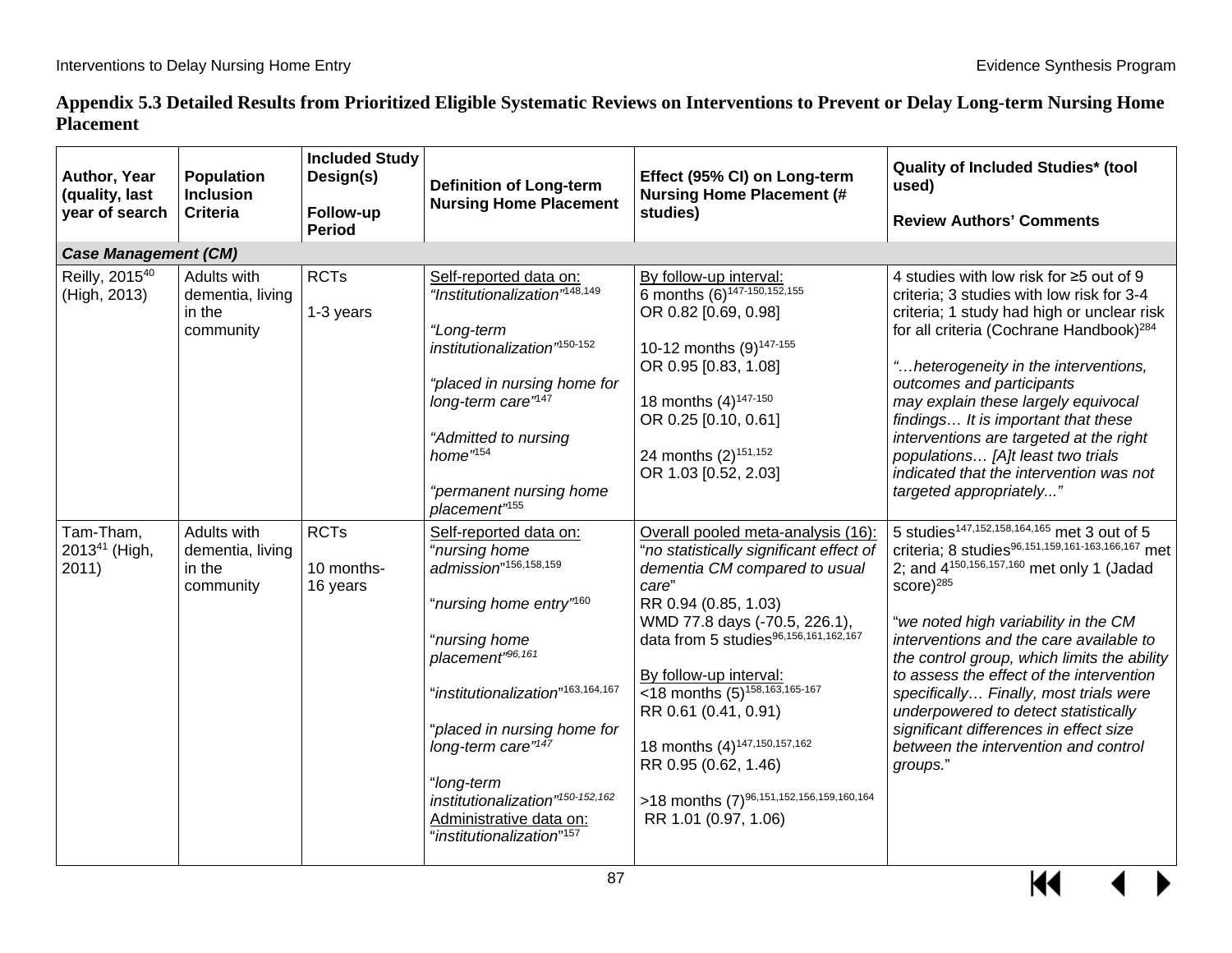| Author, Year<br>(quality, last<br>year of search | <b>Population</b><br><b>Inclusion</b><br><b>Criteria</b>                                                                                                          | <b>Included Study</b><br>Design(s)<br>Follow-up<br><b>Period</b> | <b>Definition of Long-term</b><br><b>Nursing Home Placement</b>                  | Effect (95% CI) on Long-term<br><b>Nursing Home Placement (#</b><br>studies)                                                                                                                                                                                                                                                                                                                                                                                                                                                                                                                                                                                                                                                                                                 | <b>Quality of Included Studies* (tool</b><br>used)<br><b>Review Authors' Comments</b>                                                                                                                                                                                                                                                                                                                                                                                                                                                                                                                                                          |
|--------------------------------------------------|-------------------------------------------------------------------------------------------------------------------------------------------------------------------|------------------------------------------------------------------|----------------------------------------------------------------------------------|------------------------------------------------------------------------------------------------------------------------------------------------------------------------------------------------------------------------------------------------------------------------------------------------------------------------------------------------------------------------------------------------------------------------------------------------------------------------------------------------------------------------------------------------------------------------------------------------------------------------------------------------------------------------------------------------------------------------------------------------------------------------------|------------------------------------------------------------------------------------------------------------------------------------------------------------------------------------------------------------------------------------------------------------------------------------------------------------------------------------------------------------------------------------------------------------------------------------------------------------------------------------------------------------------------------------------------------------------------------------------------------------------------------------------------|
|                                                  |                                                                                                                                                                   |                                                                  | "nursing home admission,<br>bed days, and costs"166                              |                                                                                                                                                                                                                                                                                                                                                                                                                                                                                                                                                                                                                                                                                                                                                                              |                                                                                                                                                                                                                                                                                                                                                                                                                                                                                                                                                                                                                                                |
| Hickam, 201383<br>(High, 2011)                   | Adults with<br>medical illness<br>and complex<br>care needs, in<br>outpatient<br>settings                                                                         | RCTs,<br>observational<br>studies<br>$1-9.5$ years               | Self-report data on:<br>"avoidance of nursing home<br>placement"                 | Older adults with frailty or chronic<br>health conditions $(2)^{172,173}$<br>"CM does not decrease nursing<br>home admissions in the frail<br>elderly (strength of evidence:<br>$low$ ."<br>Dementia (10) <sup>147,149-152,155,168-171</sup><br>"CM programs that serve patients<br>with dementia and have a duration<br>of no longer than 2 years do not<br>confer clinically important delays in<br>time to nursing home placement<br>(strength of evidence: moderate)<br>CM programs that serve patients<br>with dementia who have in-home<br>spouse caregivers and continue<br>services for longer than 2 years<br>are more effective for delaying<br>nursing home placement than<br>programs providing services for 2<br>years or less (strength of<br>evidence: low)." | 7 studies rated good, 2 fair, 3 poor<br>(modified criteria from Downs and<br>Black; USPSTF) <sup>286,287</sup><br>"few organizations have the potential<br>scope (in terms of patient base and<br>clinical resources) to conduct<br>evaluations that directly compare<br>different CM approaches<br>Synthesizing the evidence about CM<br>requires indirect comparisons among<br>different types of clinical programs.<br>Because the published studies have not<br>compared case managers with differing<br>qualifications, there is no<br>evidence about the efficacy of<br>specialized training programs or case<br>manager certification." |
| Cochrane<br>2016 <sup>38</sup> (High,<br>2015    | Adults $\geq 65$<br>years, living at<br>home and<br>needing<br>assistance to<br>perform tasks of<br>daily living and<br>to<br>participate in<br>normal activities | RCTs, "quasi-<br>random studies"<br>1 year                       | Administrative data on:<br>"transfer to a residential<br>setting" <sup>174</sup> | "very low-quality evidence that<br>reablement may make little or no<br>difference to the rates of transfer<br>to a residential setting" $(1)^{174}$<br>3 months-RR 0.76 (0.40, 1.44)<br>12 months-RR 0.92 (0.62, 1.34)                                                                                                                                                                                                                                                                                                                                                                                                                                                                                                                                                       | 1 study with high risk of bias on all<br>domains (Cochrane Handbook) <sup>284</sup><br>"We are very uncertain of the<br>effectiveness of reablement because<br>the evidence was very low quality for all<br>outcomes"                                                                                                                                                                                                                                                                                                                                                                                                                          |

▶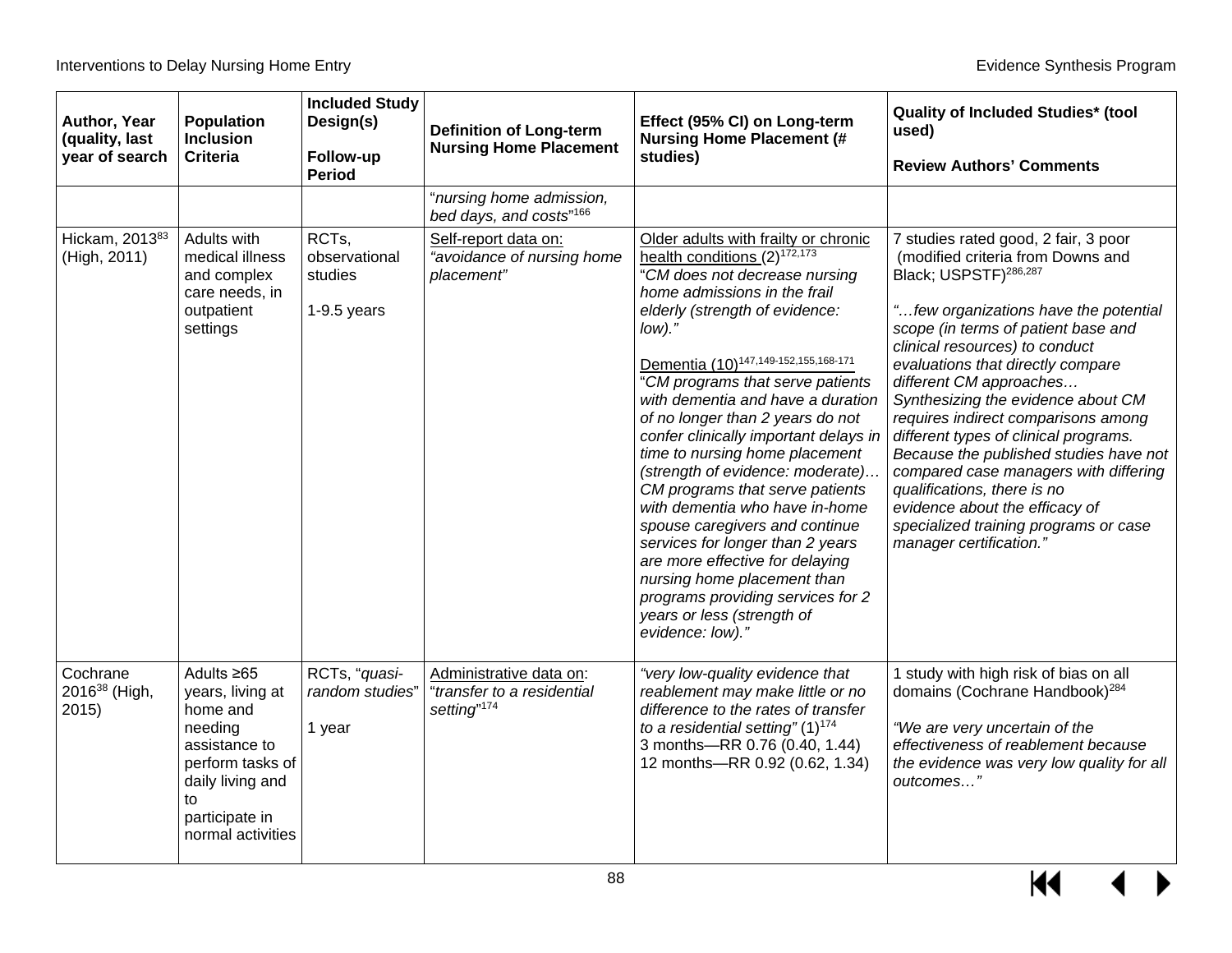| Author, Year<br>(quality, last<br>year of search       | <b>Population</b><br><b>Inclusion</b><br><b>Criteria</b>                         | <b>Included Study</b><br>Design(s)<br>Follow-up<br><b>Period</b> | <b>Definition of Long-term</b><br><b>Nursing Home Placement</b>                                                                                                                                                                                                                                                                                     | Effect (95% CI) on Long-term<br><b>Nursing Home Placement (#</b><br>studies)                                                                                                                                                                                                                                                                                                                                                                                                                                                                                                                                                                                                                   | <b>Quality of Included Studies* (tool)</b><br>used)<br><b>Review Authors' Comments</b>                                                                                                                                                                                                                                                                                                                                  |
|--------------------------------------------------------|----------------------------------------------------------------------------------|------------------------------------------------------------------|-----------------------------------------------------------------------------------------------------------------------------------------------------------------------------------------------------------------------------------------------------------------------------------------------------------------------------------------------------|------------------------------------------------------------------------------------------------------------------------------------------------------------------------------------------------------------------------------------------------------------------------------------------------------------------------------------------------------------------------------------------------------------------------------------------------------------------------------------------------------------------------------------------------------------------------------------------------------------------------------------------------------------------------------------------------|-------------------------------------------------------------------------------------------------------------------------------------------------------------------------------------------------------------------------------------------------------------------------------------------------------------------------------------------------------------------------------------------------------------------------|
| <b>Caregiver Support</b>                               |                                                                                  |                                                                  |                                                                                                                                                                                                                                                                                                                                                     |                                                                                                                                                                                                                                                                                                                                                                                                                                                                                                                                                                                                                                                                                                |                                                                                                                                                                                                                                                                                                                                                                                                                         |
| Griffin<br>201545,143<br>(High, 2014)                  | Adults with<br>dementia and<br>their family or<br>caregivers                     | <b>RCTs</b><br>$6$ months $-$<br>9.5 years                       | Self-reported data on:<br>"nursing home placement" <sup>96</sup><br>"residential care<br>placement"176<br>"institutionalization" <sup>164,167</sup><br>"permanent<br>institutionalization" <sup>175</sup><br>"permanent nursing home<br>placement" <sup>171</sup><br>Administrative data on:<br>"nursing home admission,<br>bed days, and costs"166 | Compared with usual care<br>$\overline{(5)^{96,164,166,167,171}}$<br>" [O]nly one reported significant<br>differences [C]ompared with<br>usual care, patients of caregivers<br>who received counseling and<br>support groups were able to avoid<br>nursing home placement for longer<br>periods of timean equivalent to a<br>delay of 557 days $"171$<br>Compared with another active<br>intervention $(2)^{175,176}$<br>"Researchers [of 1 trial] found that<br>the intervention was successful at<br>keeping patients at home<br>significantly longer. The time from<br>baseline to residential placement<br>for care recipientsin the control<br>group was 228 days earlier" <sup>176</sup> | 2 studies rated good; 3 fair; 2 poor<br>(Cochrane Handbook) <sup>284</sup><br>"For some interventions, it is likely that<br>the intention was to reduce the burden<br>of care for caregivers Consequently,<br>their limited impact on patient outcomes<br>is not surprising"                                                                                                                                            |
| Vernooj-<br>Dassen, 2011 <sup>51</sup><br>(High, 2009) | Family carers of<br>community-<br>dwelling adults<br>with dementia               | <b>RCTs</b>                                                      | <b>NA</b>                                                                                                                                                                                                                                                                                                                                           | NA(0)                                                                                                                                                                                                                                                                                                                                                                                                                                                                                                                                                                                                                                                                                          | <b>NA</b>                                                                                                                                                                                                                                                                                                                                                                                                               |
|                                                        | <b>Respite Care &amp; Adult Day Clinics</b>                                      |                                                                  |                                                                                                                                                                                                                                                                                                                                                     |                                                                                                                                                                                                                                                                                                                                                                                                                                                                                                                                                                                                                                                                                                |                                                                                                                                                                                                                                                                                                                                                                                                                         |
| Brown 2015 <sup>54</sup><br>(High, 2013)               | Older adults<br>(mean or<br>median age<br>>60 years),<br>needing<br>medical care | <b>RCTs</b><br>2 months $-$<br>1 year                            | Self-reported data on:<br>"move to institutional<br>care"177<br>"admission to an<br>institution" <sup>179</sup><br>"place of residence" <sup>178</sup>                                                                                                                                                                                              | Overall pooled meta-analysis (13):<br>Day clinic vs. all comparators<br>OR 0.84 (0.58, 1.21)<br>By type of comparator:<br>Day clinic vs. comprehensive<br>geriatric management<br>$(4)$ <sup>179,181,184,185</sup><br>OR 0.91 (0.70, 1.19)                                                                                                                                                                                                                                                                                                                                                                                                                                                     | 2 studies <sup>178,183</sup> with low risk of bias in 5<br>or 6 criteria (out of 7), $4^{177,180,181,189}$ with<br>low risk in 4 criteria, and 7 <sup>179,182,184-188</sup><br>with low risk in only 3 or fewer criteria<br>(Cochrane Handbook)<br>"This review found little evidence that<br>day [clinics] were better than alternative<br>types of comprehensive service.<br>However, the diversity in the content of |

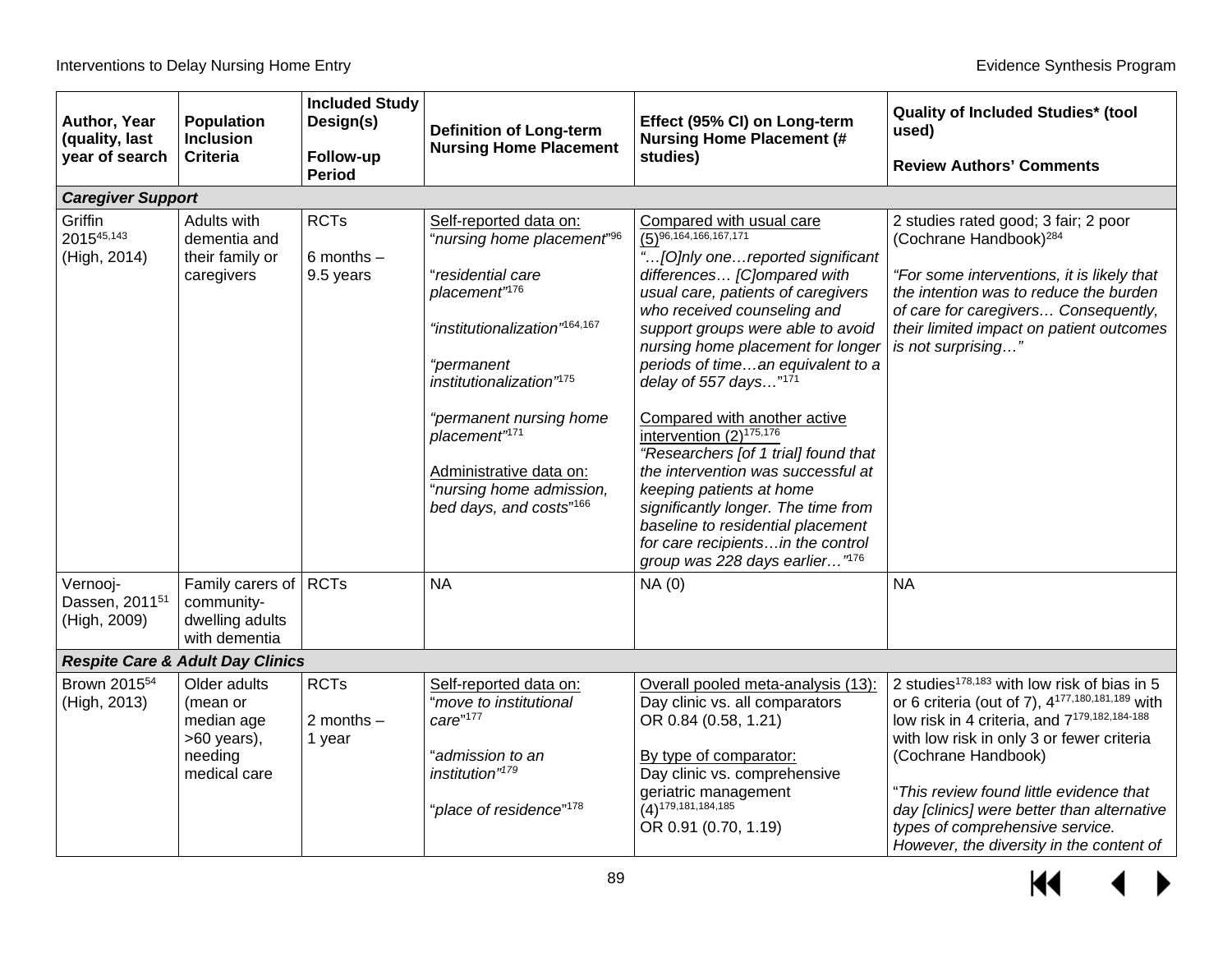| Author, Year<br>(quality, last<br>year of search | <b>Population</b><br><b>Inclusion</b><br><b>Criteria</b>     | <b>Included Study</b><br>Design(s)<br>Follow-up<br><b>Period</b> | <b>Definition of Long-term</b><br><b>Nursing Home Placement</b>                                                                                                                                                                                                                                                                                         | Effect (95% CI) on Long-term<br><b>Nursing Home Placement (#</b><br>studies)                                                                                                                                                                                                                                                                                                                                                                                            | <b>Quality of Included Studies* (tool)</b><br>used)<br><b>Review Authors' Comments</b>                                                                                                                                                                                                                                                                                                                                                                                                                                                                                                   |
|--------------------------------------------------|--------------------------------------------------------------|------------------------------------------------------------------|---------------------------------------------------------------------------------------------------------------------------------------------------------------------------------------------------------------------------------------------------------------------------------------------------------------------------------------------------------|-------------------------------------------------------------------------------------------------------------------------------------------------------------------------------------------------------------------------------------------------------------------------------------------------------------------------------------------------------------------------------------------------------------------------------------------------------------------------|------------------------------------------------------------------------------------------------------------------------------------------------------------------------------------------------------------------------------------------------------------------------------------------------------------------------------------------------------------------------------------------------------------------------------------------------------------------------------------------------------------------------------------------------------------------------------------------|
|                                                  |                                                              |                                                                  | "move to long-term<br>institutional care" <sup>180</sup><br>Administrative data on:<br>"institutionalization" <sup>183,187</sup><br>"discharged to an<br>institution" <sup>182</sup>                                                                                                                                                                    | vs. in-home care (5) <sup>177,178,180,186,189</sup><br>OR 1.49 (0.53, 4.25)<br>vs. no comprehensive geriatric or<br>in-home care (4) <sup>182,183,187,188</sup><br>OR 0.58 (0.28, 1.20)                                                                                                                                                                                                                                                                                 | alternative services and the populations<br>being served means the external<br>validity of this finding may be<br>compromised. Furthermore, 10 of the<br>studies were at least 20 years old and<br>the types of health service and the<br>populations being served may not<br>reflect current practice or requirements."                                                                                                                                                                                                                                                                 |
| Lee, 2014 <sup>59</sup><br>(High, 2012)          | Community-<br>dwelling adults<br>with full-time<br>caregiver | <b>RCTs</b><br>1 year                                            | Family reported "permanent<br>institutionalization" <sup>190</sup>                                                                                                                                                                                                                                                                                      | Qualitative Synthesis (1): <sup>190</sup><br>"22-day increase of days spent in<br>the community by the experimental<br>group" (combined outcome of<br>days until death or<br>institutionalization)                                                                                                                                                                                                                                                                      | Low risk of bias in 3 out of 7 criteria<br>(Cochrane Handbook [cite]) <sup>284</sup><br>"[O]nly one of the studies included<br>any outcomes for the person with<br>dementia <sup>190</sup> [T]his publication was<br>flawed due to the cluster randomisation<br>process. This is one of the few studies<br>to report a positive effect on rates of<br><i>institutionalisation.</i> "                                                                                                                                                                                                     |
| Shaw, 2009 <sup>61</sup><br>(High, 2008)         | Adults $\geq 65$<br>years, with<br>informal carers           | RCTs,<br>observational<br>studies<br>10 weeks $-$<br>8 years     | Self-reported data on:<br>"institutional care" <sup>145,191</sup><br>"institutionalization" <sup>192</sup><br>"nursing home admission" <sup>156</sup><br>"still living at home" <sup>194</sup><br>Administrative data on:<br>"institutionalization" <sup>146</sup><br>"move to residential, nursing<br>or long-term hospital care<br>with no planned or | Pooled meta- analysis (3): <sup>191-193</sup><br>"institutionalization is more likely<br>following a period of respite."<br>NHP OR 1.79 (95% CI 1.02, 3.13)<br>Combined NHP or death OR 1.54<br>(95% CI 1.01, 2.33)<br>Qualitative Synthesis (6):<br>"intervention group more likely to<br>be institutionalized after a respite<br>programme involving both home<br>and day care." <sup>193</sup><br>"compared with a carer training<br>programme, carers in receipt of | 3 studies high quality, 2 moderate, 2<br>low, 1 NR (modified criteria from Downs<br>and Black <sup>288</sup> , and Kmet et al.) <sup>289</sup><br>"It is likelythat many samples<br>recruited to studies of respite care are<br>at a relatively late stage in the<br>caregiving career and respite is unlikely<br>to have a substantial impact on<br>institutionalization rate. Many of the<br>attitudes preventing early use of respite<br>are not only a result of cultural values<br>but also result from poor knowledge of<br>the availability and content of respite<br>programmes" |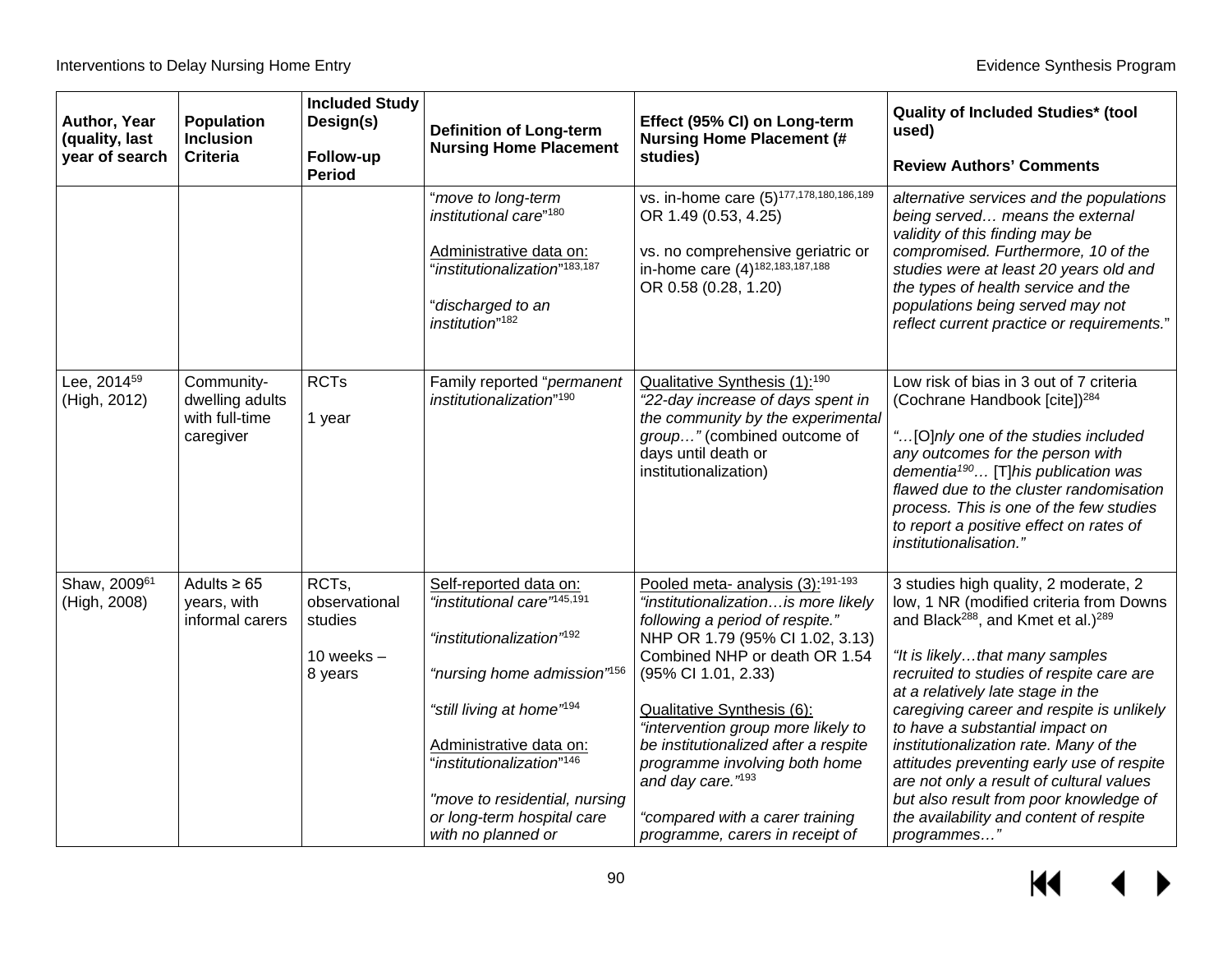| Author, Year<br>(quality, last<br>year of search | <b>Population</b><br><b>Inclusion</b><br><b>Criteria</b>   | <b>Included Study</b><br>Design(s)<br>Follow-up<br><b>Period</b> | <b>Definition of Long-term</b><br><b>Nursing Home Placement</b>                                                                                                                                                 | Effect (95% CI) on Long-term<br><b>Nursing Home Placement (#</b><br>studies)                                                                                                                                                                                                                                                                                                                                                                                                                                                                                                                                                                                                                                                                                      | <b>Quality of Included Studies* (tool</b><br>used)<br><b>Review Authors' Comments</b>                                                                                                                                                                                                                                                                               |
|--------------------------------------------------|------------------------------------------------------------|------------------------------------------------------------------|-----------------------------------------------------------------------------------------------------------------------------------------------------------------------------------------------------------------|-------------------------------------------------------------------------------------------------------------------------------------------------------------------------------------------------------------------------------------------------------------------------------------------------------------------------------------------------------------------------------------------------------------------------------------------------------------------------------------------------------------------------------------------------------------------------------------------------------------------------------------------------------------------------------------------------------------------------------------------------------------------|---------------------------------------------------------------------------------------------------------------------------------------------------------------------------------------------------------------------------------------------------------------------------------------------------------------------------------------------------------------------|
|                                                  |                                                            |                                                                  | provisional date of<br>discharge <sup>"144</sup>                                                                                                                                                                | respite tended to institutionalise<br>care recipients faster."156<br>"respite users tended to keep the<br>care recipient in the community for<br>significantly longer than matched<br>control subject." <sup>194</sup><br>"over a 3-year period, both low use<br>of ADC (1-30 days in a 6-month<br>period) and high use (78+ days)<br>gave a 30% increased likelihood of<br>institutionalization" <sup>146</sup><br>"greater use of respite services (a<br>variety of day and nursing home<br>respite) was associated with<br>institutionalization but was non-<br>significant when adjusted for<br>dementia severity."145<br>"those using day care or home<br>care were less likely to be<br>institutionalized at follow-up of<br>around 1 year." <sup>144</sup> |                                                                                                                                                                                                                                                                                                                                                                     |
| <b>Preventive Home Visits</b>                    |                                                            |                                                                  |                                                                                                                                                                                                                 |                                                                                                                                                                                                                                                                                                                                                                                                                                                                                                                                                                                                                                                                                                                                                                   |                                                                                                                                                                                                                                                                                                                                                                     |
| Stuck, 2002 <sup>290</sup><br>(Medium 2001)      | Community-<br>dwelling adults<br>(mean age $>70$<br>years) | <b>RCTs</b><br>1-4 years                                         | "number of participants<br>admitted to nursing homes<br>(excluding short-term and<br>residential or board are<br>care-unit admissions)"290<br>Primary studies used self-<br>reported and administrative<br>data | Overall pooled meta- analysis<br>$\frac{1}{(13)!^{100,195\cdot 199,201,203,211,291\cdot 294}}$<br>"reduction in the risk of [nursing<br>home] admission was modest and<br>nonsignificant'<br>RR 0.91 (0.76, 1.09)<br>By number of visits:<br>0-4 visits (5) <sup>100,211,291</sup> ,293,294<br>RR 1.05 (0.85, 1.30)                                                                                                                                                                                                                                                                                                                                                                                                                                               | All studies had clear randomization<br>procedures, 8 studies reported masking<br>of those assessing outcomes, all<br>studies had >95% retention or used<br>intention-to-treat analyses for nursing<br>home outcome (3 criteria: method of<br>randomization, blinding in outcomes<br>assessment, and proportion of<br>participants in analyses of final<br>outcomes) |

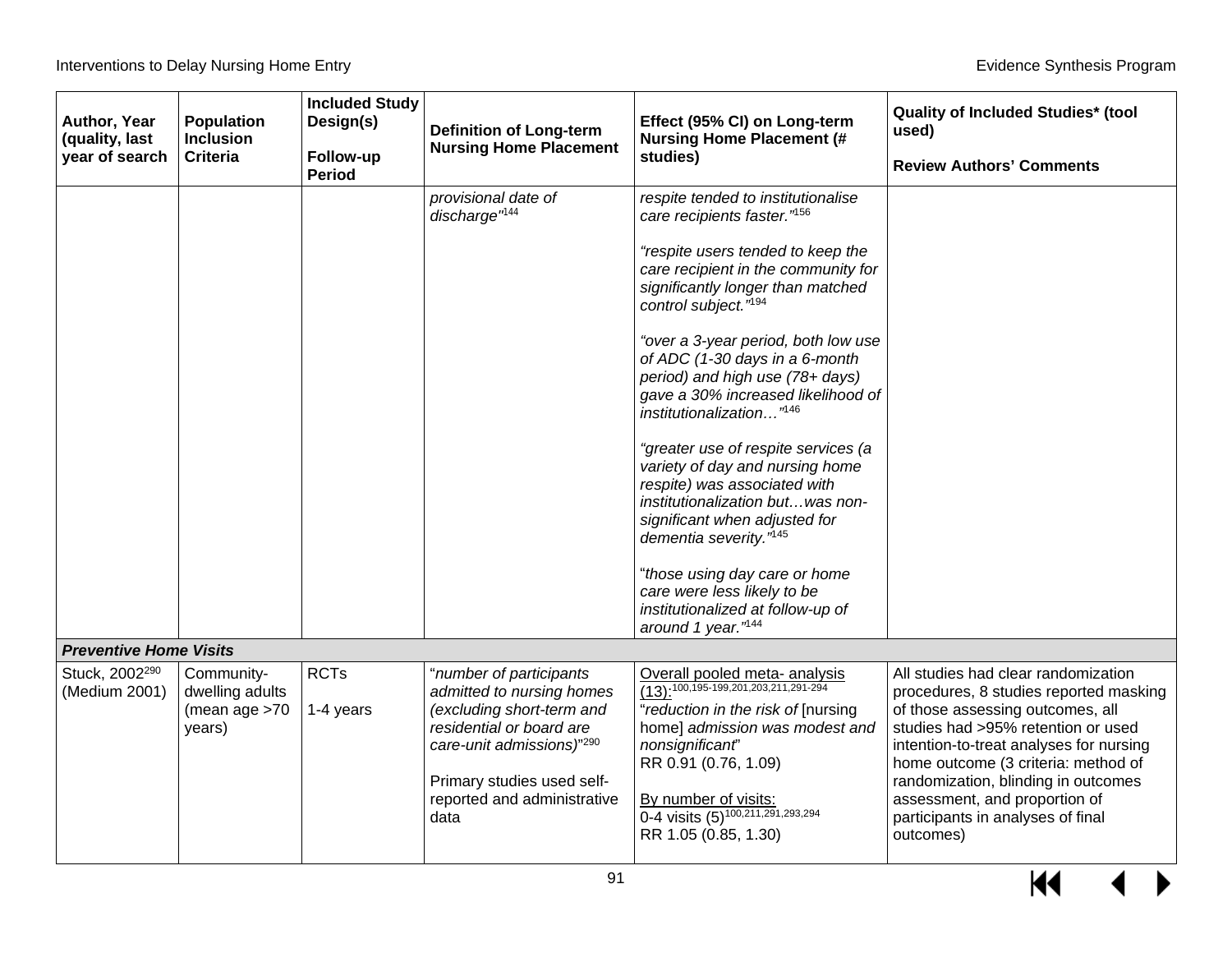| Author, Year<br><b>Population</b><br>(quality, last<br><b>Inclusion</b><br>year of search<br><b>Criteria</b> | <b>Included Study</b><br>Design(s)<br>Follow-up<br><b>Period</b> | <b>Definition of Long-term</b><br><b>Nursing Home Placement</b>                                                                                                                                                                                                                                                                                                                                                                                                                                                         | Effect (95% CI) on Long-term<br><b>Nursing Home Placement (#</b><br>studies)                                                                                                                                                                                                                                                                                                                                                          | <b>Quality of Included Studies* (tool</b><br>used)<br><b>Review Authors' Comments</b>                                                                                                                                                                                                                                                                                                                                                                                         |
|--------------------------------------------------------------------------------------------------------------|------------------------------------------------------------------|-------------------------------------------------------------------------------------------------------------------------------------------------------------------------------------------------------------------------------------------------------------------------------------------------------------------------------------------------------------------------------------------------------------------------------------------------------------------------------------------------------------------------|---------------------------------------------------------------------------------------------------------------------------------------------------------------------------------------------------------------------------------------------------------------------------------------------------------------------------------------------------------------------------------------------------------------------------------------|-------------------------------------------------------------------------------------------------------------------------------------------------------------------------------------------------------------------------------------------------------------------------------------------------------------------------------------------------------------------------------------------------------------------------------------------------------------------------------|
| Mayo-Wilson,<br>Community-<br>2014 <sup>65</sup> (High,<br>dwelling adults                                   | RCTs, "quasi-<br>random studies"                                 | Self-reported data on:<br>admission to nursing<br>home"295,296                                                                                                                                                                                                                                                                                                                                                                                                                                                          | 5-9 visits (4) <sup>195,201,203,292</sup><br>RR 0.90 [0.75, 1.07]<br>>9 visits (4) <sup>196-199</sup><br>RR 0.66 [0.48, 0.92]<br>Overall pooled meta-analysis<br>$\overline{(26)!^{100,172,197\cdot 204,206,209,211,291,295,297}}$                                                                                                                                                                                                    | 7 studies had low risk of bias for 4 out of<br>5 criteria <sup>199,200,211,297,305-307</sup> , 5 studies had                                                                                                                                                                                                                                                                                                                                                                  |
| 2012)<br>$\geq 65$ years,<br>without<br>dementia<br>(excluded if<br>>50% of<br>participants had<br>dementia) | 6 weeks $-$<br>4 years                                           | relocation to nursing<br>home $"201$<br>'admission to<br>institution"209,211,297<br>"moved to institutional<br>$care'$ <sup>206</sup><br>"institutionalization" <sup>204,298</sup><br>"facility placement" <sup>202</sup><br>"permanently admitted to<br>nursing home <sup>"200,203</sup><br>"permanent<br>institutionalization <sup>'299</sup><br>admission to nursing home<br>or long-term care hospital"100<br>"placement in nursing<br>homes or homes for<br>disabled older persons"300<br>"nursing home stays were | 307 "moderate quality evidence of<br>no clinically important difference"<br>RR 1.02 (0.88, 1.18)<br>By follow-up interval:<br>0-11 months $(2)^{297,306}$<br>RR 1.00 (0.46, 2.18)<br>12-23 months<br>$(15)^{100,172,201,202,206,209,211,295,298-}$<br>302,304,305<br>RR 0.95 (0.78, 1.17)<br>24-35 months (6) <sup>201,202,291,303,304,307</sup><br>RR 1.02 (0.80, 1.30)<br>36+ months (8) <sup>197-204</sup><br>RR 0.96 (0.69, 1.33) | medium risk of bias for 3 out of 5<br>criteria <sup>198,202-204,304</sup> and 14 were rated<br>high risk of bias88,100,197,201,206,291,295,298-304<br>(Cochrane Handbook) <sup>284</sup><br>"no specific components appeared to<br>distinguish effective programs from<br>ineffective programs for mortality and<br>institutionalization  Limited reporting of<br>intervention implementation prevented<br>further investigation into potential<br>mediators and moderators." |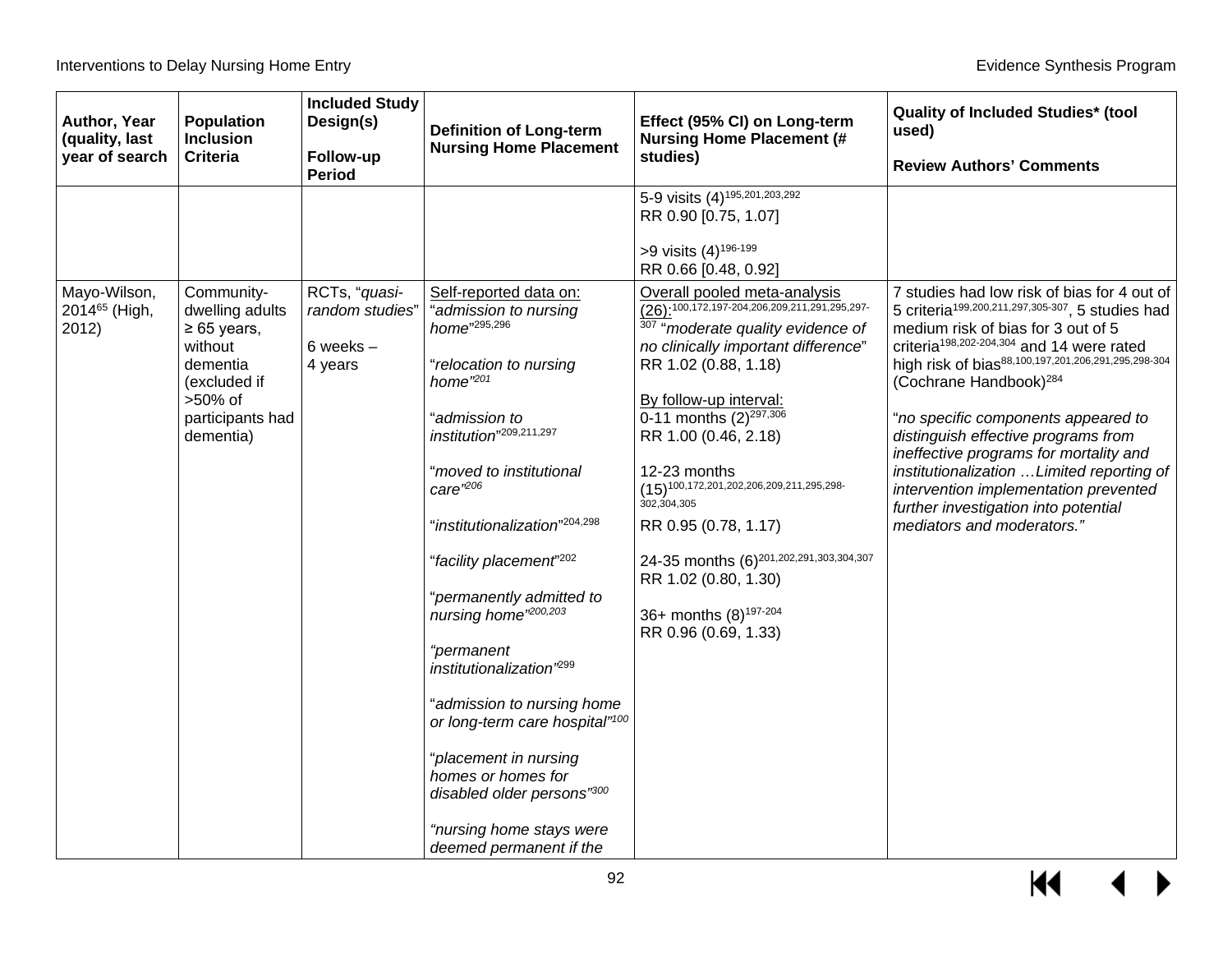| Author, Year<br>(quality, last  | <b>Population</b><br><b>Inclusion</b>                  | <b>Included Study</b><br>Design(s)                                      | <b>Definition of Long-term</b><br><b>Nursing Home Placement</b>                                                                                                                                                              | Effect (95% CI) on Long-term<br><b>Nursing Home Placement (#</b>                                                                                          | <b>Quality of Included Studies* (tool</b><br>used) |
|---------------------------------|--------------------------------------------------------|-------------------------------------------------------------------------|------------------------------------------------------------------------------------------------------------------------------------------------------------------------------------------------------------------------------|-----------------------------------------------------------------------------------------------------------------------------------------------------------|----------------------------------------------------|
| year of search                  | <b>Criteria</b>                                        | Follow-up<br><b>Period</b>                                              |                                                                                                                                                                                                                              | studies)                                                                                                                                                  | <b>Review Authors' Comments</b>                    |
|                                 |                                                        |                                                                         | participants remained for<br>100 days or more or if they<br>were admitted for terminal<br>care"198<br>"institutionalized or<br>deceased <sup>'801</sup><br>Pooled nursing home and<br>hospital admissions <sup>172,302</sup> |                                                                                                                                                           |                                                    |
|                                 |                                                        |                                                                         | Administrative data on:<br>"nursing home admission" <sup>803</sup>                                                                                                                                                           |                                                                                                                                                           |                                                    |
|                                 |                                                        |                                                                         | "nursing home placement"804                                                                                                                                                                                                  |                                                                                                                                                           |                                                    |
|                                 |                                                        |                                                                         | "moved to nursing home"805                                                                                                                                                                                                   |                                                                                                                                                           |                                                    |
|                                 |                                                        |                                                                         | "care home admissions"306                                                                                                                                                                                                    |                                                                                                                                                           |                                                    |
|                                 |                                                        |                                                                         | "admission to permanent<br>residential care" <sup>197</sup>                                                                                                                                                                  |                                                                                                                                                           |                                                    |
|                                 |                                                        |                                                                         | "institutionalization" <sup>291</sup>                                                                                                                                                                                        |                                                                                                                                                           |                                                    |
|                                 |                                                        |                                                                         | "institutional care" <sup>199</sup>                                                                                                                                                                                          |                                                                                                                                                           |                                                    |
|                                 | <b>Home-based Primary Care (HBPC)</b>                  |                                                                         |                                                                                                                                                                                                                              |                                                                                                                                                           |                                                    |
| Totten, 201670<br>(High, 2015)  | Adults with<br>chronic<br>illnesses or<br>disabilities | RCT <sub>s</sub><br>observational<br>studies,<br>program<br>evaluations | <b>NA</b>                                                                                                                                                                                                                    | "There was insufficient evidence<br>on which to base a conclusion<br>about the impact of HBPC on<br>nursing home admissions and<br>nursing home days" (0) | <b>NA</b>                                          |
| <b>Physical Activity</b>        |                                                        |                                                                         |                                                                                                                                                                                                                              |                                                                                                                                                           |                                                    |
| Frost, 201771<br>(Medium, 2016) | Community-<br>dwelling adults                          | <b>RCTs</b>                                                             | <b>NA</b>                                                                                                                                                                                                                    | NA (0 studies)                                                                                                                                            | <b>NA</b>                                          |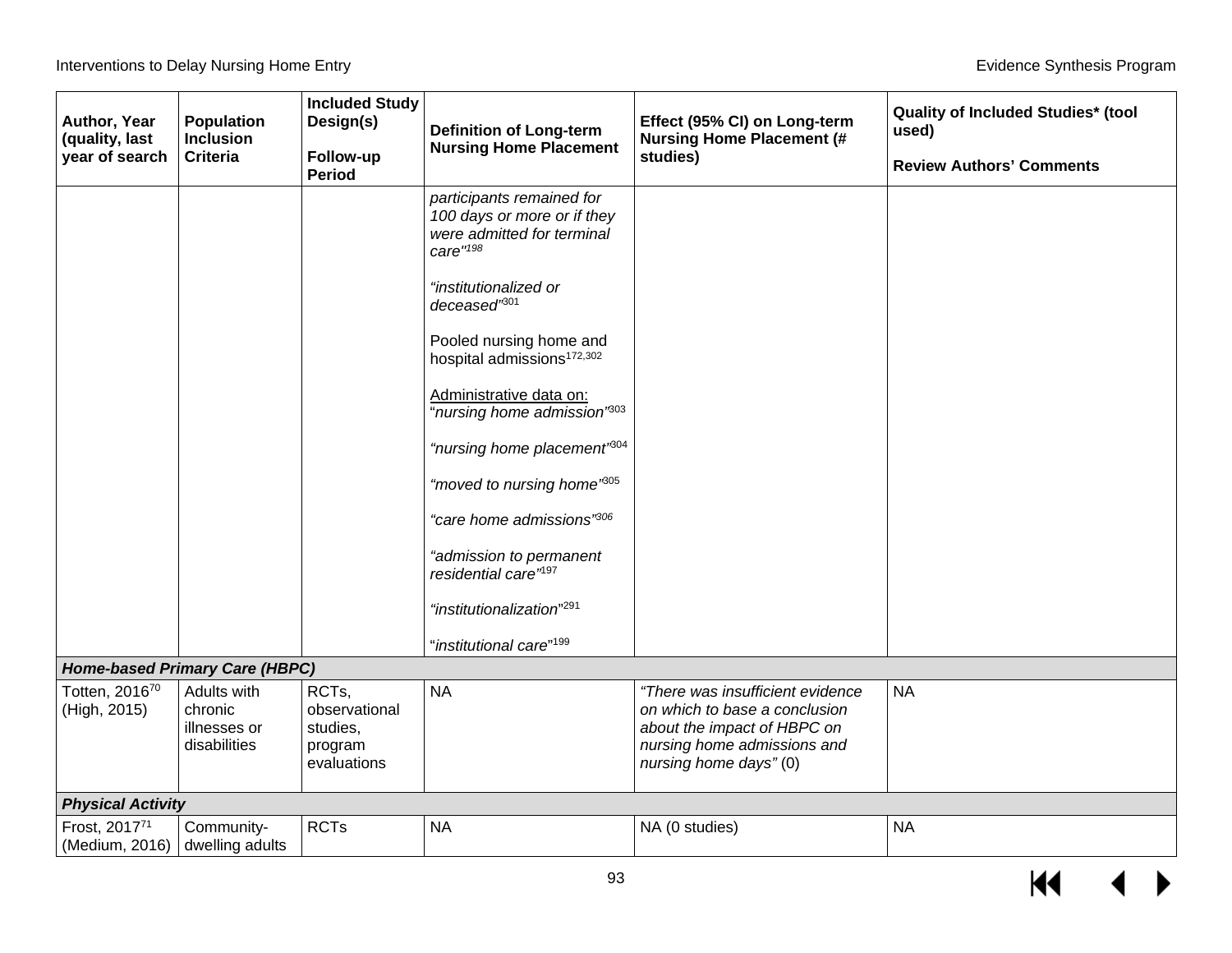| Author, Year<br>(quality, last<br>year of search  | <b>Population</b><br><b>Inclusion</b><br><b>Criteria</b> | <b>Included Study</b><br>Design(s)<br>Follow-up<br><b>Period</b>       | <b>Definition of Long-term</b><br><b>Nursing Home Placement</b>                                                                                                                                                                                                                                             | Effect (95% CI) on Long-term<br><b>Nursing Home Placement (#</b><br>studies)                                                                                                                                                                                                                                                                                                                                                          | used)                                                                                                   | <b>Quality of Included Studies* (tool</b><br><b>Review Authors' Comments</b>                                                                                                                                                                                                                                                                        |
|---------------------------------------------------|----------------------------------------------------------|------------------------------------------------------------------------|-------------------------------------------------------------------------------------------------------------------------------------------------------------------------------------------------------------------------------------------------------------------------------------------------------------|---------------------------------------------------------------------------------------------------------------------------------------------------------------------------------------------------------------------------------------------------------------------------------------------------------------------------------------------------------------------------------------------------------------------------------------|---------------------------------------------------------------------------------------------------------|-----------------------------------------------------------------------------------------------------------------------------------------------------------------------------------------------------------------------------------------------------------------------------------------------------------------------------------------------------|
|                                                   | $\geq 65$ with mild<br>or pre-frailty                    |                                                                        |                                                                                                                                                                                                                                                                                                             |                                                                                                                                                                                                                                                                                                                                                                                                                                       |                                                                                                         |                                                                                                                                                                                                                                                                                                                                                     |
| Gine-Garriga,<br>201472<br>(Medium, 2013)         | Community-<br>dwelling adults<br>$\geq 65$ with frailty  | <b>RCTs</b>                                                            | <b>NA</b>                                                                                                                                                                                                                                                                                                   | NA (0 studies)                                                                                                                                                                                                                                                                                                                                                                                                                        | <b>NA</b>                                                                                               |                                                                                                                                                                                                                                                                                                                                                     |
| <b>Falls Prevention</b>                           |                                                          |                                                                        |                                                                                                                                                                                                                                                                                                             |                                                                                                                                                                                                                                                                                                                                                                                                                                       |                                                                                                         |                                                                                                                                                                                                                                                                                                                                                     |
| Guirguis-Blake,<br>$2018^{73}$ (High,<br>2018     | Community<br>dwelling adults<br>≥65 years                | <b>RCTs</b><br>$25$ weeks $-1$<br>year                                 | Self-reported data on:<br>"move to institutional<br>care"206,212<br>"Admitted to nursing<br>home"208,214<br>"admission to institution" <sup>211</sup><br>"admission to long-term<br>care"210<br>"move to long-term care" <sup>213</sup><br>Administrative data on:<br>"institutionalization" <sup>207</sup> | Multifactorial intervention (7) <sup>206-212</sup><br>"mixed results on<br>institutionalizationRR from<br>individual trials ranged from 0.43<br>to 3.07 with wide confidence<br>intervals"<br>Exercise intervention $(2)^{213,214}$<br>"no statistically significant<br>difference in the number of people<br>transitioning to institutional care<br>between the exercise and control<br>groups at longest followup (6-12<br>months)" | 2 studies good quality;<br>Multifactorial Intervention<br>0.6 to 20.1 percent"<br>Exercise intervention | 7 studies fair (USPSTF criteria) <sup>308</sup><br>"prevalence of institutionalization in the<br>control groups varied substantially, from<br>"wide confidence intervals reflect the<br>rare event rate; the prevalence of<br>institutionalization in the control groups<br>varied from 2.8 percent over 6 months<br>to 1.5 percent over 12 months" |
| <b>Occupational Therapy</b>                       |                                                          |                                                                        |                                                                                                                                                                                                                                                                                                             |                                                                                                                                                                                                                                                                                                                                                                                                                                       |                                                                                                         |                                                                                                                                                                                                                                                                                                                                                     |
| <b>Steultjens</b><br>$2004^{74}$<br>(Medium 2002) | Community-<br>dwelling adults<br>$≥60$ years             | RCTs,<br>observational<br>studies                                      | Self-reported<br>"institutionalization" <sup>215</sup><br>1 yr                                                                                                                                                                                                                                              | NR in review<br>Original study (1) <sup>215</sup> --"During the<br>follow up period, 19 patients were<br>institutionalized. Twelve were from<br>the control group, and seven were<br>from the intervention group. This<br>difference was not significant."                                                                                                                                                                            | Jadad <sup>285</sup> and Verhagen <sup>309</sup> )<br><b>NR</b>                                         | 1 low quality RCTs (modified from                                                                                                                                                                                                                                                                                                                   |
|                                                   |                                                          | <b>Different Residential Setting for Providing Personal Assistance</b> |                                                                                                                                                                                                                                                                                                             |                                                                                                                                                                                                                                                                                                                                                                                                                                       |                                                                                                         |                                                                                                                                                                                                                                                                                                                                                     |
| Montgomery,<br>$2008^{77}$                        | Community-<br>dwelling adults                            | RCTs,                                                                  | <b>NA</b>                                                                                                                                                                                                                                                                                                   | NA (0 studies)                                                                                                                                                                                                                                                                                                                                                                                                                        | <b>NA</b>                                                                                               |                                                                                                                                                                                                                                                                                                                                                     |

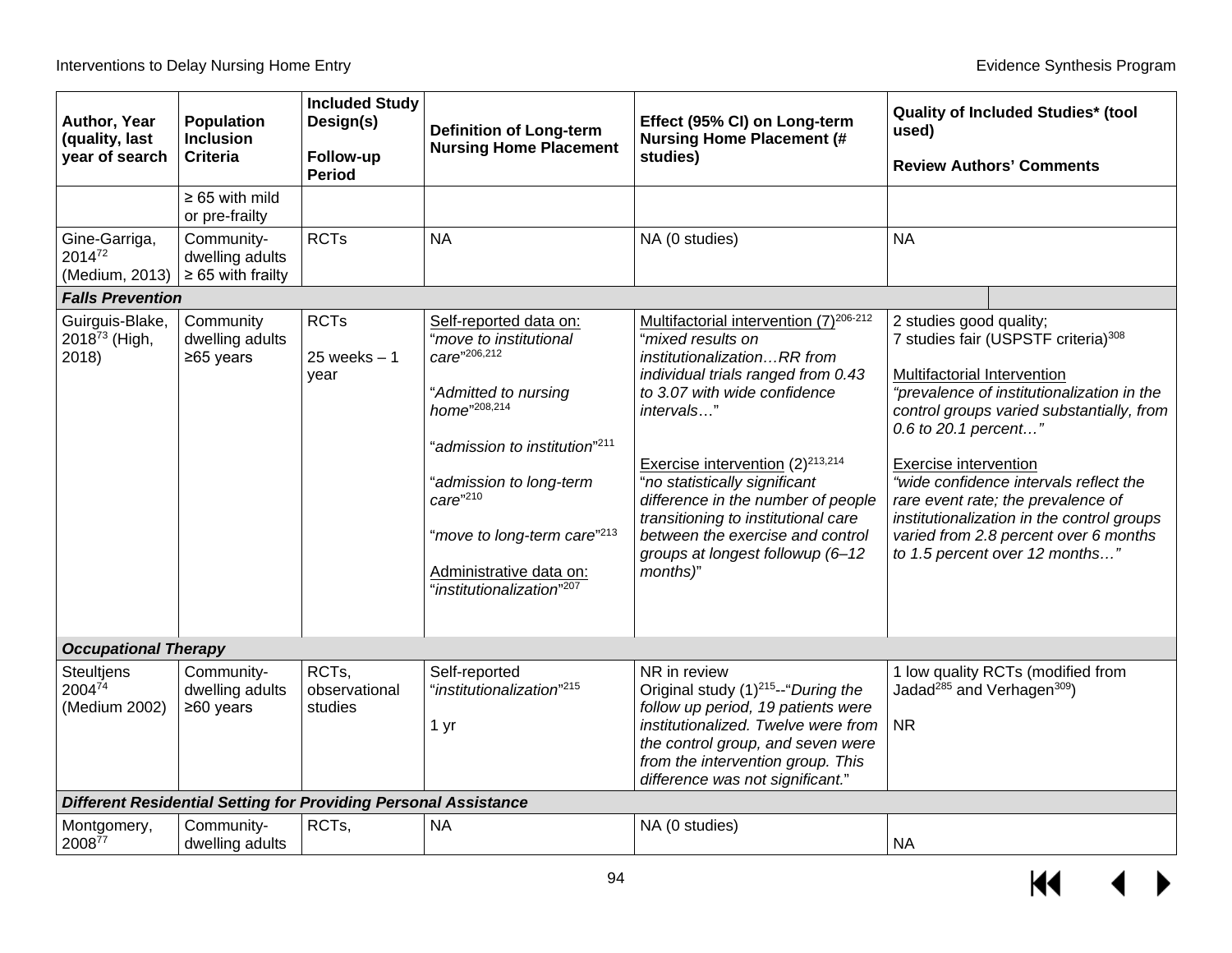| Author, Year<br>(quality, last<br>year of search | Population<br><b>Inclusion</b><br><b>Criteria</b>                                                                          | <b>Included Study</b><br>Design(s)<br>Follow-up<br><b>Period</b> | <b>Definition of Long-term</b><br><b>Nursing Home Placement</b>                                                     | Effect (95% CI) on Long-term<br><b>Nursing Home Placement (#</b><br>studies)                                                                                                                                                                             | <b>Quality of Included Studies* (tool</b><br>used)<br><b>Review Authors' Comments</b> |
|--------------------------------------------------|----------------------------------------------------------------------------------------------------------------------------|------------------------------------------------------------------|---------------------------------------------------------------------------------------------------------------------|----------------------------------------------------------------------------------------------------------------------------------------------------------------------------------------------------------------------------------------------------------|---------------------------------------------------------------------------------------|
| (High, 2005)                                     | $\geq 65$ who need<br>assistance with<br>ADLs due to<br>permanent<br>impairments<br>(excluded if<br>>50% have<br>dementia) | observational<br>studies                                         |                                                                                                                     |                                                                                                                                                                                                                                                          |                                                                                       |
| <b>Light Therapy</b>                             |                                                                                                                            |                                                                  |                                                                                                                     |                                                                                                                                                                                                                                                          |                                                                                       |
| Forbes, 2014 <sup>75</sup><br>(High, 2014)       | Adults with<br>dementia                                                                                                    | <b>RCTs</b>                                                      | <b>NA</b>                                                                                                           | NA (0 studies)                                                                                                                                                                                                                                           | <b>NA</b>                                                                             |
| <b>Assistive Technology</b>                      |                                                                                                                            |                                                                  |                                                                                                                     |                                                                                                                                                                                                                                                          |                                                                                       |
| Van der Roest,<br>201780<br>(High, 2016)         | Adults with<br>dementia                                                                                                    | <b>RCTs</b>                                                      | <b>NA</b>                                                                                                           | NA (0 studies)                                                                                                                                                                                                                                           | <b>NA</b>                                                                             |
|                                                  |                                                                                                                            |                                                                  | Demonstration Projects for Integrating Acute & Long-term Care Services                                              |                                                                                                                                                                                                                                                          |                                                                                       |
| Johri, 200382<br>(Low, 2000)                     | Elderly                                                                                                                    | Observational<br>studies                                         | Unclear, may be self-<br>reported "still at home" (1) <sup>217</sup><br>or admission to nursing<br>home $(1)^{172}$ | "After 6 months, two thirds of the<br>experimental group were still living<br>at home, and after 12 months,<br>over 50% were still at home"<br>$(1)^{217}$<br>non-significant trend towards<br>higher rates of admission to<br>nursing home" $(1)^{172}$ | <b>NR</b>                                                                             |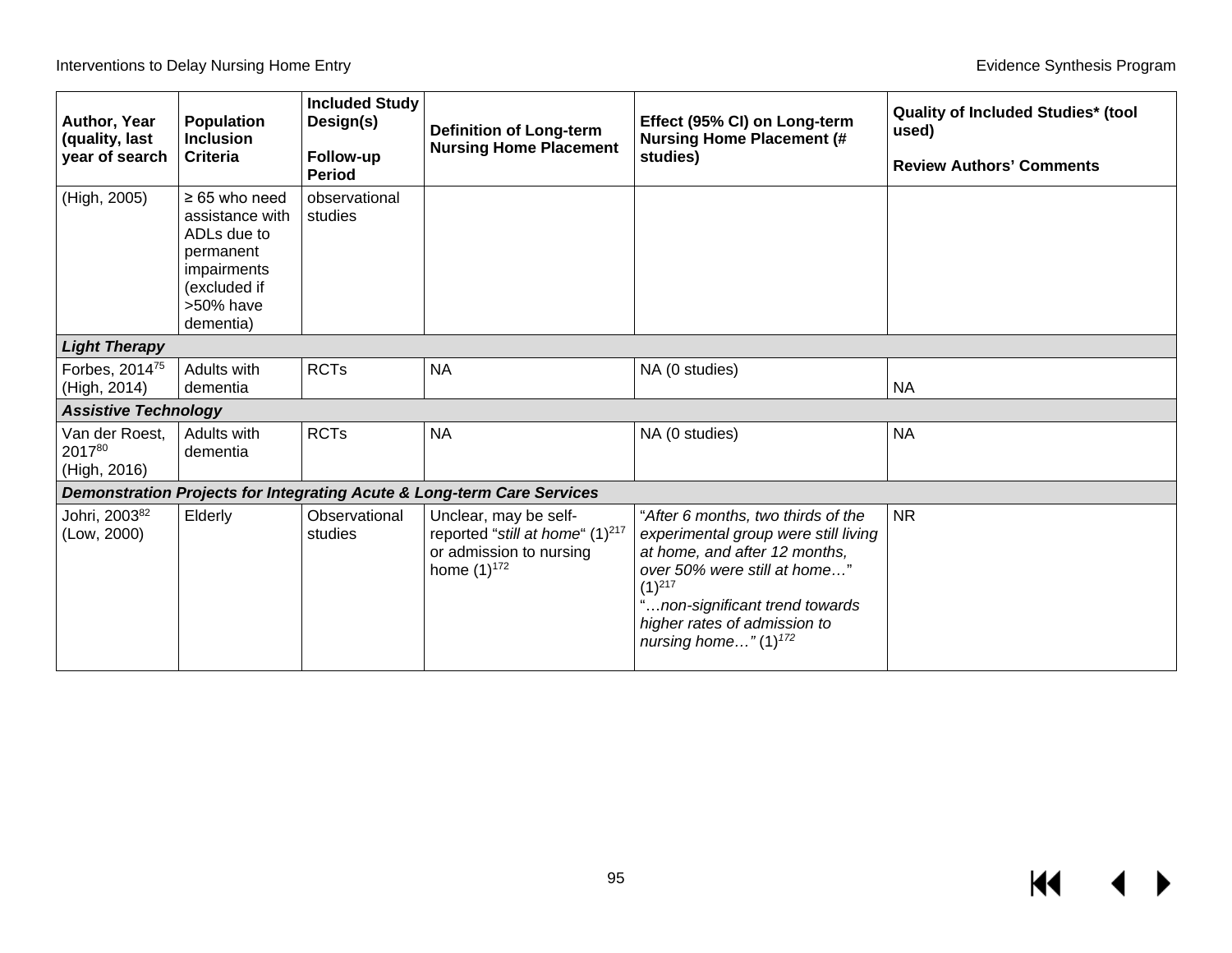| Appendix 5.4 Detailed Results on Secondary Outcomes from Prioritized Eligible Systematic Reviews on Interventions |  |  |  |
|-------------------------------------------------------------------------------------------------------------------|--|--|--|
|                                                                                                                   |  |  |  |

| Intervention             | Author, Year<br>(quality, last year<br>of search) | <b>Mortality</b><br>(# studies), Effect Size (95% CI)                                                                                                                                                                                | Hospitalization<br>(# studies), Effect Size (95% CI)                                                                                                                                                    | <b>Other Secondary Outcomes</b><br>(# studies), Effect Size (95% CI)                                                                                                                                                                                                                                                                                                                                              |
|--------------------------|---------------------------------------------------|--------------------------------------------------------------------------------------------------------------------------------------------------------------------------------------------------------------------------------------|---------------------------------------------------------------------------------------------------------------------------------------------------------------------------------------------------------|-------------------------------------------------------------------------------------------------------------------------------------------------------------------------------------------------------------------------------------------------------------------------------------------------------------------------------------------------------------------------------------------------------------------|
| <b>Case Management</b>   | Reilly, 2015 (High,<br>2013)                      | Mortality (9) and HQoL (3)<br>"For mortality at 4-6, 12, 18-24 and 36<br>months, or participants' or carers'<br>quality of life at 4, 6, 12 and 18<br>months, there were no significant<br>effects."                                 | (5) "There was no difference in the<br>number of people<br>admitted to hospital at six (4 RCTss,<br>439 participants), 12 (5 RCTss, 585<br>participants) and 18 months (5<br>RCTss, 613 participants)." | <b>NR</b>                                                                                                                                                                                                                                                                                                                                                                                                         |
|                          | Tam-Tham, 2013<br>(High, 2011)                    | <b>NR</b>                                                                                                                                                                                                                            | (3) "no difference in the risk of<br>hospitalization for the dementia CM<br>group compared with usual care"<br>RR 1.00 (0.76, 1.33)                                                                     | <b>NR</b>                                                                                                                                                                                                                                                                                                                                                                                                         |
|                          | Hickam, 2013<br>(High, 2011)                      | (35) "Patients who were provided CM<br>did not experience lower mortality in<br>general populations of patients with<br>chronic illness, in the frail elderly,<br>those with AIDS, or in<br>patients with congestive heart failure." | (30) "Although hospitalization rates<br>were often included as an outcome,<br>trials of CM generally did not<br>demonstrate reductions in these<br>rates. '                                             | <b>NR</b>                                                                                                                                                                                                                                                                                                                                                                                                         |
|                          | Cochrane 2016<br>(High, 2015)                     | (2) "very low quality evidence that<br>reablement may lead to little or no<br>difference in mortality at nine to 12<br>months" RR 0.97 (0.74, 1.29)                                                                                  | <b>NR</b>                                                                                                                                                                                               | HQoL(2)<br>"very low quality findings indicated<br>that reablement may make little or no<br>difference to QoL"<br>3 months-SMD -0.18 (-0.43, 0.07)<br>12 months-SMD -0.23 (-0.48, 0.02)                                                                                                                                                                                                                           |
| <b>Caregiver Support</b> | Griffin 2015 (High,<br>2014)                      | <b>NR</b>                                                                                                                                                                                                                            | <b>NR</b>                                                                                                                                                                                               | Function (23), HQoL (7)<br>"The strength of evidence is low<br>regarding the effectiveness of<br>caregiver-involved interventions in<br>improving patient outcomes in adults<br>with dementia compared with usual<br>careWe also did not find that<br>caregiver-involved interventions were<br>superior to ones that are patient<br>focused or provide only health<br>education, support, or<br>psychoeducation." |

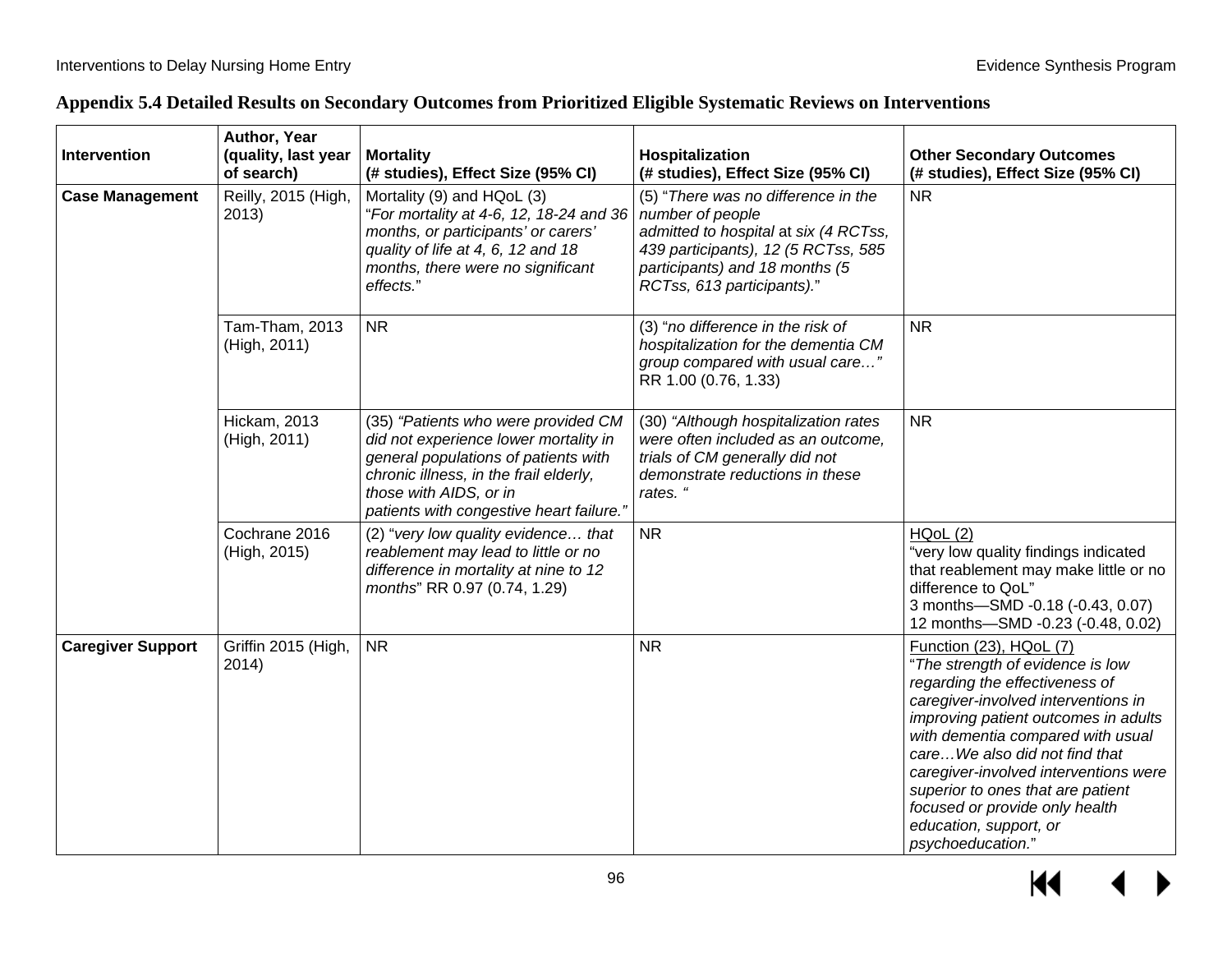| Intervention                            | Author, Year<br>(quality, last year<br>of search) | <b>Mortality</b><br>(# studies), Effect Size (95% CI)                                                                                                                                                                                                                                                                                                   | Hospitalization<br>(# studies), Effect Size (95% CI)                                                                                                     | <b>Other Secondary Outcomes</b><br>(# studies), Effect Size (95% CI)                                                                                                                                                                                                                                                                                          |
|-----------------------------------------|---------------------------------------------------|---------------------------------------------------------------------------------------------------------------------------------------------------------------------------------------------------------------------------------------------------------------------------------------------------------------------------------------------------------|----------------------------------------------------------------------------------------------------------------------------------------------------------|---------------------------------------------------------------------------------------------------------------------------------------------------------------------------------------------------------------------------------------------------------------------------------------------------------------------------------------------------------------|
| <b>Respite Care</b>                     | <b>Brown 2015</b><br>(High, 2013)                 | (16) Day clinic vs. all comparators OR<br>1.05 (0.85, 1.28)                                                                                                                                                                                                                                                                                             | <b>NR</b>                                                                                                                                                | <b>NR</b>                                                                                                                                                                                                                                                                                                                                                     |
|                                         | Lee, 2014 (High,<br>2012)                         | <b>NR</b>                                                                                                                                                                                                                                                                                                                                               | <b>NR</b>                                                                                                                                                | Depression & Anxiety (1)<br>$\overline{MD}$ -0.18 (-3.82, 3.46)                                                                                                                                                                                                                                                                                               |
|                                         | Shaw, 2009 (High,<br>2008)                        | <b>NR</b>                                                                                                                                                                                                                                                                                                                                               | <b>NR</b>                                                                                                                                                | Healthcare Costs (5):<br>"All of the included economic<br>evaluations investigated the provision<br>of day care interventions compared<br>with customary care Overall, few<br>discernible benefits were found to be<br>associated with the day care<br>interventions"                                                                                         |
| <b>Preventive Home</b><br><b>Visits</b> | <b>Stuck, 2002</b><br>(Medium 2001)               | (18) "Preventive home visits<br>appeared to reduce mortality, but<br>results were again<br>heterogeneousthere was strong<br>evidence that the mean age of study<br>participants was negatively<br>associated with effects"<br>Overall RR 0.91 (0.81, 1.01)<br>Lowest tertile of age (mean 72.7-<br>77.5) RR 0.76 (0.65, 0.88)<br>NS for higher tertiles | <b>NR</b>                                                                                                                                                | Function (16)<br>"home visits appeared to have little<br>effect on functional status, but results<br>were heterogeneous In<br>multivariable analysis, the type of<br>intervention  explained about half<br>of intertrial heterogeneity"<br>Overall RR 0.94 (0.83, 1.06)<br>Studies with multi-dimensional<br>geriatric assessment (6) RR 0.76<br>(0.64, 0.91) |
|                                         | Mayo-Wilson,<br>2014 (High, 2012)                 | (53) "high quality evidence of a small<br>relative effect  but the absolute<br>difference in mortality was close to<br>zero and unlikely to be clinically<br>important'<br>RR 0.93 (0.87, 0.99),<br>RD 0.00 (-0.01, 0.00)                                                                                                                               | (15) "moderate quality evidence of a<br>small relative effectthat may not be<br>clinically important"<br>RR 0.96 (0.91, 1.01),<br>RD -0.01 (-0.03, 0.00) | <b>HQoL (29)</b><br>"low quality evidence of no clinically<br>important difference"<br>SMD -0.06 (-0.11, -0.01)<br>Falls rate (23)<br>"moderate quality evidence of small<br>effectbut it was not statistically<br>significant'<br>OR 0.86 (0.73, 1.01)                                                                                                       |
| Home-based<br><b>Primary Care</b>       | <b>Totten, 2016</b><br>(High, 2015)               | (2) "Both studies that included<br>mortality reported no significant                                                                                                                                                                                                                                                                                    | (11) "Four [high-quality] studies<br>reported that hospitalization<br>decreased with HBPC, while one                                                     | Healthcare Costs (6)<br>"Two high-quality                                                                                                                                                                                                                                                                                                                     |

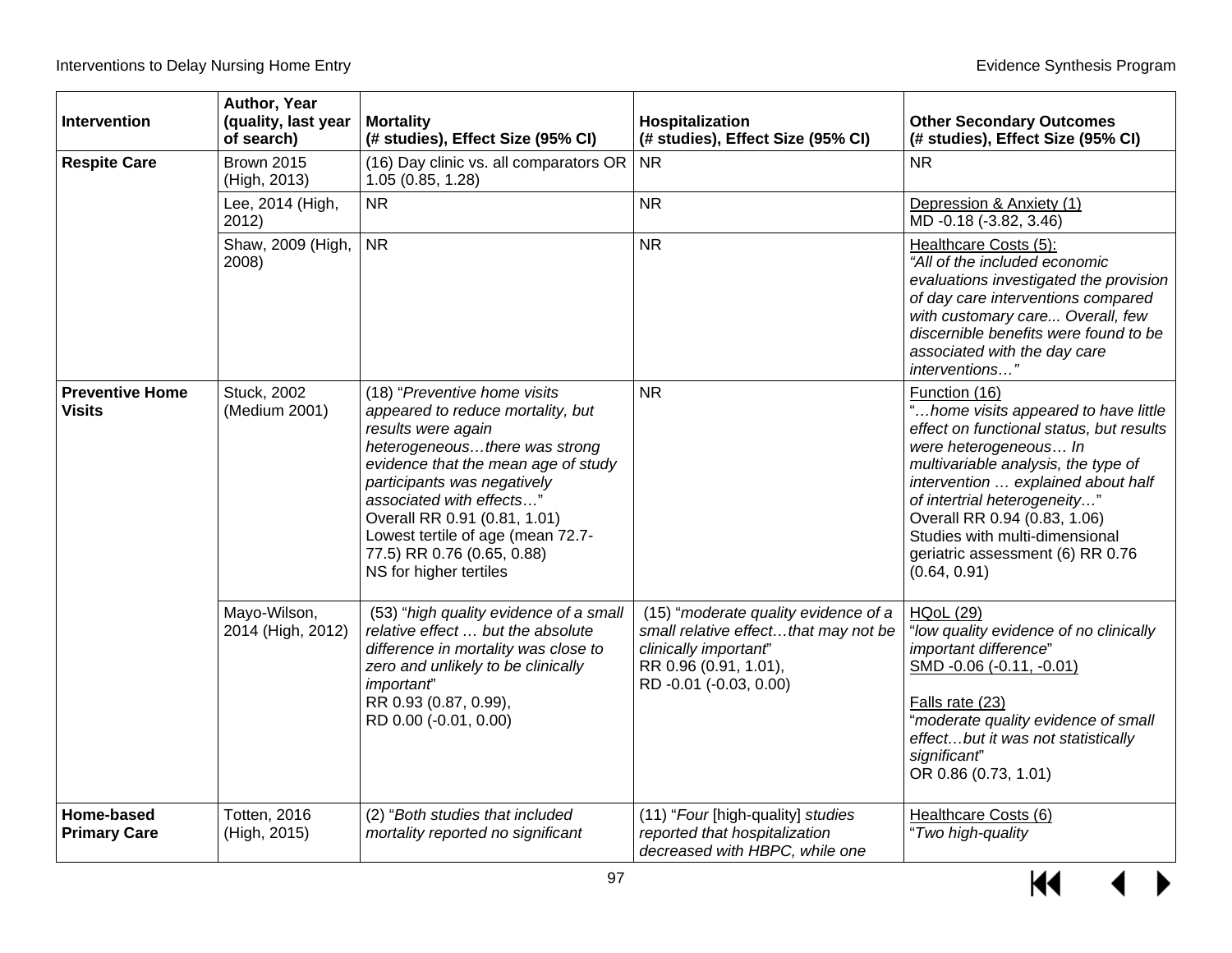| Intervention             | Author, Year<br>(quality, last year<br>of search) | <b>Mortality</b><br>(# studies), Effect Size (95% CI)                                                 | Hospitalization<br>(# studies), Effect Size (95% CI)                                                                         | <b>Other Secondary Outcomes</b><br>(# studies), Effect Size (95% CI)                                                                                                                                                                                                                                                                                                                                                                                                                                                                                                                                                                                                                |
|--------------------------|---------------------------------------------------|-------------------------------------------------------------------------------------------------------|------------------------------------------------------------------------------------------------------------------------------|-------------------------------------------------------------------------------------------------------------------------------------------------------------------------------------------------------------------------------------------------------------------------------------------------------------------------------------------------------------------------------------------------------------------------------------------------------------------------------------------------------------------------------------------------------------------------------------------------------------------------------------------------------------------------------------|
|                          |                                                   | difference between the HBPC group<br>and a<br>comparison group"                                       | [high-quality] study reported an<br>increase"                                                                                | studies examined costs, and both<br>calculated that HBPC lowered costs<br>significantly[One study of] all VA<br>HBPC patients nationwide compared<br>projected costs without HBPC to<br>actual costs and reported an average<br>reduction of 28.1 percent in costs for<br>6 months of HBPC enrollment"<br>HQoL(2)<br>"most caregiver outcomes were<br>better for the HBPC group, and the<br>patients experienced a statistically<br>significant improvement in health-<br>related quality of life"<br>Function (1)<br>"multi-site RCTs of HBPC in<br>several VA medical centers found no<br>significant difference in function<br>between HBPC patients and usual<br>care patients" |
| <b>Physical Activity</b> | Frost, 2017<br>(Medium, 2016)                     | <b>NR</b>                                                                                             | <b>NR</b>                                                                                                                    | Performance-based Physical<br>Function (3)<br>"group exercise interventions had a<br>significant and beneficial effect on<br>physical functioning" SMD 0.37<br>(0.07, 0.68)                                                                                                                                                                                                                                                                                                                                                                                                                                                                                                         |
|                          | Gine-Garriga,<br>2014<br>(Medium, 2013)           | <b>NR</b>                                                                                             | <b>NR</b>                                                                                                                    | Performance-based Physical<br>Function (4)<br>"Exercise significantly increased the<br>performance measure<br>SPPB by 1.87 units (95% Cl, 1.17-<br>$2.57)$ "                                                                                                                                                                                                                                                                                                                                                                                                                                                                                                                        |
| <b>Falls Prevention</b>  | Guirguis-Blake,<br>2018 (High, 2018)              | Multifactorial Intervention<br>(23) "no difference in all-cause<br>mortality at 6 to 36 months in the | Multifactorial Intervention<br>$\overline{(4)}$ "no difference in the prevalence of<br>hospitalization in the multifactorial | Multifactorial Intervention<br>Falls (17) "lower rate of falls at the<br>longest followup (6-12 months) in the                                                                                                                                                                                                                                                                                                                                                                                                                                                                                                                                                                      |